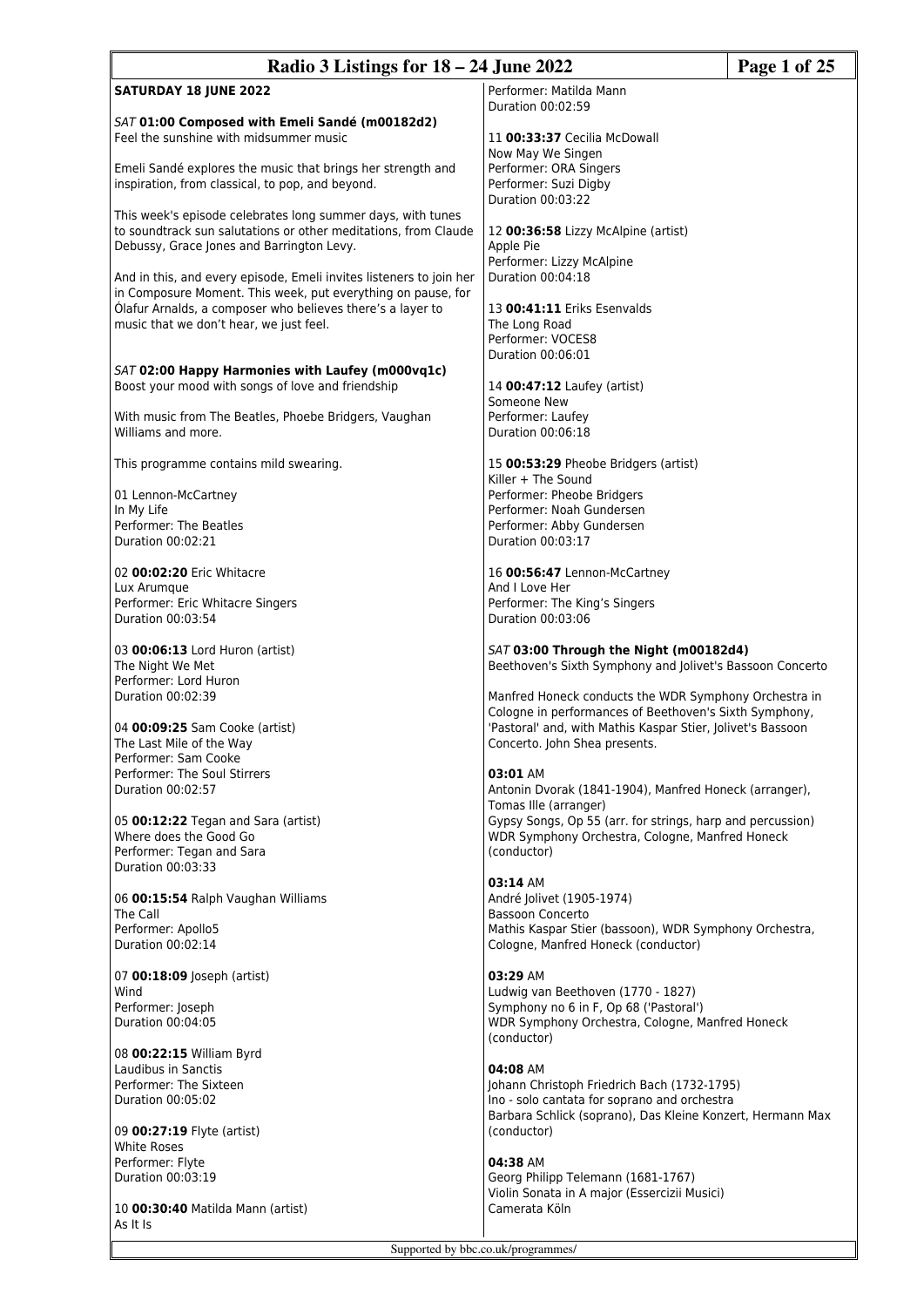| Radio 3 Listings for 18 – 24 June 2022<br>Page 2 of 25                                                                  |                                                                                                                       |  |
|-------------------------------------------------------------------------------------------------------------------------|-----------------------------------------------------------------------------------------------------------------------|--|
| 04:47 AM                                                                                                                | Bach: Ouvertures-Suites                                                                                               |  |
| Carl Philipp Emanuel Bach (1714-1788)                                                                                   | <b>Ensemble Masques</b>                                                                                               |  |
| Sonata for flute/recorder and keyboard in E flat major                                                                  | <b>Olivier Fortin</b>                                                                                                 |  |
| Imre Lachegyi (recorder), Zsuzsanna Nagy (harpsichord)                                                                  | Alpha ALPHA832<br>https://outhere-music.com/en/albums/bach-ouvertures-suites                                          |  |
| 05:01 AM                                                                                                                |                                                                                                                       |  |
| Alexander Gretchaninov (1864-1956)                                                                                      | Une Priere - music by Ravel, Bruch, Prokofiev, etc.                                                                   |  |
| Cherubic Hymn from Liturgia Domestica                                                                                   | Ensemble Contraste                                                                                                    |  |
| Bulgarian National Choir "Svetoslav Obretenov", Bulgarian<br>National Radio Chamber Orchestra, Georgi Robev (conductor) | Karine Deshayes (mezzo-soprano)<br>Pierre Génisson (clarinet)                                                         |  |
|                                                                                                                         | Deborah Nemtanu (violin)                                                                                              |  |
| 05:08 AM                                                                                                                | Sarah Nemtanu (violin)                                                                                                |  |
| Ernest Bloch (1880-1959)                                                                                                | Alpha ALPHA763                                                                                                        |  |
| Suite for cello solo no.1<br>Esther Nyffenegger (cello)                                                                 | https://outhere-music.com/en/albums/une-priere                                                                        |  |
|                                                                                                                         | Battle Cry: She Speaks - music by Purcell, Visée, Park, etc.                                                          |  |
| 05:18 AM                                                                                                                | Helen Charlston (mezzo-soprano)                                                                                       |  |
| Felix Mendelssohn (1809-1847)                                                                                           | Toby Carr (theorbo)                                                                                                   |  |
| Rondo capriccioso in E major/minor, Op 14<br>Sook-Hyun Cho (piano)                                                      | Delphian DCD34283<br>https://www.delphianrecords.com/products/battle-cry-she-                                         |  |
|                                                                                                                         | speaks                                                                                                                |  |
| 05:25 AM                                                                                                                |                                                                                                                       |  |
| Antonin Dvorak (1841-1904)                                                                                              | Florence Price: Piano Music                                                                                           |  |
| In Nature's Realm (Overture), Op 91<br>Radio Bratislava Symphony Orchestra, Ondrej Lenárd                               | Kirsten Johnson (piano)<br>Guild GM2CD7828 (2 CDs)                                                                    |  |
| (conductor)                                                                                                             | https://www.guildmusic.com/shop/wbc.php?sid=4919672cc9fcd                                                             |  |
|                                                                                                                         | &tpl=produktdetail.html&pid=17603&rid=261&recno=2                                                                     |  |
| 05:40 AM                                                                                                                |                                                                                                                       |  |
| Carl Friedrich Abel (1723-1787)<br>Praeludium, Adagio & Allegro from Pieces (27) for viola da                           | 9.30am Building A Library: Roger Parker on Haydn's operas                                                             |  |
| gamba                                                                                                                   | Joseph Haydn is possibly one of the greatest composers who                                                            |  |
| Paolo Pandolfo (viola da gamba)                                                                                         | wrote operas which are hardly known. He wrote 17 of them,                                                             |  |
|                                                                                                                         | and opera occupied a great deal of his composing life. During                                                         |  |
| 05:53 AM<br>Wolfgang Amadeus Mozart (1756-1791)                                                                         | the 1770s and 1780s, Haydn ran an opera company for his<br>employer, Prince Nikolaus Esterházy. They put on up to 150 |  |
| Quartet for oboe and strings in F major, K370                                                                           | performances per year. Haydn's operas are not often performed                                                         |  |
| Alexei Ogrintchouk (oboe), Psophos Quartet                                                                              | today, but they contain some great music which Roger                                                                  |  |
| 06:07 AM                                                                                                                | explores.                                                                                                             |  |
| Edvard Grieg (1843-1907)                                                                                                | 10.15am New Releases                                                                                                  |  |
| 6 Orchestral songs (Nos 1-5 only) (EG.177): Solveigs sang                                                               |                                                                                                                       |  |
| (Solveig's Song) from Peer Gynt (Op.23); Solveigs vuggevise                                                             | Chopin, Rachmaninoff: Cello Sonatas                                                                                   |  |
| (Solveig's Cradle Song) from Peer Gynt (Op.23); Fra Monte<br>Pincio (From Monte Pincio) from Romancer (Op.39 No.1); En  | Jean-Guihen Queyras (cello)<br>Alexander Melnikov (piano)                                                             |  |
| Svane (A Swan) from 6 songs (Op.25 No.2); Våren (Last Spring)                                                           | Harmonia Mundi HMM902643                                                                                              |  |
| from 12 songs (Op.33 No.2)                                                                                              | https://store.harmoniamundi.com/format/1040799-chopin-                                                                |  |
| Solveig Kringlebotn (soprano), Trondheim Symphony Orchestra,                                                            | rachmaninoff-cello-sonatas                                                                                            |  |
| Eivind Aadland (conductor)                                                                                              | Respighi: Pini di Roma, Impressioni brasiliane & Belkis, regina di                                                    |  |
| 06:30 AM                                                                                                                | Saba                                                                                                                  |  |
| Carl Maria von Weber (1786-1826)                                                                                        | London Philharmonic Orchestra                                                                                         |  |
| Andante and Rondo Ungarese in C minor, Op 35<br>Juhani Tapaninen (bassoon), Finnish Radio Symphony                      | Alessandro Crudele<br>Linn CKD692                                                                                     |  |
| Orchestra, Jukka-Pekka Saraste (conductor)                                                                              | https://www.linnrecords.com/recording-respighi-pini-di-roma-                                                          |  |
|                                                                                                                         | impressioni-brasiliane-belkis-regina-di-saba                                                                          |  |
| 06:40 AM                                                                                                                |                                                                                                                       |  |
| Ludwig van Beethoven (1770 - 1827)<br>Piano Sonata No 26 in E flat, op. 81a 'Les Adieux'                                | Le monde selon George Antheil - music by Cage, Beethoven,<br>Antheil, etc.                                            |  |
| André Laplante (piano)                                                                                                  | Patricia Kopatchinskaja (violin)                                                                                      |  |
|                                                                                                                         | Joonas Ahonen (piano)                                                                                                 |  |
|                                                                                                                         | Alpha ALPHA797                                                                                                        |  |
| SAT 07:00 Breakfast (m00188m5)<br>Saturday - Elizabeth Alker                                                            | https://outhere-music.com/en/albums/le-monde-selon-george-<br>antheil                                                 |  |
|                                                                                                                         |                                                                                                                       |  |
| Elizabeth Alker with her Breakfast melange of classical music,                                                          | Offenbach: Le voyage dans la lune                                                                                     |  |
| folk, found sounds and the odd Unclassified track. Start your                                                           | Violette Polchi (Caprice; mezzo-soprano)                                                                              |  |
| weekend right.                                                                                                          | Sheva Tehoval (Fantasia; soprano)<br>Matthieu Lecroart (V'Lan; baritone)                                              |  |
|                                                                                                                         | Pierre Derhet (Quipasseparla; tenor)                                                                                  |  |
| SAT 09:00 Record Review (m00188m7)                                                                                      | Raphael Bremard (Microscope; tenor)                                                                                   |  |
| Haydn's operas in Building a Library with Roger Parker and                                                              | Thibaud Desplantes (Cosmos; baritone)                                                                                 |  |
| Andrew McGregor                                                                                                         | Marie Lenormand (Popotte; mezzo-soprano)<br>Christophe Poncet de Solages (Cactus; tenor)                              |  |
| 9.00am                                                                                                                  | Ludivine Gombert (Flamma / Adja; soprano)                                                                             |  |
|                                                                                                                         | Supported by bbc.co.uk/programmes/                                                                                    |  |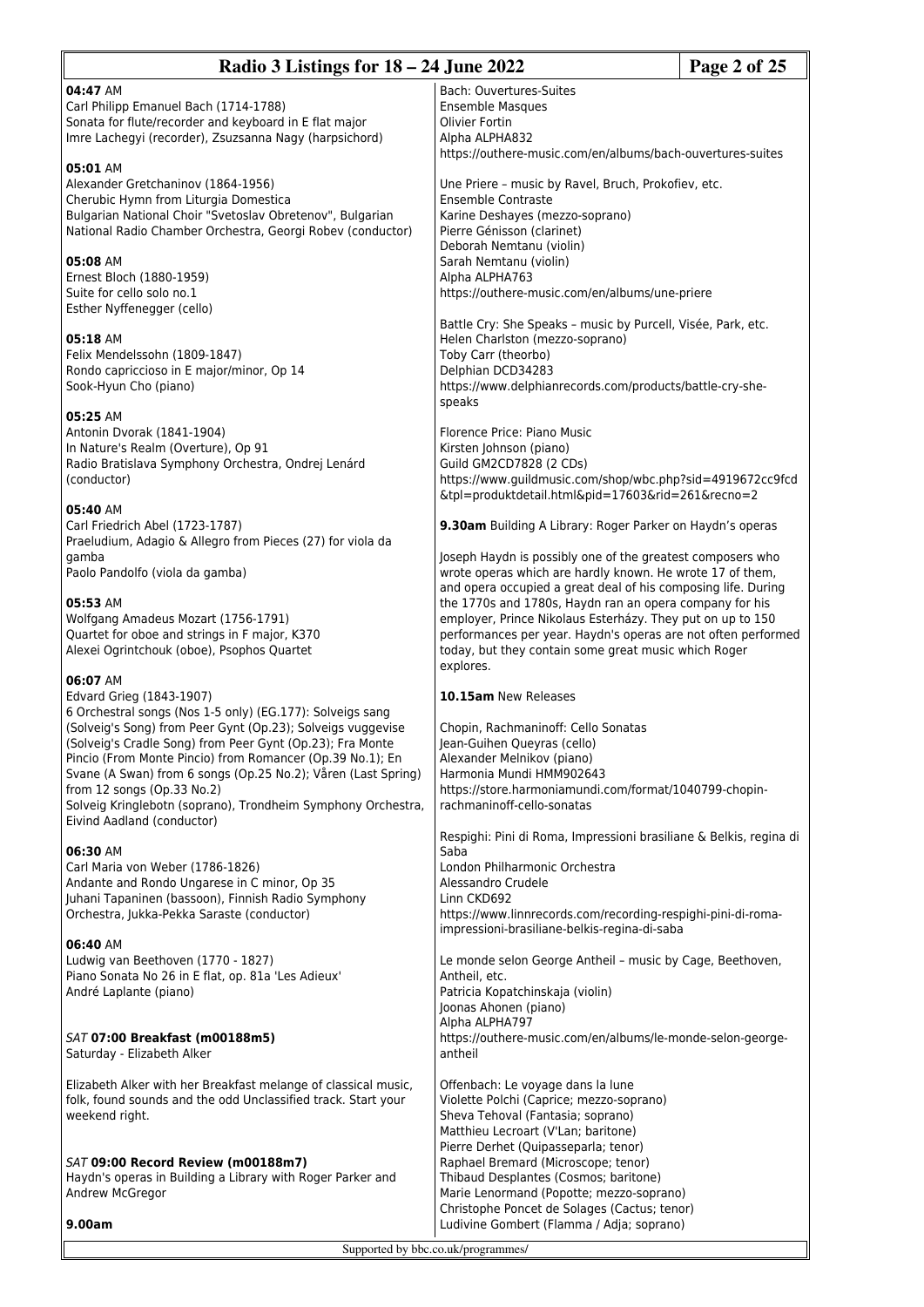| Radio 3 Listings for $18 - 24$ June 2022                                                                                                                                                                                                                                                                                                                                                                       |                                                                                                                                                                                                                                                                                                                                           | Page 3 of 25 |
|----------------------------------------------------------------------------------------------------------------------------------------------------------------------------------------------------------------------------------------------------------------------------------------------------------------------------------------------------------------------------------------------------------------|-------------------------------------------------------------------------------------------------------------------------------------------------------------------------------------------------------------------------------------------------------------------------------------------------------------------------------------------|--------------|
| Choeur et Orchestre National Montpellier Occitanie<br>Pierre Dumoussaud<br>Bru Zame BZ1048 (2 CDs + book)<br>https://bru-zane.com/en/pubblicazione/le-voyage-dans-la-lune/                                                                                                                                                                                                                                     | Jess Gillam is joined by Qanun player Maya Youssef for a<br>listening party of some of the music they love the most. Jess<br>brings some spine-tingling violin by Philip Glass and an absolute<br>classic by Peter Gabriel, while Maya shares an earworm by<br>Dvorak, and like all good parties it all ends with a little studio         |              |
| 10.40am New Releases                                                                                                                                                                                                                                                                                                                                                                                           | dance session to tracks by Toufic Farroukh and Hooverphonic                                                                                                                                                                                                                                                                               |              |
| Allyson Devenish reviews new releases of piano music by<br>Chopin, Debussy and Ravel.                                                                                                                                                                                                                                                                                                                          | Playlist:<br>John Adams - Shaker Loops: i. Shaking and Trembling<br>[Bournemouth SO/Marin Alsop (conductor)]                                                                                                                                                                                                                              |              |
| Fondation Gautier Capuçon présente Kim Bernard: Chopin,<br>Ravel, Debussy<br>Kim Bernard (piano)<br>Erato 9029620114                                                                                                                                                                                                                                                                                           | Toufic Farroukh - Elhob ?!<br>Peter Gabriel - Sledgehammer<br>JS Bach - Fuga in G minor, BWV1000 [Yasunori Imamura (lute)]<br>Philip Glass - Violin Concerto, 2nd mvt [Gidon Kremer (violin),                                                                                                                                             |              |
| https://www.warnerclassics.com/release/kim-bernard                                                                                                                                                                                                                                                                                                                                                             | Vienna Philharmonic/Christoph von Dohnanyi (conductor)]<br>Hooverphonic - 2 Wicky                                                                                                                                                                                                                                                         |              |
| Frédéric Chopin: Piano Favourites<br>Sachiko Furuhata-Kersting (piano)<br>Oehms OC495                                                                                                                                                                                                                                                                                                                          | Dvorak - Symphony no.9 'From the New World' - 2nd mvt<br>[Vienna Philharmonic/Herbert von Karajan (conductor)]<br>Morten Schantz - Godspeed                                                                                                                                                                                               |              |
| Edvard Grieg: Lyric Pieces<br>Peter Donohoe (piano)<br>Chandos CHAN 20254<br>https://www.chandos.net/products/catalogue/CHAN%2020254                                                                                                                                                                                                                                                                           | SAT 13:00 Inside Music (m00188mc)<br>Jazz pianist and composer Tom Donald with some musical<br>mischief                                                                                                                                                                                                                                   |              |
| Chopin: Nocturne; Waltzes; Concerto in E Minor<br>Eva Gevorgyan (piano)<br>Fryderyk Chopin Institute NIFCCD641-642 (2 CDs)<br>https://sklep.nifc.pl/index.php?produkt=2_187                                                                                                                                                                                                                                    | Pianist and composer Tom Donald takes us on a journey inside<br>a range of music choices - revealing his insights into both<br>familiar and unfamiliar works, and discovers C-major hugs, and<br>desert landscape semitones along the way.                                                                                                |              |
| 11.20am Record of the Week                                                                                                                                                                                                                                                                                                                                                                                     | Plus a composer whose music can give you hay fever, how to<br>start playing jazz piano, and a musician who squeezes all of the                                                                                                                                                                                                            |              |
| <b>Richard Strauss: Three Tone Poems</b><br>Cleveland Orchestra<br>Franz Welser-Möst<br>Cleveland Orchestra TCO0004 (Hybrid SACD)<br>https://www.clevelandorchestrastore.com/products/strauss-                                                                                                                                                                                                                 | juice from the orange!<br>A series in which each week a musician reveals a selection of<br>music - from the inside.                                                                                                                                                                                                                       |              |
| three-tone-poems                                                                                                                                                                                                                                                                                                                                                                                               | SAT 15:00 Sound of Cinema (m00188mf)<br>Star Trekkin'                                                                                                                                                                                                                                                                                     |              |
| SAT 11:45 Music Matters (m0018875)<br>Scottish Opera at 60, Jan Carson, Felix Yaniewicz Exhibition<br>As Scottish Opera celebrates its sixtieth anniversary, Kate<br>Molleson talks to key figures and artists from the company<br>about its past, present and future including the company's<br>General Director Alex Reedijk, Emerging Artist Lea Shaw, critic<br>Ken Walton and conductor Donald Runnicles. | Matthew Sweet marks the 40th anniversary re-release of 'Star<br>Trek II: The Wrath Of Khan' with music for the film franchise by<br>Jerry Goldsmith, James Horner and Michael Giacchino.<br>The programme includes music from the movies 'Star Trek: Into<br>Darkness', 'Star Trek: The Motion Picture', 'Star Trek II: The               |              |
| Kate speaks to Josie Dixon, curator of the exhibition 'Music and<br>Migration in Georgian Edinburgh' which tells the story of Felix<br>Yaniewicz, a Polish-Lithuanian virtuoso violinist who founded<br>the first ever Edinburgh Festival, and to the satirist, writer and                                                                                                                                     | Wrath of Kahn' and 'Star Trek III: The Search for Spock'. And the<br>Classic Score of the week is music by Fred Steiner from an early<br>Star Trek TV episode 'Charlie X'.                                                                                                                                                                |              |
| director Armando Iannucci who is giving a talk about music,<br>migration and Scotland.                                                                                                                                                                                                                                                                                                                         | SAT 16:00 Music Planet (m00188mh)<br>Road Trip to Mexico                                                                                                                                                                                                                                                                                  |              |
| Novelist, short-story writer, and community arts worker Jan<br>Carson talks to Kate about her new collaboration with the Ulster<br>Orchestra and children from Carniny Primary School in<br>Ballymena, County Antrim.                                                                                                                                                                                          | Kathryn Tickell with the latest new music from across the globe<br>and a track from this week's Classic Artist Granmoun Lélé of<br>Réunion. Plus in our latest Road Trip, Betto Arcos reports from<br>the Son para Milo Festival in Mexico City, with a special focus<br>on Son Huasteco, a traditional style from the north eastern part |              |
| And as music venues across the UK prepare for a summer of<br>live music free of covid restrictions, we look at the extent to<br>which audiences are returning to the concert halls and what                                                                                                                                                                                                                    | of the country.                                                                                                                                                                                                                                                                                                                           |              |
| impact that has on a venue's programming. Kate speaks to<br>David Dodd of the Hall for Cornwall, Jane Ann Purdy, co-director<br>of the Soundhouse concerts which take place at the Traverse in<br>Edinburgh, and Neil Bennison from the Royal Concert Hall in                                                                                                                                                  | SAT 17:00 J to Z (m00188mk)<br>Issie Barratt's INTERCHANGE live in Leeds<br>Jumoké Fashola presents a special edition of J to Z from the                                                                                                                                                                                                  |              |
| Nottingham.                                                                                                                                                                                                                                                                                                                                                                                                    | Howard Assembly Room in Leeds as part of the inaugural Leeds<br>Jazz Festival, with live music from internationally celebrated                                                                                                                                                                                                            |              |
| Producer: Graham Rogers                                                                                                                                                                                                                                                                                                                                                                                        | baritone saxophonist Issie Barratt's ensemble, INTERCHANGE.<br>An all-female group, the band brings together some of the UK's<br>leading instrumentalists and composers. Their current line-up                                                                                                                                            |              |
| SAT 12:30 This Classical Life (m00188m9)<br>Jess Gillam with Maya Youssef                                                                                                                                                                                                                                                                                                                                      | includes award-winning pianist Zoe Rahman, Nérjia's Rosie<br>Turton on trombone and Caroline Boaden (Art Farmer) on                                                                                                                                                                                                                       |              |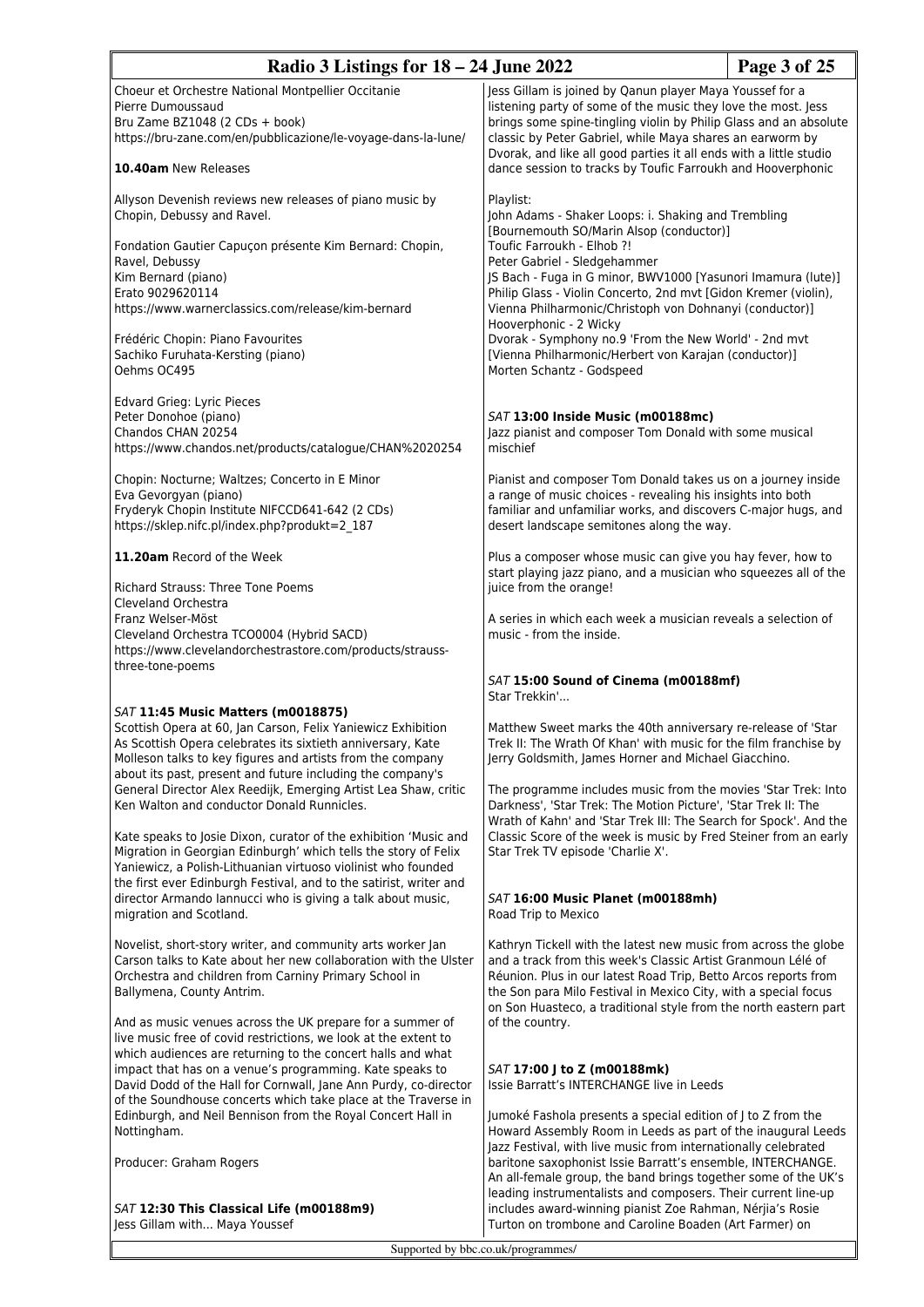| Page 4 of 25<br>Radio 3 Listings for $18 - 24$ June 2022                                                                                                                                                                                                                                                                                                                                                                                                                                                  |                                                                                                                                                                                                                                 |  |
|-----------------------------------------------------------------------------------------------------------------------------------------------------------------------------------------------------------------------------------------------------------------------------------------------------------------------------------------------------------------------------------------------------------------------------------------------------------------------------------------------------------|---------------------------------------------------------------------------------------------------------------------------------------------------------------------------------------------------------------------------------|--|
| drums. Here they play music from their critically acclaimed<br>debut album Donna's Secret.                                                                                                                                                                                                                                                                                                                                                                                                                | Librettists Nicola Werenowska and Selina Mills<br>Composer Errollyn Wallen<br>Directed by Jenny Sealey                                                                                                                          |  |
| Elsewhere in the programme Jumoké shares music from some<br>of the most exciting acts on the Leeds jazz scene and a classic<br>track by an inspiring Leeds-born bandleader from the 1940s.<br>Produced by Thomas Rees for Somethin' Else                                                                                                                                                                                                                                                                  | The Paradis Files<br>Maria Theresia von Paradis Bethan Langford<br>Gerda, The Maid / Soprano Gossip Ella Taylor<br>Hilde, The Baroness von Paradis Maureen Brathwaite<br>Salieri / A Doctor / Tenor Gossip Ben Thapa            |  |
| SAT 18:30 Opera on 3 (m00188mm)<br>Leoš Janáček: The Cunning Little Vixen                                                                                                                                                                                                                                                                                                                                                                                                                                 | Joseph, The Baron von Paradis / A Doctor / Baritone Gossip<br>Omar Ebrahim<br>A Doctor/ Alto Gossip Andee-Louise Hypolite                                                                                                       |  |
| One of the few operas inspired by a cartoon strip, The Cunning<br>Little Vixen is one of Janáček's late, great works. Despite its<br>simple story (a forester captures a vixen who then escapes,<br>breeds and is eventually shot by a poacher) the opera<br>nevertheless explores the big themes as the human condition -<br>ageing, life lived in misery and regret - is contrasted with the<br>freedom, joy and vigour of animal life and the ineluctable force<br>of nature and its constant renewal. | Members of the BBC Concert Orchestra:<br>Violin - Charles Mutter<br>Double bass - Dominic Worsley<br>Percussion - James Gambold<br>Accordion - Milos Milivojevic<br>Piano - Jelena Marakova<br>Conductor Andrea Brown           |  |
| Soprano Sally Matthews took the title role in English National<br>Opera's new production, including a cast of fauna drawn from<br>local schools, and in the pit, Martyn Brabbins conducted                                                                                                                                                                                                                                                                                                                | SAT 22:00 New Music Show (m00188mp)<br>Violet                                                                                                                                                                                   |  |
| Janáček's luminous score.<br>Recorded in February at the Coliseum in London and introduced<br>by Flora Willson in conversation with Nigel Simeone.                                                                                                                                                                                                                                                                                                                                                        | Tom Service introduces a performance of Tom Coult's new<br>opera 'Violet' which opened this year's Aldeburgh Festival to<br>great acclaim. Described in one review as "the best new British<br>opera we've seen for some time". |  |
| Acts 1 & 2                                                                                                                                                                                                                                                                                                                                                                                                                                                                                                | The libretto is by playwright Alice Birch ('Anatomy of a Suicide';<br>'Normal People ', 'Lady Macbeth') and the cast includes Anna                                                                                              |  |
| 7.40 pm<br>Interval                                                                                                                                                                                                                                                                                                                                                                                                                                                                                       | Dennis in the title role, in a work that explores ideas about<br>routine, uncertainty and the collapsing of time.                                                                                                               |  |
| 7.55 pm<br>Act 3                                                                                                                                                                                                                                                                                                                                                                                                                                                                                          | Also in tonight's programme, further recordings marking the<br>tenth anniversary of the South Bank Centre's 'New Music<br>Biennial'.                                                                                            |  |
| Vixen Sharp Ears  Sally Matthews (soprano)<br>Forester  Lester Lynch (baritone)<br>Fox  Pumeza Matshikiza (soprano)<br>Schoolmaster/Mosquito  Alan Oke (tenor)<br>Priest/Badger  Clive Bayley (bass)<br>Forester's Wife/Owl  Madeleine Shaw (mezzo-soprano)                                                                                                                                                                                                                                               | Anna Meredith: HandsFree<br>National Youth Orchestra of Great Britain<br>Tom Coult: Violet (premiere production)<br>Violet - Anna Dennis (soprano)                                                                              |  |
| Dog  Claire Barnett-Jones (mezzo-soprano)<br>Harašta a poacher  Ossian Huskinson (bass-baritone)<br>Innkeeper/Cock  John Findon (tenor)<br>Inkeeper's Wife/Hen  Gweneth Ann Rand (mezzo-soprano)                                                                                                                                                                                                                                                                                                          | Felix - Richard Burkhard (baritone)<br>Laura - Frances Gregory (mezzo)<br>Clockkeeper - Andrew Mackenzie-Wicks (tenor)                                                                                                          |  |
| Pepik/Woodpecker  Alexandra Oomens (soprano)<br>Frantik/Jay  Ffion Edwards (soprano)<br>Frog  Robert Berry-Roe (treble)                                                                                                                                                                                                                                                                                                                                                                                   | London Sinfonietta conducted by Andrew Gourley                                                                                                                                                                                  |  |
| Cricket  Ethan James (treble)<br>Grasshopper  Kavya Kutsa (child soprano)<br>Young Vixen  Esme Gupta-Wright (child soprano)                                                                                                                                                                                                                                                                                                                                                                               | Sound design - Ian Dearden<br>Bell sound design - Jasmin Kent Rodgman<br>Director - Jude Christian                                                                                                                              |  |
| Chorus and Orchestra of English National Opera<br>Martyn Brabbins (conductor)                                                                                                                                                                                                                                                                                                                                                                                                                             | Daniel Elms: Bethia<br>(rec Hull Minster 2017)<br>Paul Bentley-Angell (tenor)                                                                                                                                                   |  |
| Read the full synopsis on the English National Opera website<br>https://bit.ly/3w6QOPr                                                                                                                                                                                                                                                                                                                                                                                                                    | Ashley Turnell (tenor)<br>Simon Gallear (baritone)<br>Thomas Flint 9bass)                                                                                                                                                       |  |
| SAT 20:35 Radio 3 in Concert (m0018k1z)<br>The Paradis Files                                                                                                                                                                                                                                                                                                                                                                                                                                              | Christian Barraclough (trumpet)<br>Mark Keith (carillon)<br>Craig White (piano)<br>Emily Blackledge (synthesizer)                                                                                                               |  |
| Graeae Theatre Company and members of the BBC Concert<br>Orchestra combine in Errollyn Wallen's new chamber opera The<br>Paradis Files. Composer and pianist Maria Theresia von Paradis                                                                                                                                                                                                                                                                                                                   |                                                                                                                                                                                                                                 |  |
| was a pupil of Salieri and friend of Mozart and graced the<br>aristocratic salons of 18th-century Vienna. As she concentrates<br>on her performing and teaching career, we uncover a dark                                                                                                                                                                                                                                                                                                                 | <b>SUNDAY 19 JUNE 2022</b><br>SUN 00:00 Freeness (m00188mr)                                                                                                                                                                     |  |
| secret from her youth as she battles against all those who insist<br>on trying to cure her of her blindness.                                                                                                                                                                                                                                                                                                                                                                                              | Long distance improv                                                                                                                                                                                                            |  |
|                                                                                                                                                                                                                                                                                                                                                                                                                                                                                                           | The Oxford Improvisers came together online from different                                                                                                                                                                      |  |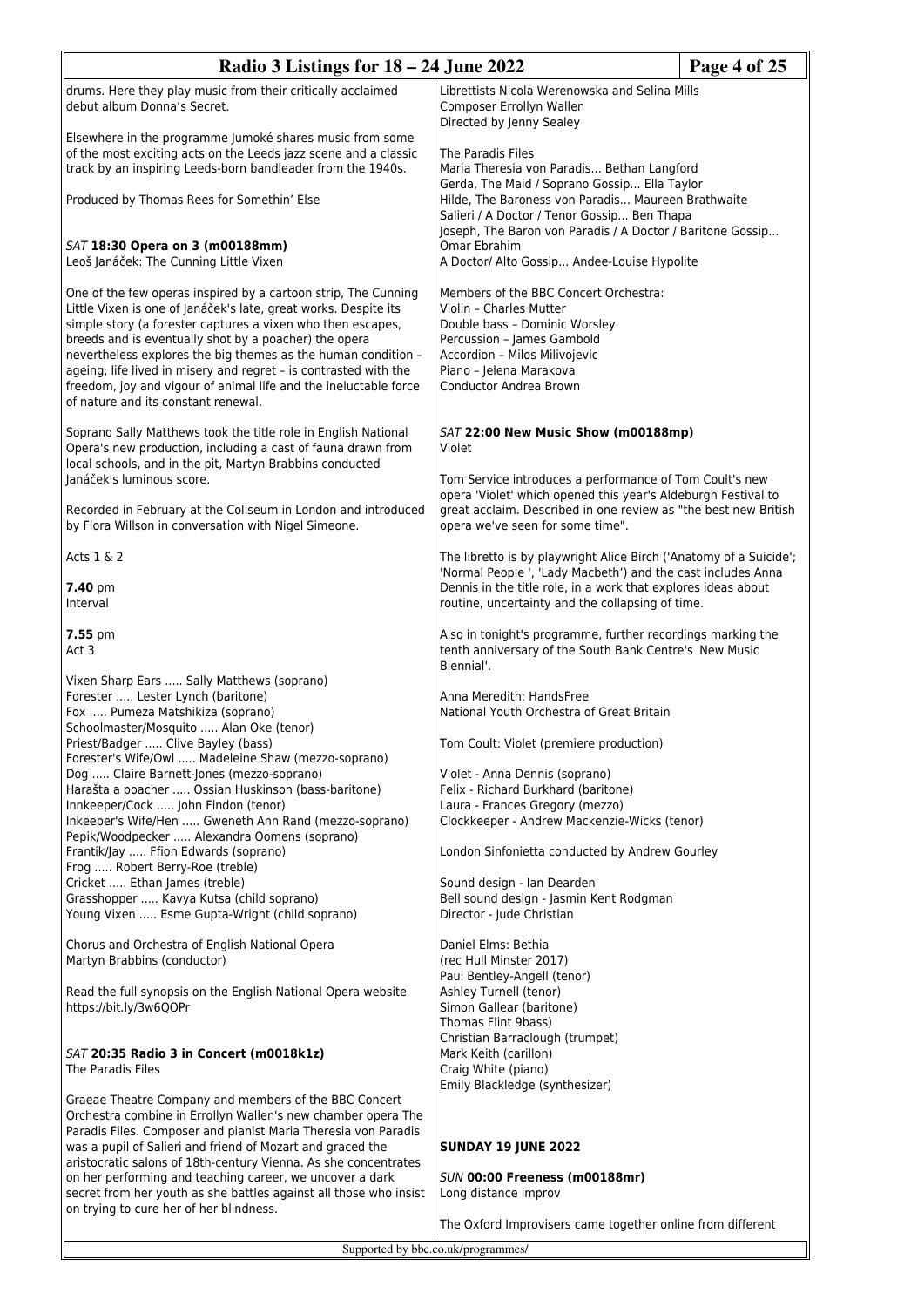| Radio 3 Listings for $18 - 24$ June 2022                                                                                                                                                                                                                                                                                                                                                                                                                                                                 |                                                                                                                                                                                                                                                  | Page 5 of 25 |
|----------------------------------------------------------------------------------------------------------------------------------------------------------------------------------------------------------------------------------------------------------------------------------------------------------------------------------------------------------------------------------------------------------------------------------------------------------------------------------------------------------|--------------------------------------------------------------------------------------------------------------------------------------------------------------------------------------------------------------------------------------------------|--------------|
| locations in 2021, to create a space of collaboration and<br>dialogue in a piece called Between, a reflection of the physical<br>distances between players. Here, they weave a world of ever<br>emergent textures and terrains, filled with quiet sliding doors<br>and rousing cacophonies.                                                                                                                                                                                                              | Johann Nepomuk Hummel (1778-1837)<br>Rondo brillant for piano and orchestra in A major Op 56<br>Rudolf Macudzinski (piano), Bratislava Slovak Radio Symphony<br>Orchestra, Ludovít Rajter (conductor)<br>04:09 AM                                |              |
| Trio Eris 136199 - Catherine Sikora, Han-earl Park and Nick<br>Didkovsky - mark their 10th anniversary with a long-distance<br>improvisational collage, bringing new life to a performance<br>originally recorded in Derby in 2017. Each player recorded a<br>new part resulting in tectonic shifts, extraterrestrial buzzing<br>and clandestine whispers across time. As Nick Didkovsky notes,<br>"It's like peering into a parallel universe and listening to what<br>Eris in that world sounds like." | Heinrich Ignaz Franz von Biber (1644-1704)<br>Sonata no.12 a 8 from sonatae tam aris, quam aulis servientes<br>(1676)<br>Collegium Aureum, Georg Ratzinger (conductor)<br>04:15 AM<br>Veljo Tormis (1930-2017)<br>Overture No 2                  |              |
| Elsewhere in the programme we hear a piece of rich and<br>expansive improvising from a custodian of Shona culture, the<br>late Zimbabwean master mbira player Dumisani Maraire. A<br>committed ethnomusicologist, he created a new notation<br>system for the instrument, and championed Zimbabwean music<br>around the world.                                                                                                                                                                           | Estonian National Symphony Orchestra, Arvo Volmer<br>(conductor)<br>04:25 AM<br>Michael Haydn (1737-1806)<br>Responsoria ad Matutinum in Nativitate Domini MH.639<br>Ex Tempore, Judith Steenbrink (violin), Sara Decorso (violin),              |              |
| Produced by Tej Adeleye<br>A Reduced Listening production for BBC Radio 3<br>SUN 01:00 Through the Night (m00188mt)                                                                                                                                                                                                                                                                                                                                                                                      | David Van Bouwel (organ), Florian Heyerick (director)<br>04:37 AM<br>Claude Debussy (1862-1918), Pierre Louys (author)<br>Chansons de Bilitis - 3 melodies for voice & piano (1897)<br>Paula Hoffman (mezzo soprano), Lars David Nilsson (piano) |              |
| Alondra de la Parra conducts Bernstein, Ginastera and Efraín<br>Oscher                                                                                                                                                                                                                                                                                                                                                                                                                                   | 04:47 AM<br>Jean Sibelius (1865-1957)                                                                                                                                                                                                            |              |
| The WDR Radio Orchestra, with the New York-born Mexican<br>conductor Alondra de la Parra, performs the Double Bass<br>Concerto by Efrain Oscher with soloist Edicson Ruiz. John Shea<br>presents.                                                                                                                                                                                                                                                                                                        | Valse Triste - from Kuolemo (Op.44 No.1)<br>CBC Vancouver Orchestra, Mario Bernardi (conductor)<br>04:52 AM                                                                                                                                      |              |
| 01:01 AM<br>Leonard Bernstein (1918-1990)<br>Three Dance Episodes, from 'On the Town'                                                                                                                                                                                                                                                                                                                                                                                                                    | Benedetto Pallavicino (c.1551-1601)<br>Cruda Amarilli, che col nome ancora - madrigal for 5 voices<br>Cantus Cölln                                                                                                                               |              |
| WDR Radio Orchestra, Alondra de la Parra (conductor)<br>01:11 AM<br>Efrain Oscher (1974)<br>Double Bass Concerto                                                                                                                                                                                                                                                                                                                                                                                         | 05:01 AM<br>Jacques Champion de Chambonnières (c.1601-1672)<br>Pavane in D minor, 'Entretien des Dieux', from Bk.1 of 'Pieces<br>de Clavecin'<br>Bob van Asperen (harpsichord)                                                                   |              |
| Edicson Ruiz (double bass), WDR Radio Orchestra, Alondra de la<br>Parra (conductor)                                                                                                                                                                                                                                                                                                                                                                                                                      | 05:08 AM<br>Alexis Contant (1858-1918)                                                                                                                                                                                                           |              |
| 01:42 AM<br>Alberto Ginastera (1916-1983)<br>Variaciones concertantes, op. 23                                                                                                                                                                                                                                                                                                                                                                                                                            | Les Deux Ames - overture<br>Edmonton Symphony Orchestra, Uri Mayer (conductor)                                                                                                                                                                   |              |
| WDR Radio Orchestra, Alondra de la Parra (conductor)<br>02:05 AM<br>Sergey Prokofiev (1891-1953)<br>Symphony No. 1 in D, op.25 ('Classical')<br>WDR Radio Orchestra, Alondra de la Parra (conductor)                                                                                                                                                                                                                                                                                                     | 05:18 AM<br>Erich Wolfgang Korngold (1897-1957)<br>5 Lieder (Op.38): Gluckwunsch; Der Kranke; Alt-Spanisch; Old<br>English Song; My mistress eyes<br>Daniela Lehner (mezzo soprano), Jose Luis Gayo (piano)                                      |              |
| 02:20 AM<br>Ludwig van Beethoven (1770 - 1827)<br>Concerto for piano and orchestra no.5 (Op.73) in E flat major,<br>'Emperor'                                                                                                                                                                                                                                                                                                                                                                            | 05:28 AM<br>Jacques Buus (c.1500-1565)<br>Ricercare<br>Amsterdam Loeki Stardust Quartet                                                                                                                                                          |              |
| Makoto Ueno (piano), Stavanger Symphony Orchestra, Steven<br>Sloane (conductor)                                                                                                                                                                                                                                                                                                                                                                                                                          | 05:35 AM<br>Pavle Dešpalj (b.1934)<br>String Whim No.2 for violin solo                                                                                                                                                                           |              |
| 03:01 AM<br>William Brade (1560-1630)<br>Newe ausserlesne Paduanen und Galliarden<br>Hesperion XX, Jordi Savall (conductor)                                                                                                                                                                                                                                                                                                                                                                              | Ana Savicka (violin)<br>05:43 AM<br>Rudolf Tobias (1873-1918)                                                                                                                                                                                    |              |
| 03:26 AM<br>Francis Poulenc (1899-1963)<br>Sonata for Two Pianos (1953)<br>Roland Pöntinen (piano), Love Derwinger (piano)                                                                                                                                                                                                                                                                                                                                                                               | Julius Caesar, overture<br>Estonian National Symphony Orchestra, Arvo Volmer<br>(conductor)<br>05:53 AM                                                                                                                                          |              |
| 03:49 AM                                                                                                                                                                                                                                                                                                                                                                                                                                                                                                 | Carl Nielsen (1865-1931)<br>String Quartet No 1 in G minor, Op 13                                                                                                                                                                                |              |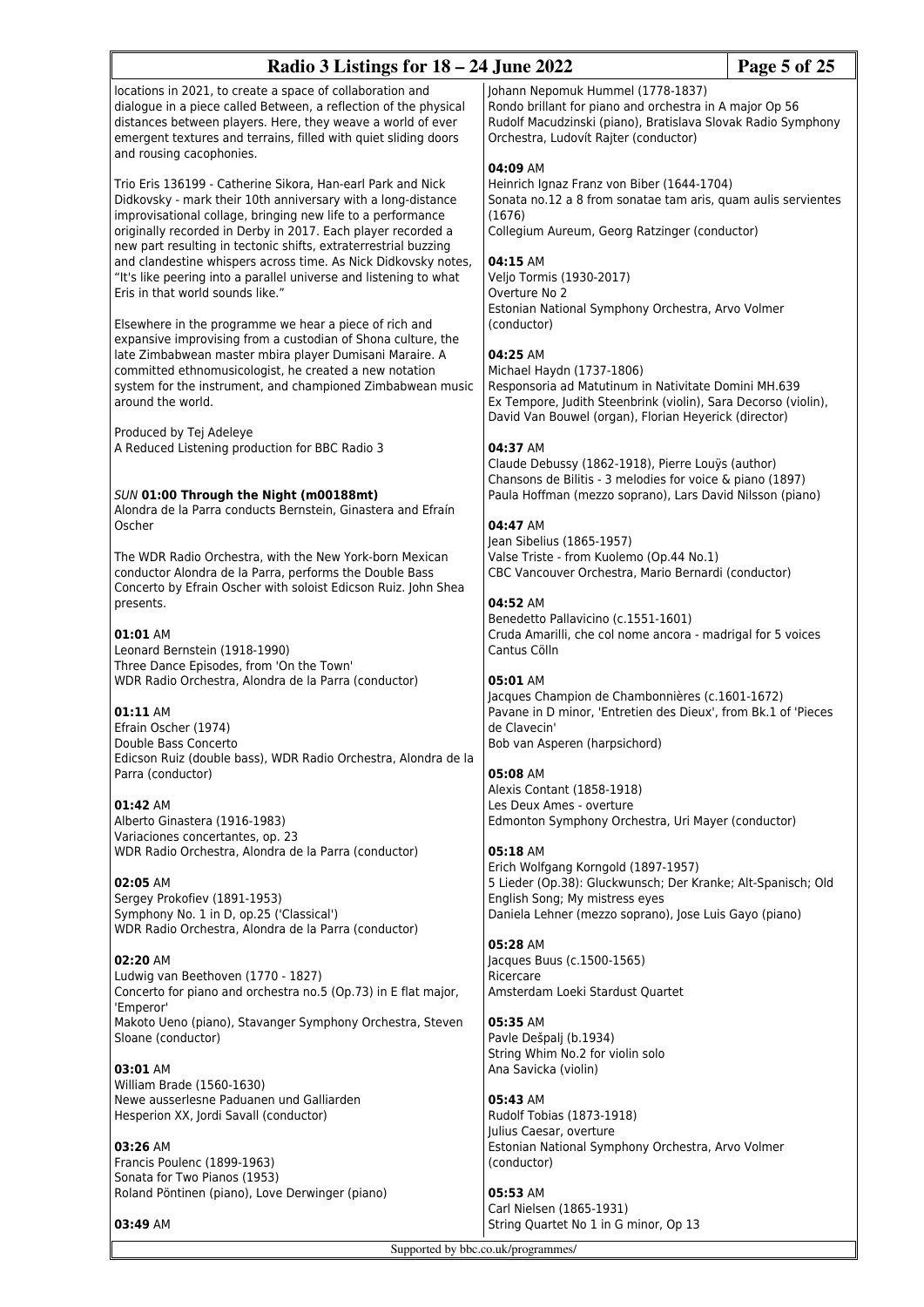| Radio 3 Listings for 18 – 24 June 2022                                                                                              |                                                                                                                                  | Page 6 of 25 |
|-------------------------------------------------------------------------------------------------------------------------------------|----------------------------------------------------------------------------------------------------------------------------------|--------------|
| Vertavo Quartet                                                                                                                     | Prelude and Fugue in C sharp major (Well-Tempered Clavier,                                                                       |              |
| 06:18 AM                                                                                                                            | Book 2)<br>Performer: Peter Hill                                                                                                 |              |
| Nicolaus Bruhns (1665-1697)<br>Cantata: "O werter heil'ger Geist"                                                                   | Duration 00:04:17                                                                                                                |              |
| James Bowman (counter tenor), Greta de Reyghere (soprano),                                                                          | 02 00:12:51 György Ligeti                                                                                                        |              |
| Guy de Mey (tenor), Max van Egmond (bass), Ricercar Consort                                                                         | Musica ricercata VI & XI<br>Performer: Pierre-Laurent Aimard                                                                     |              |
| 06:33 AM                                                                                                                            | Duration 00:05:01                                                                                                                |              |
| Franz Schubert (1797-1828)<br>Phantasy in C major (D.934) (Op.Posth.159)                                                            | 03 00:25:49 Frédéric Chopin                                                                                                      |              |
| Thomas Zehetmair (violin), Kai Ito (piano)                                                                                          | Nocturne in F sharp major, Op.15 no.2<br>Performer: Jan Lisiecki                                                                 |              |
|                                                                                                                                     | Duration 00:03:25                                                                                                                |              |
| SUN 07:00 Breakfast (m00188k9)<br>Sunday - Martin Handley                                                                           | 04 00:43:05 Ludwig van Beethoven                                                                                                 |              |
|                                                                                                                                     | Piano Sonata in D minor, Op.31 no.2 (Tempest)                                                                                    |              |
| Martin Handley presents Breakfast including a Sounds of the<br>Earth slow radio soundscape.                                         | Performer: Angela Hewitt<br>Duration 00:08:41                                                                                    |              |
|                                                                                                                                     | 05 00:55:24 Talking Heads (artist)                                                                                               |              |
| SUN 09:00 Sunday Morning (m00188kc)                                                                                                 | Heaven                                                                                                                           |              |
| Sarah Walker with a rousing musical mix                                                                                             | Performer: Talking Heads<br>Duration 00:04:01                                                                                    |              |
| Sarah Walker chooses three hours of attractive and uplifting<br>music to complement your morning.                                   |                                                                                                                                  |              |
|                                                                                                                                     | SUN 13:00 Radio 3 Lunchtime Concert (m001826w)                                                                                   |              |
| Today, Sarah finds transcendent sounds in a Gloria by<br>Renaissance composer John Sheppard, and comforting                         | Elisabeth Jacquet de la Guerre: composer to Louis XIV.                                                                           |              |
| nostalgia in music by Ravel played on the euphonium.                                                                                | From Wigmore Hall, Nevermind, four of France's leading                                                                           |              |
| She also plays a movement from Louise Farrenc's Third                                                                               | Baroque music specialists showcase the remarkable chamber<br>music of Elisabeth Jacquet de la Guerre who, at the age of five,    |              |
| Symphony, with strong soulful orchestral textures, and<br>discovers the vibrant symphonic writing of Charles Gounod.                | caught the attention of Louis XIV and went on to become one of<br>the most acclaimed musicians of her time. Indeed one           |              |
|                                                                                                                                     | contemporary accorded her a place on his Mount Parnassus                                                                         |              |
| Plus, the soft laid-back voice of Jesse Belvin shines in Blues in<br>the Night                                                      | directly below Lully and next to Lalande and Marais.<br>Presented by Hannah French.                                              |              |
| A Tandem Production for BBC Radio 3                                                                                                 | Elisabeth Jacquet de la Guerre (1665-1729)                                                                                       |              |
|                                                                                                                                     | Trio Sonata in D                                                                                                                 |              |
| SUN 12:00 Private Passions (m0010nwy)                                                                                               | Trio Sonata in G minor<br>Sonata in G for violin and harpsichord with obbligato viola da                                         |              |
| Mark Solms                                                                                                                          | gamba (transcription for flute, viola da gamba and basso                                                                         |              |
| Mark Solms is a neuroscientist who has spent his whole career                                                                       | continuo)<br>Suite in D minor from Premier livre de pieces pour clavecin                                                         |              |
| investigating the mysteries of consciousness. His research<br>throws light on some of the most difficult questions of all: how      | Prélude from Premier livre de pieces pour clavecin<br>Sonata in D minor for violin and harpsichord with obbligato                |              |
| does the mind connect to the body? Why does it feel like                                                                            | viola da gamba<br>Trio Sonata in B flat                                                                                          |              |
| something to be you? Born in Namibia and educated in South<br>Africa, he came to Britain in his late twenties to avoid military     |                                                                                                                                  |              |
| service under the apartheid regime. He made his name with<br>research into what happens in the brain when we're dreaming;           | Nevermind<br>Anna Besson (flute)                                                                                                 |              |
| then he startled his scientific colleagues by training as a                                                                         | Louis Creac'h (violin)                                                                                                           |              |
| psychoanalyst, something which, he says, "put me at odds with<br>the rest of my field". He's now very unusual in holding eminent    | Robin Pharo (viola da gamba)<br>Jean Rondeau (harpsichord)                                                                       |              |
| positions within both psychoanalysis and scientific research.<br>He's the author of six books - his latest is "The Hidden Spring" - |                                                                                                                                  |              |
| and he divides his time between London and Cape Town, where                                                                         | SUN 14:00 The Early Music Show (m000k8xz)                                                                                        |              |
| he also pursues his other career as a winemaker.                                                                                    | Hercules at the Crossroads                                                                                                       |              |
| In conversation with Michael Berkeley, Mark Solms reveals the<br>traumatic childhood event which made him determined to             | The ancient Greek tale, Hercules at the Crossroads, sees the<br>man of the moment offered a choice between Vice and Virtue.      |              |
| become a doctor, when his brother jumped off a roof and                                                                             | Personifications of each visit him to offer the option of a                                                                      |              |
| suffered a major brain injury. He discusses the latest research<br>on dreams, and how working with brain-damaged people can         | pleasant and easy life, or a hard but glorious one. It was all the<br>rage in the Renaissance, inspiring writers and artists and |              |
| teach us about the nature of consciousness. And he tells the                                                                        | remained so to the time of Bach and Handel. Two pillars of the                                                                   |              |
| story of how he tried to rescue his family vineyard from the<br>wider historical trauma of the apartheid past.                      | Baroque, each knowing something of pleasure and toil, and<br>each setting this Herculean conundrum in his own style. Which       |              |
| Mark chooses music which he hopes will illuminate the nature                                                                        | will you choose?                                                                                                                 |              |
| of consciousness itself: Beethoven's Tempest Sonata, Bach,                                                                          | Music comes from recordings of Bach's secular cantata "Laßt"                                                                     |              |
| Ligeti, Chopin, and Talking Heads.                                                                                                  | uns Sorgen, laßt uns wachen", BWV.213 and Handel's 1750<br>oratorio "The Choice of Hercules".                                    |              |
| 01 00:03:42 Johann Sebastian Bach                                                                                                   |                                                                                                                                  |              |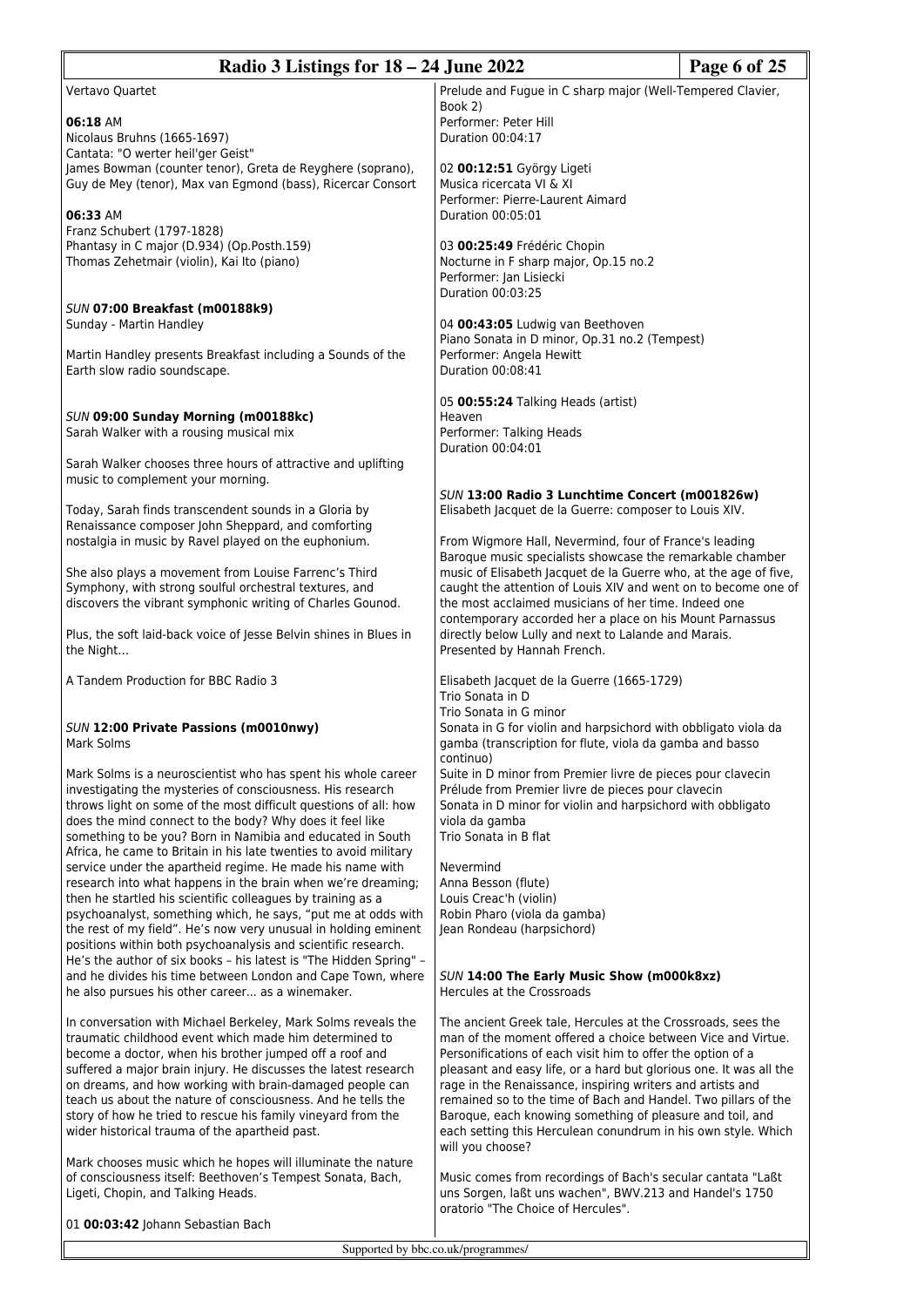| Radio 3 Listings for 18 – 24 June 2022                                                                                                                                                                           |                                                                                                                                                                                                                                                                                                                                                                                                                                                                           | Page 7 of 25 |
|------------------------------------------------------------------------------------------------------------------------------------------------------------------------------------------------------------------|---------------------------------------------------------------------------------------------------------------------------------------------------------------------------------------------------------------------------------------------------------------------------------------------------------------------------------------------------------------------------------------------------------------------------------------------------------------------------|--------------|
| Presented by Hannah French.                                                                                                                                                                                      | SUN 15:00 Choral Evensong (m001828b)<br>York Minster                                                                                                                                                                                                                                                                                                                                                                                                                      |              |
| 01 00:00:37 George Frideric Handel<br>Alceste: Act 4; Symphony - recitative (he comes, he rises from<br>below)<br>Singer: Benjamin Hulett<br>Ensemble: Early Opera Company                                       | From York Minster, with music by Francis Jackson, who died in<br>January 2022, and who from 1946 was organist and master of<br>music at York Minster for 36 years.                                                                                                                                                                                                                                                                                                        |              |
| Conductor: Christian Curnyn<br>Duration 00:01:26                                                                                                                                                                 | Responses: Jackson<br>Psalm 78 (Mann, Goss, Stainer, Turle [from Purcell], Walmisley,<br>Elvey, Stanford)                                                                                                                                                                                                                                                                                                                                                                 |              |
| 02 00:03:15 George Frideric Handel<br>The Choice of Hercules: There the brisk sparkling nectar drain<br>Singer: Ruby Hughes<br>Duration 00:02:40                                                                 | First Lesson: Exodus 3 vv.1-12<br>Canticles: Evening Service in G (Jackson)<br>Second Lesson: Acts 7 vv.30-38<br>Anthem: Audi, filia (Jackson)<br>Voluntary: The Goss-Radley Fanfare, Op 88 (Jackson)                                                                                                                                                                                                                                                                     |              |
| 03 00:06:49 Johann Sebastian Bach<br>Cantata no. 213 BWV.213: Schlafe, mein Liebster (Aria)<br>Singer: Andreas Scholl<br>Choir: RIAS Chamber Choir<br>Ensemble: Academy for Ancient Music Berlin                 | Robert Sharpe (Director of Music)<br>Ben Morris (Assistant Director of Music)                                                                                                                                                                                                                                                                                                                                                                                             |              |
| Conductor: René Jacobs<br>Duration 00:08:40                                                                                                                                                                      | SUN 16:00 Jazz Record Requests (m00188kf)<br>Your Sunday jazz soundtrack                                                                                                                                                                                                                                                                                                                                                                                                  |              |
| 04 00:16:44 George Frideric Handel<br>The Choice of Hercules: This Manly Youth<br>Singer: Rachel Kelly<br>Ensemble: FestspielOrchester Göttingen<br>Director: Laurence Cummings<br>Duration 00:06:31             | Alyn Shipton presents jazz records of all styles as requested by<br>you, with music this week from pianists Chick Corea and Hiromi,<br>trumpeter Matthew Halsall and saxophonist Pepper Adams. Get<br>in touch: jrr@bbc.co.uk or use #jazzrecordrequests on social.                                                                                                                                                                                                       |              |
| 05 00:24:33 Johann Sebastian Bach<br>Cantata no. 213 BWV.213: Auf meinen Flugeln sollst du                                                                                                                       | SUN 17:00 The Listening Service (m0005sl8)<br>Countertenors - classical rock gods!                                                                                                                                                                                                                                                                                                                                                                                        |              |
| schweben<br>Singer: James Taylor<br>Choir: RIAS Chamber Choir<br>Ensemble: Academy for Ancient Music Berlin                                                                                                      | From Frankie Valli and Jeff Buckley to Andreas Scholl and lestyn<br>Davies - Tom Service celebrates the male singers hitting the<br>high notes.<br>Why do they do it? How do they do it? And why is it so uniquely                                                                                                                                                                                                                                                        |              |
| Director: René Jacobs<br>Duration 00:05:28                                                                                                                                                                       | thrilling a sound? And it's not about singing like a woman!                                                                                                                                                                                                                                                                                                                                                                                                               |              |
| 06 00:32:01 George Frideric Handel<br>The Choice of Hercules: Yet can I hear that dulcet lay<br>Singer: Iestyn Davies<br>Ensemble: Archangelo                                                                    | With inside knowledge from countertenor Lawrence Zazzo.<br>SUN 17:30 Words and Music (m00057gs)<br><b>Nomads</b>                                                                                                                                                                                                                                                                                                                                                          |              |
| Director: Jonathan Cohen<br>Duration 00:03:40<br>07 00:36:34 Johann Sebastian Bach<br>Cantata no. 213 BWV.213: Cantata no. 213 BWV.213                                                                           | Emma Paetz and Nicholas Farrell read from Cervantes and<br>Louise Doughty to Abd al Qadir as today's journey of words and<br>music moves from the desert to tramping along English country<br>roads ahead of Refugee Week 2022 (June 20th - 26th).                                                                                                                                                                                                                        |              |
| Singer: Elisabeth von Magnus<br>Orchestra: Amsterdam Baroque Orchestra<br>Director: Ton Koopman<br>Duration 00:03:38                                                                                             | Our past is nomadic. Our ancestors roamed around, moving<br>according to the seasons and the availability of food. The<br>historian Yuval Noah Harari suggests that our subsequent<br>adoption of settled, agricultural lives represented a massive                                                                                                                                                                                                                       |              |
| 08 00:41:14 Johann Sebastian Bach<br>Cantata no. 213 BWV.213: Ich bin deine<br>Singer: Robin Blaze<br>Singer: Makoto Sakurada<br>Ensemble: Bach Collegium Japan<br>Director: Masaaki Suzuki<br>Duration 00:07:33 | blow to human well-being, bringing with it unstinting labour and<br>disease. Does this go some way to explaining the distrust and<br>unease with which the settled have tended to regard nomads?<br>Is there an atavistic envy at its root? That desire to wander still<br>burns within many of us. We may be tethered to a particular<br>part of the world by our work, our homes, our families, but we<br>are restless, forever planning journeys to somewhere distant, |              |
| 09 00:50:54 Johann Sebastian Bach<br>Cantata no. 213 BWV.213: Lust der Volker, Lust der Deinen<br>Ensemble: Japan Bach Collegium<br>Director: Masaaki Suzuki<br>Duration 00:02:39                                | somewhere new.<br>This programme explores the relationship between the nomad<br>and that settled world. Nomads not just in the sense of<br>traditionally itinerant people (including Bedouin, some Native<br>American tribes and Roma - referred to as 'gypsies' by some of                                                                                                                                                                                               |              |
| 10 00:54:55 George Frideric Handel<br>The Choice of Hercules: Virtue will place thee<br>Singer: Rachel Kelly<br>Ensemble: FestspielOrchester Göttingen<br>Director: Laurence Cummings<br>Duration 00:04:12       | the writers here), but also those who are homeless or refugees.<br>In short, those who have no fixed abode. So we hear field<br>recordings both of Tuareg singers with a traditional Danse de<br>tazengharaht, and an unnamed homeless man singing a hymn<br>in Gavin Bryars's Jesus' Blood Never Failed Me Yet. The chorus<br>of Hebrew slaves from Verdi's Nabucco echoes the painful<br>longing for a lost homeland experienced by refugees through                    |              |

the ages, while songs by Sibelius and Schubert show the figure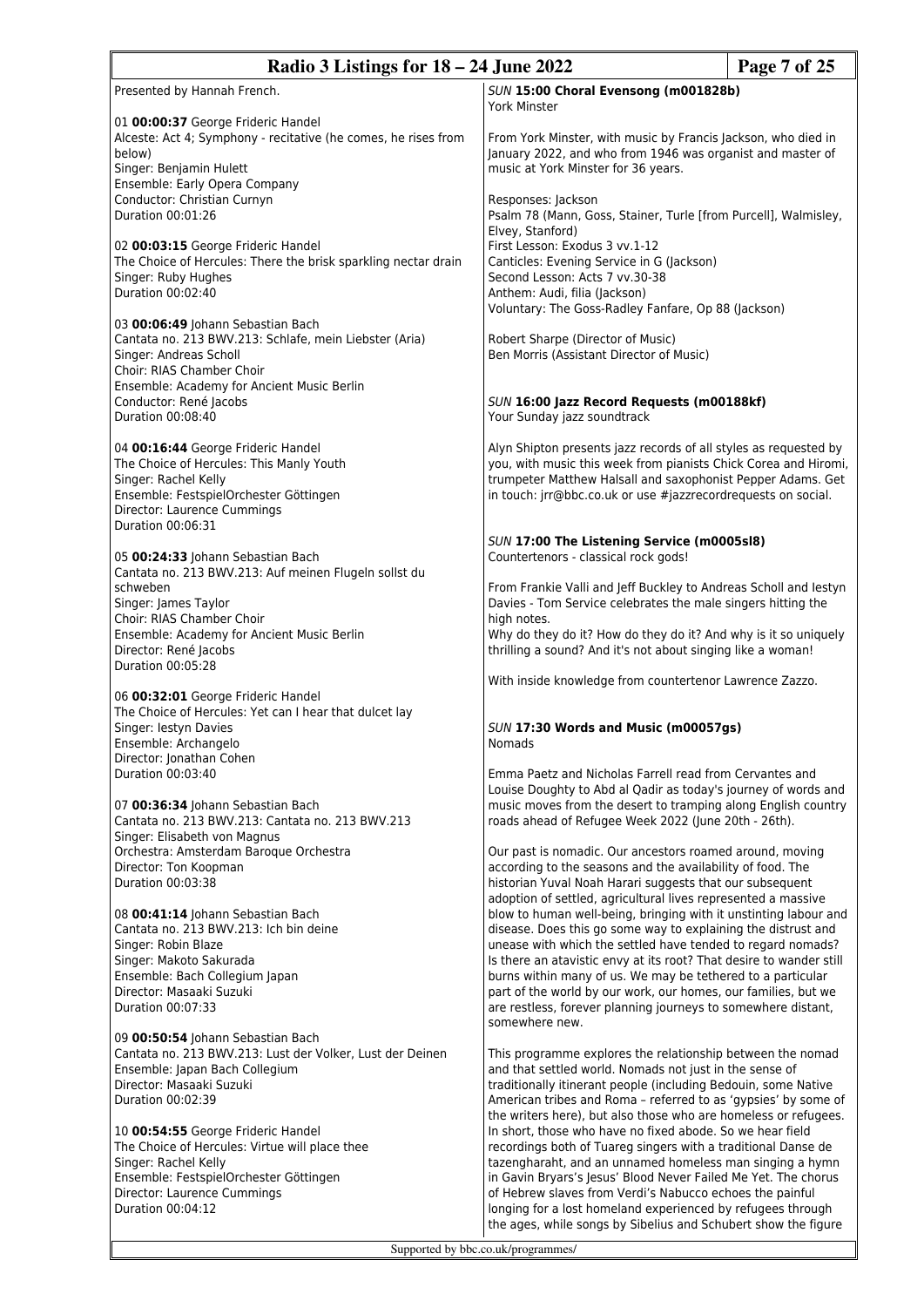| Radio 3 Listings for $18 - 24$ June 2022                                                                           |                                                                                                       | Page 8 of 25 |
|--------------------------------------------------------------------------------------------------------------------|-------------------------------------------------------------------------------------------------------|--------------|
| of the wanderer in nature, gripped by both a sense of freedom<br>and existential melancholia.                      | Fires in the Dark, read by Nicholas Farrell<br>Duration 00:01:49                                      |              |
| Readings:                                                                                                          | 12 00:26:25 Dresch Dudás Mihály<br>Nagy Puszta (Great Plains)                                         |              |
| Bakhu Al-Mariyah - My longing for a tent<br>Abd al Qadir - The Life of the Nomad                                   | Performer: Dresch Quartet [] features Balázs Unger on<br>cimbalom                                     |              |
| T.E. Lawrence - The Seven Pillars of Wisdom<br>Henry Wadsworth Longfellow - To the Driving Cloud                   | Duration 00:05:03                                                                                     |              |
| Louise Doughty - Fires in the Dark                                                                                 | 13 00:31:29                                                                                           |              |
| Miguel de Cervantes - La Gitanilla<br>Matthew Arnold - The Scholar Gypsy                                           | Miguel de Cervantes<br>La Gitanilla, read by Emma Paetz                                               |              |
| Thomas Hardy - A Trampwoman's Tragedy<br>Dominic Hand - Borderlines                                                | Duration 00:01:06                                                                                     |              |
| Martha Sprackland - Refugees [juvenilia]                                                                           | 14 00:32:36 Franz Schubert                                                                            |              |
| J.M. Coetzee - Waiting for the Barbarians<br>John Masefield - Sea Fever                                            | Der Wanderer<br>Performer: Florian Boesch (baritone), Roger Vignoles (piano)                          |              |
| Producer: Torquil MacLeod                                                                                          | Duration 00:05:11                                                                                     |              |
|                                                                                                                    | 15 00:37:48                                                                                           |              |
| 01 00:01:12 Jean Sibelius<br>Der Wanderer und der Bach                                                             | Matthew Arnold<br>The Scholar Gypsy, read by Nicholas Farrell                                         |              |
| Performer: Tom Krause (baritone), Irwin Gage (piano)<br>Duration 00:00:53                                          | Duration 00:02:58                                                                                     |              |
| 02 00:02:06                                                                                                        | 16 00:40:46 Gavin Bryars<br>Jesus∏ Blood Never Failed Me Yet                                          |              |
| Bakhu Al-Mariyah                                                                                                   | Performer: The Cockpit Ensemble<br>Duration 00:03:22                                                  |              |
| My longing for a tent, read by Emma Paetz<br>Duration 00:00:24                                                     |                                                                                                       |              |
| 03 00:02:30 Adam Summerhayes                                                                                       | 17 00:44:11<br>Thomas Hardy                                                                           |              |
| Caravan                                                                                                            | A Trampwoman's Tragedy, read by Emma Paetz                                                            |              |
| Performer: Adam Summerhayes (violin), Emil Chakalov (violin),<br>London Concertante                                | Duration 00:01:14                                                                                     |              |
| Duration 00:04:09                                                                                                  | 18 00:45:25 Giorgio Federico Ghedini<br>Concerto dell <sub>albatro</sub> - Largo                      |              |
| 04 00:06:41                                                                                                        | Performer: Orchestra I Pomeriggi Musicali, Damian Iorio                                               |              |
| Abd al Qadir<br>The Life of the Nomad, read by Nicholas Farrell                                                    | (Conductor), Emanuela Piemonti (piano)<br>Duration 00:05:39                                           |              |
| Duration 00:01:03                                                                                                  | 19 00:51:04 Giorgio Federico Ghedini                                                                  |              |
| 05 00:07:44 Traditional                                                                                            | Concerto dell[albatro [] Andante un poco mosso                                                        |              |
| Danse de tazengharaht<br>Performer: Hoggar musicians                                                               | Performer: Orchestra I Pomeriggi Musicali, Damian Iorio<br>(Conductor), Emanuela Piemonti (piano)     |              |
| Duration 00:00:36                                                                                                  | Duration 00:02:16                                                                                     |              |
| 06 00:08:14 Ibrahim Ag Alhabib<br>Amassakoul 'N' Ténéré                                                            | 20 00:53:22<br>Dominic Hand                                                                           |              |
| Performer: Tinariwen                                                                                               | Borderlines, read by Nicholas Farrell                                                                 |              |
| Duration 00:03:19                                                                                                  | Duration 00:01:09                                                                                     |              |
| 07 00:11:31<br>T.E. Lawrence                                                                                       | 21 00:54:31 Toru Takemitsu<br><b>Itinerant</b>                                                        |              |
| The Seven Pillars of Wisdom, read by Nicholas Farrell                                                              | Performer: Robert Aitken (flute)                                                                      |              |
| Duration 00:01:10                                                                                                  | Duration 00:04:17                                                                                     |              |
| 08 00:12:41 Franz Schubert<br>Fantasy in C Major (Wanderer Fantasy) - Adagio                                       | 22 00:58:51<br>Martha Sprackland                                                                      |              |
| Performer: Aaron Pilsan                                                                                            | Refugees [juvenilia], read by Emma Paetz                                                              |              |
| Duration 00:06:16                                                                                                  | Duration 00:00:38                                                                                     |              |
| 09 00:18:57                                                                                                        | 23 00:59:31 Giuseppe Verdi                                                                            |              |
| Henry Wadsworth Longfellow<br>To the Driving Cloud, read by Emma Paetz                                             | Va pensiero, sull <sub>ali dorate</sub><br>Performer: Ambrosian opera Chorus, Philharmonia Orchestra, |              |
| Duration 00:02:42                                                                                                  | Riccardo Muti (Conductor)<br>Duration 00:04:03                                                        |              |
| 10 00:21:39 Giuseppe Verdi                                                                                         |                                                                                                       |              |
| Il Trovatore - Act II - Scene I - Vedi! le fosche notturne<br>Performer: London Voices, London Symphony Orchestra, | 24 01:03:34<br>J.M. Coetzee                                                                           |              |
| Antonio Pappano (Conductor)<br>Duration 00:02:55                                                                   | Waiting for the Barbarians, read by Nicholas Farrell<br>Duration 00:01:59                             |              |
| 11 00:24:35                                                                                                        | 25 01:05:33 John Luther Adams                                                                         |              |
| Louise Doughty                                                                                                     | The Wind In High Places: 1 - Above Sunset Pass                                                        |              |
|                                                                                                                    | Supported by bbc.co.uk/programmes/                                                                    |              |
|                                                                                                                    |                                                                                                       |              |

1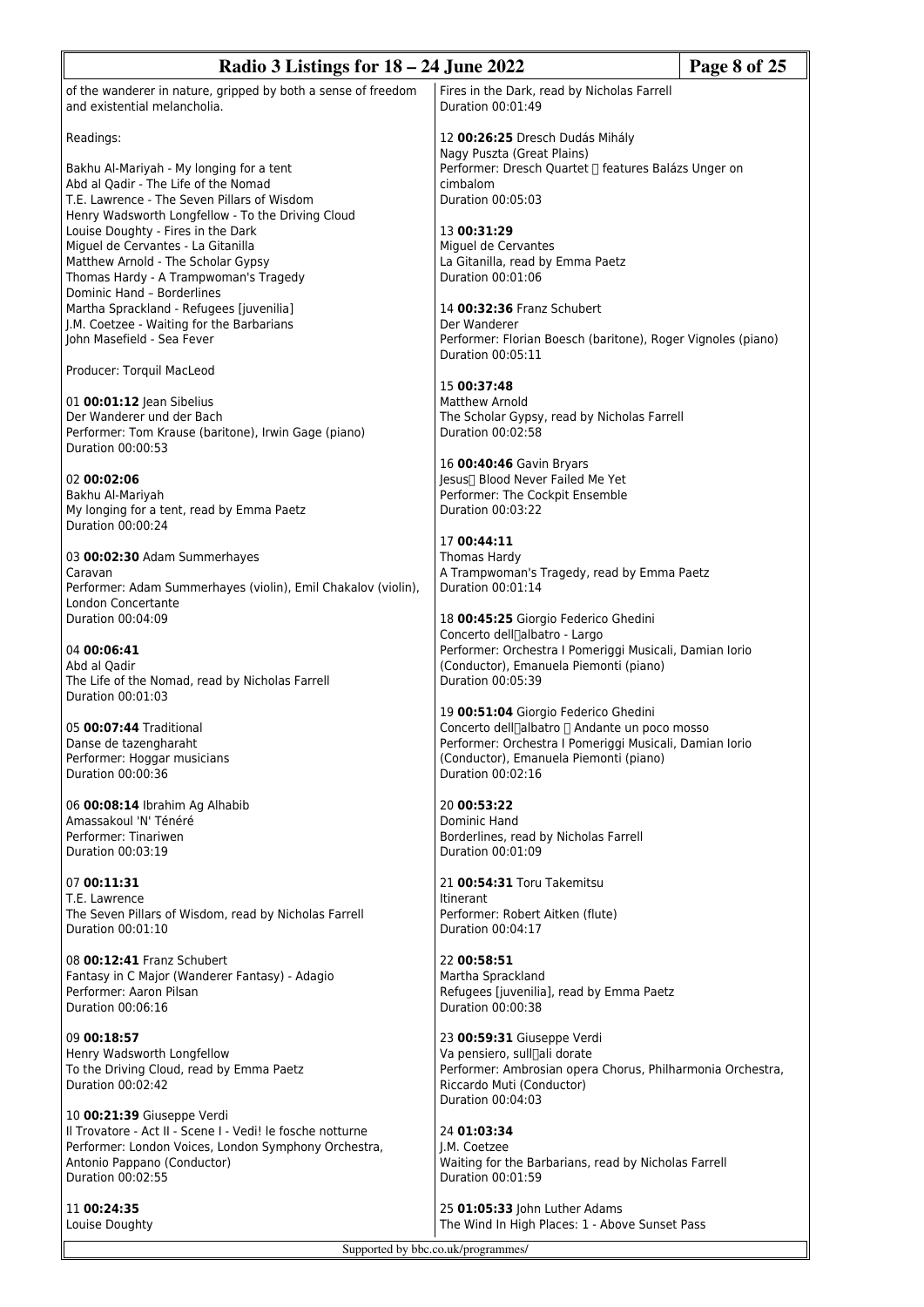| Radio 3 Listings for 18 - 24 June 2022                                                                                                                                                                                                                                                                                                        |                                                                                                                                                                                                                                                         | Page 9 of 25 |
|-----------------------------------------------------------------------------------------------------------------------------------------------------------------------------------------------------------------------------------------------------------------------------------------------------------------------------------------------|---------------------------------------------------------------------------------------------------------------------------------------------------------------------------------------------------------------------------------------------------------|--------------|
| Performer: JACK Quartet<br>Duration 00:05:02                                                                                                                                                                                                                                                                                                  | Epoque Paris. His later stories, of which Le Horla is one, are akin<br>to experiencing the acid colours and trippy surrealism evident<br>in the work of Odilon Redon.                                                                                   |              |
| 26 01:10:33<br>John Masefield                                                                                                                                                                                                                                                                                                                 |                                                                                                                                                                                                                                                         |              |
| Sea Fever, read by Emma Paetz<br>Duration 00:00:53                                                                                                                                                                                                                                                                                            | SUN 20:45 Record Review Extra (m00188km)<br>Haydn Opera Highlights                                                                                                                                                                                      |              |
| 27 01:11:26 Franz Schubert<br><b>Wandrers Nachtlied II</b><br>Performer: Florian Boesch (baritone), Roger Vignoles (piano)<br>Duration 00:01:55                                                                                                                                                                                               | Hannah French offers listeners a chance to hear at greater<br>length the recordings reviewed and discussed in yesterday's<br>Record Review, including highlights from the recordings of<br>Haydn operas surveyed in yesterday's Building a Library.     |              |
| SUN 18:45 Sunday Feature (m00188kh)<br>Afterwords: Chinua Achebe                                                                                                                                                                                                                                                                              | SUN 23:00 Sound Designs with Nick Luscombe<br>(m00188kp)<br>The Imagined Future                                                                                                                                                                         |              |
| The life and ideas of Nigerian novelist, poet and critic Chinua<br>Achebe, in his own words, and in the words of those who knew,<br>loved, and were inspired by him.                                                                                                                                                                          | Nick Luscombe concludes his personal journey through music<br>and architecture, with a look at past and present visions of the<br>future, including tracks from Yuri Suzuki, Alexandre Desplat and                                                      |              |
| Celebrated as "the Father of Modern African literature," Achebe<br>blazed a trail for African people centring themselves and their<br>culture in their own stories. This began with the release of his<br>debut novel, Things Fall Apart, in 1958. He believed fiercely in<br>the power of stories to obscure or reveal identities, depending | Abdullah Ibrahim. We hear the music choice of architect Kengo<br>Kuma and a brand new work from Scanner, inspired by Kuma's<br>Yudo Pavilion.                                                                                                           |              |
| on who does the telling, and with that, came a duty to speak<br>out about the failings and corruption of postcolonial Nigeria,                                                                                                                                                                                                                | MONDAY 20 JUNE 2022                                                                                                                                                                                                                                     |              |
| and its suppression of stories around Biafra.<br>With contributions from Achebe's close friend, the Somali                                                                                                                                                                                                                                    | MON 00:00 The Music & Meditation Podcast (p0c587dr)<br>6. Power of connection with Kathryn McCusker                                                                                                                                                     |              |
| novelist and poet Nuruddin Farah, the author Caryl Phillips, who<br>began a friendship with Achebe after interviewing him in 2003,<br>the young Nigerian writer Esther Ifesinachi Okonkwo who has<br>taken inspiration from Achebe's essays, and the Igbo historian<br>(and Achebe's youngest child) Dr Nwando Achebe.                        | NAO chats to Kathryn McCusker and discovers how a singing<br>mantra meditation can help you feel less lonely and more<br>connected to yourself and the world around you. Kathryn - a<br>Kundalini yoga and meditation teacher, singer and the author of |              |
| Produced by Redzi Bernard.<br>A Falling Tree production for BBC Radio Three                                                                                                                                                                                                                                                                   | Everyday Kundalini - helps us understand why singing can be so<br>powerful during mantra meditation. The music for Kathryn's<br>singing mantra meditation was composed by Ben Ponniah and<br>recorded by the BBC Singers with guest instrumentalists    |              |
| SUN 19:30 Drama on 3 (m00188kk)<br>Maupassant's Confessions of a Hedonist                                                                                                                                                                                                                                                                     | exclusively for this episode. Whether you're just starting to<br>meditate or you're a seasoned meditator, this is the perfect<br>podcast for you.                                                                                                       |              |
| A phantasmagorical journey through the most personal short<br>stories of French writer and bon-viveur, Guy de Maupassant,<br>adapted and translated by Simon Scardifield.                                                                                                                                                                     | The words of this episode's singing mantra meditation are:<br>Ra ma da sa, sa se so hung                                                                                                                                                                |              |
| Telling his short stories to an invited guest becomes a matter of<br>life and death for the author as he struggles to save his sanity.<br>Will the power of his imagination be enough to pull him back<br>from the brink.                                                                                                                     | Music you'll hear in this episode includes:<br>Debussy: Reverie<br>Ben Ponniah: Ra Ma Da Sa<br>Mozart: Ave Verum Corpus<br>JS Bach: Partita No 4 in D major for keyboard                                                                                |              |
| Featuring adaptations of A Strange Night Out, Mouche, Laid To<br>Rest, Cockcrow and Le Horla this is about the untold<br>consequences of living fast and hard enough to keep the                                                                                                                                                              | 01 00:06:55 Claude Debussy<br>Reverie<br>Duration 00:03:33                                                                                                                                                                                              |              |
| demons at bay.                                                                                                                                                                                                                                                                                                                                | 02 00:11:20 Ben Ponniah                                                                                                                                                                                                                                 |              |
| Guy  Elliot Cowan<br>Mathilde  Holli Dempsey                                                                                                                                                                                                                                                                                                  | Ra Ma Da Sa<br>Conductor: Graham Ross                                                                                                                                                                                                                   |              |
| Saval  Colin Ryan<br>Fly  Alexandra Hannant                                                                                                                                                                                                                                                                                                   | Choir: BBC Singers<br>Duration 00:11:45                                                                                                                                                                                                                 |              |
| Joseph  Gunnar Cauthery<br>Celeste  Ruth Everett                                                                                                                                                                                                                                                                                              | 03 00:23:26 Wolfgang Amadeus Mozart                                                                                                                                                                                                                     |              |
| The Baron  Jonathan Forbes                                                                                                                                                                                                                                                                                                                    | Ave Verum Corpus<br>Duration 00:02:29                                                                                                                                                                                                                   |              |
| Other parts were played by Matthew Durkan, Lloyd Thomas and<br>Simon Scardifield                                                                                                                                                                                                                                                              | 04 00:26:15 Johann Sebastian Bach                                                                                                                                                                                                                       |              |
| Directed by Gemma Jenkins                                                                                                                                                                                                                                                                                                                     | Partita No 4 in D major for keyboard<br>Duration 00:02:00                                                                                                                                                                                               |              |
| Maupassant was writing during the latter half of the 19th<br>century. The world of the chosen stories is like entering a                                                                                                                                                                                                                      | MON 00:30 Through the Night (m00188kr)                                                                                                                                                                                                                  |              |
| Toulouse Lautrec painting depicting the wild energy of Belle                                                                                                                                                                                                                                                                                  | Johan Dalene                                                                                                                                                                                                                                            |              |
| Supported by bbc.co.uk/programmes/                                                                                                                                                                                                                                                                                                            |                                                                                                                                                                                                                                                         |              |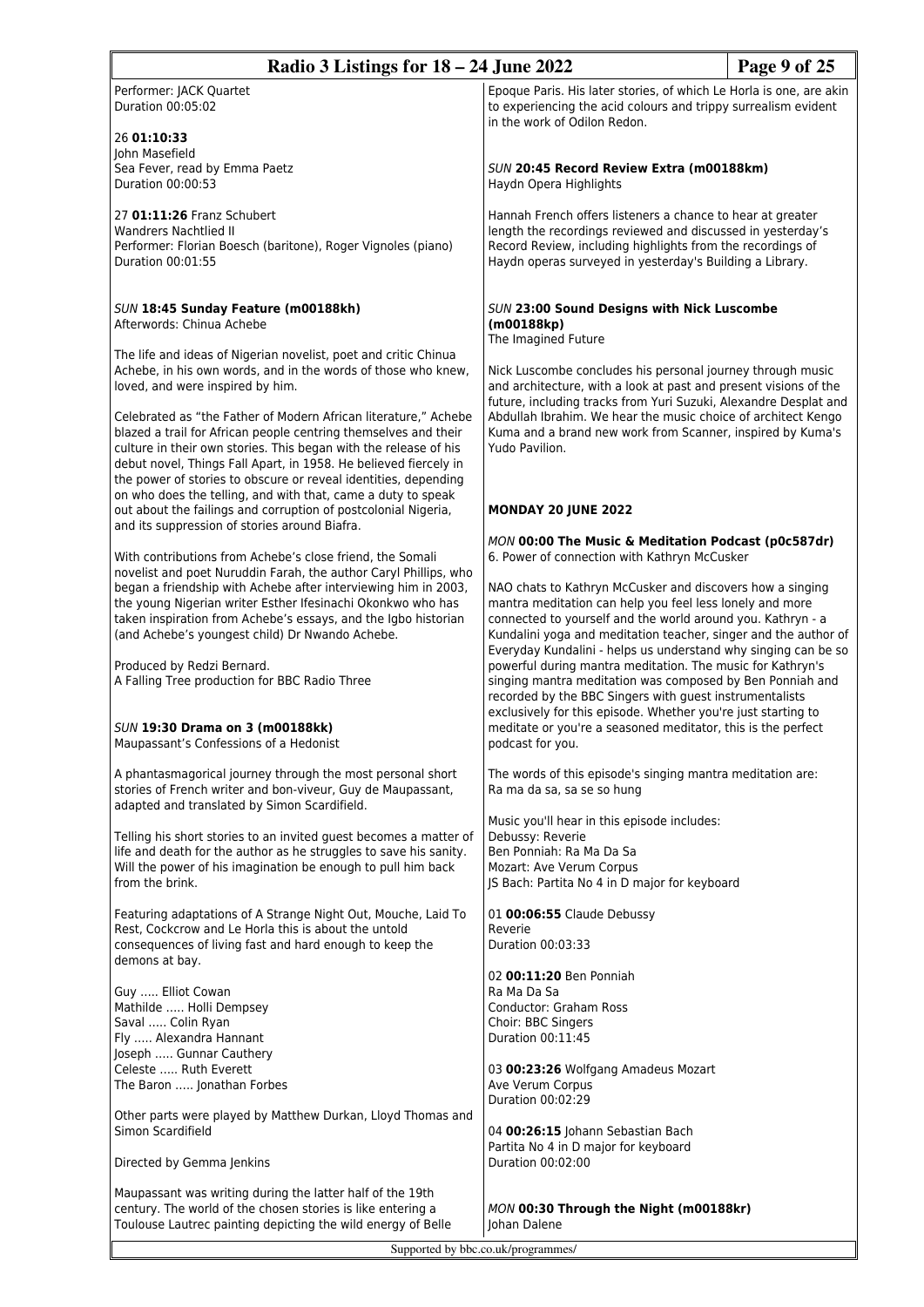| Page 10 of 25<br>Radio 3 Listings for $18 - 24$ June 2022                                                                                                                               |                                                                                                               |  |
|-----------------------------------------------------------------------------------------------------------------------------------------------------------------------------------------|---------------------------------------------------------------------------------------------------------------|--|
| Music in the Garden is a new festival outdoors in the Botanical                                                                                                                         | 04:01 AM                                                                                                      |  |
| Garden of Uppsala University (founded in 1655). The young<br>Swedish violinist plays sonatas by Ravel, Bulak & Prokofiev with<br>French pianist Julien Quentin. Presented by John Shea. | Carl Philipp Emanuel Bach (1714-1788)<br>Rondo in C minor Wq.59`4 for keyboard<br>Andreas Staier (fortepiano) |  |
| 12:31 AM                                                                                                                                                                                | 04:07 AM                                                                                                      |  |
| Maurice Ravel (1875-1937)                                                                                                                                                               | Vincenzo Bellini (1801-1835)                                                                                  |  |
| Violin Sonata No. 2 in G                                                                                                                                                                | Eccomi in lieta vesta  Oh! Quante volte, from I Capuleti e i                                                  |  |
| Johan Dalene (violin), Julien Quentin (piano)                                                                                                                                           | Montecchi                                                                                                     |  |
|                                                                                                                                                                                         | Adriana Marfisi (soprano), Oslo Philharmonic Orchestra, Nello                                                 |  |
| 12:49 AM<br>Kaan Bulak (1991)                                                                                                                                                           | Santi (conductor)                                                                                             |  |
| Violin Sonata No. 1                                                                                                                                                                     | 04:17 AM                                                                                                      |  |
| Johan Dalene (violin), Julien Quentin (piano)                                                                                                                                           | Conrad Friedrich Hurlebusch (1691-1765)                                                                       |  |
|                                                                                                                                                                                         | Concerto in A minor for two oboes, solo violin, strings & basso                                               |  |
| 01:00 AM                                                                                                                                                                                | continuo                                                                                                      |  |
| Jean Sibelius (1865-1957)                                                                                                                                                               | Paul van de Linden (oboe), Kristine Linde (oboe), Manfred                                                     |  |
| Excerpts from 'Six Pieces for violin and piano, op. 79'<br>Johan Dalene (violin), Julien Quentin (piano)                                                                                | Kraemer (violin), Musica ad Rhenum                                                                            |  |
|                                                                                                                                                                                         | 04:31 AM                                                                                                      |  |
| 01:10 AM                                                                                                                                                                                | Dietrich Buxtehude (1637-1707)                                                                                |  |
| Sergey Prokofiev (1891-1953)                                                                                                                                                            | Prelude, Fugue and Ciacona in C major (BuxWV.137)                                                             |  |
| Violin Sonata No. 2 in D, op. 94a                                                                                                                                                       | Julian Gembalski (organ)                                                                                      |  |
| Johan Dalene (violin), Julien Quentin (piano)                                                                                                                                           |                                                                                                               |  |
|                                                                                                                                                                                         | 04:37 AM                                                                                                      |  |
| 01:35 AM<br>Lili Boulanger (1893-1918)                                                                                                                                                  | Hugo Wolf (1860-1903)<br>Intermezzo for string quartet in E flat major (1886)                                 |  |
| Nocturne                                                                                                                                                                                | Ljubljana String Quartet                                                                                      |  |
| Johan Dalene (violin), Julien Quentin (piano)                                                                                                                                           |                                                                                                               |  |
|                                                                                                                                                                                         | 04:48 AM                                                                                                      |  |
| 01:38 AM                                                                                                                                                                                | Josquin des Prez (c1440 - 1521)                                                                               |  |
| Benjamin Britten (1913-1976)                                                                                                                                                            | Praeter rerum seriem                                                                                          |  |
| String Quartet No. 2 in C major (Op.36)                                                                                                                                                 | Huelgas Ensemble, Paul Van Nevel (director)                                                                   |  |
| Yggdrasil String Quartet                                                                                                                                                                | 04:54 AM                                                                                                      |  |
| 02:08 AM                                                                                                                                                                                | John Foulds (1880-1939)                                                                                       |  |
| Franz Liszt (1811-1886)                                                                                                                                                                 | Keltic Overture, Op 28                                                                                        |  |
| Piano Concerto no 2 in A major                                                                                                                                                          | BBC Concert Orchestra, Ronald Corp (conductor)                                                                |  |
| Gabrielius Alekna (piano), Lithuanian National Symphony                                                                                                                                 |                                                                                                               |  |
| Orchestra, Juozas Domarkas (conductor)                                                                                                                                                  | 05:02 AM                                                                                                      |  |
| 02:31 AM                                                                                                                                                                                | Giuseppe Torelli (1658-1709)<br>Sinfonia con tromba (G.8) in D major                                          |  |
| Ernst von Dohnányi (1877-1960)                                                                                                                                                          | Blagoj Angelovski (trumpet), Velin Iliev (organ)                                                              |  |
| Konzertstuck for cello and orchestra in D major (Op.12)                                                                                                                                 |                                                                                                               |  |
| Dmitri Ferschtman (cello), Netherlands Radio Philharmonic                                                                                                                               | 05:08 AM                                                                                                      |  |
| Orchestra, Bernhard Klee (conductor)                                                                                                                                                    | Sigismond Thalberg (1812-1871)                                                                                |  |
|                                                                                                                                                                                         | Variations on 'Home, sweet home' for piano (Op.72)                                                            |  |
| 02:53 AM                                                                                                                                                                                | Dennis Hennig (piano)                                                                                         |  |
| Wolfgang Amadeus Mozart (1756-1791)<br>Piano Sonata no 12 in F major, K 332                                                                                                             | 05:14 AM                                                                                                      |  |
| Kevin Kenner (piano)                                                                                                                                                                    | Väinö Raitio (1891-1945)                                                                                      |  |
|                                                                                                                                                                                         | Vesipatsas (Waterspout) - ballet music                                                                        |  |
| 03:12 AM                                                                                                                                                                                | Finnish Radio Symphony Orchestra, Okko Kamu (conductor)                                                       |  |
| Antoine Reicha (1770-1836)                                                                                                                                                              |                                                                                                               |  |
| Symphony 'a grande orchestre' in E flat major, Op 41                                                                                                                                    | 05:38 AM                                                                                                      |  |
| Capella Coloniensis, Hans-Martin Linde (director)                                                                                                                                       | Karol Szymanowski (1882-1937)<br>Stabat mater Op.53 for soloists, chorus and orchestra                        |  |
| 03:38 AM                                                                                                                                                                                | Iwona Hossa (soprano), Ewa Marciniec (contralto), Jarosław Bręk                                               |  |
| William Byrd (1543-1623)                                                                                                                                                                | (bass baritone), Warsaw Philharmonic Chorus, Henryk                                                           |  |
| In Fields abroad                                                                                                                                                                        | Wojnarowski (director), Warsaw Philharmonic Orchestra, Antoni                                                 |  |
| Emma Kirkby (soprano), Rose Consort of Viols                                                                                                                                            | Wit (conductor)                                                                                               |  |
| 03:43 AM                                                                                                                                                                                | 06:04 AM                                                                                                      |  |
| Franz Schreker (1878-1934)                                                                                                                                                              | Johannes Brahms (1833-1897)                                                                                   |  |
| Valse Lente                                                                                                                                                                             | Trio for clarinet or viola, cello and piano (Op.114) in A minor                                               |  |
| Symphony Nova Scotia, Georg Tintner (conductor)                                                                                                                                         | Anatoli Krastev (cello), Mina Ivanova (piano), Svilen Simeonov                                                |  |
| 03:49 AM                                                                                                                                                                                | (clarinet)                                                                                                    |  |
| Heitor Villa-Lobos (1887-1959)                                                                                                                                                          |                                                                                                               |  |
| Bachiana brasileira No 5                                                                                                                                                                | <b>MON 06:30 Breakfast (m001885r)</b>                                                                         |  |
| Isabel Bayrakdarian (soprano), Bryan Epperson (cello), Maurizio                                                                                                                         | Monday - Kate's classical rise and shine                                                                      |  |
| Baccante (cello), Roman Borys (cello), Simon Fryer (cello),                                                                                                                             |                                                                                                               |  |
| David Hetherington (cello), Roberta Jansen (cello), Paul Widner                                                                                                                         | Kate Molleson presents Radio 3's classical breakfast show,                                                    |  |
| (cello), Thomas Wiebe (cello), Winona Zelenka (cello)                                                                                                                                   | featuring listener requests.                                                                                  |  |
| Supported by bbc.co.uk/programmes/                                                                                                                                                      |                                                                                                               |  |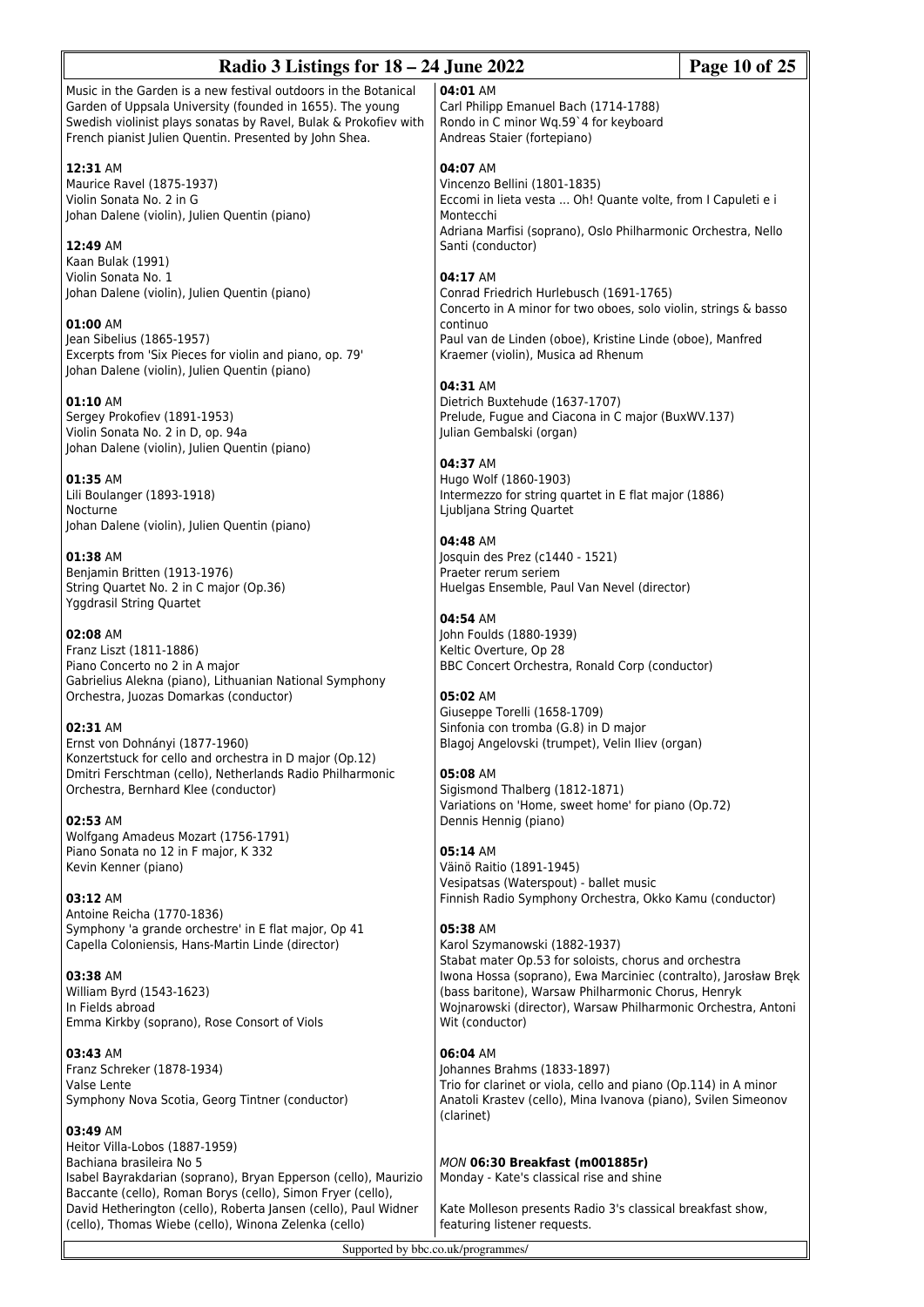| Radio 3 Listings for $18 - 24$ June 2022                                                                                                                                                                                                                                                                                                                                                                                                                                                                                       |                                                                                                                                                                                                                                                                                                                                                                                                                                                                                                                                                                 | Page 11 of 25 |
|--------------------------------------------------------------------------------------------------------------------------------------------------------------------------------------------------------------------------------------------------------------------------------------------------------------------------------------------------------------------------------------------------------------------------------------------------------------------------------------------------------------------------------|-----------------------------------------------------------------------------------------------------------------------------------------------------------------------------------------------------------------------------------------------------------------------------------------------------------------------------------------------------------------------------------------------------------------------------------------------------------------------------------------------------------------------------------------------------------------|---------------|
| Email 3breakfast@bbc.co.uk                                                                                                                                                                                                                                                                                                                                                                                                                                                                                                     | Edward Higginbottom, director                                                                                                                                                                                                                                                                                                                                                                                                                                                                                                                                   |               |
| MON 09:00 Essential Classics (m001885w)<br>Georgia Mann                                                                                                                                                                                                                                                                                                                                                                                                                                                                        | Missa pro defunctis (Taedet animan meam)<br>Gabrieli Consort<br>Paul McCreesh, director                                                                                                                                                                                                                                                                                                                                                                                                                                                                         |               |
| Georgia Mann plays the best in classical music, with familiar<br>favourites alongside new discoveries and musical surprises.                                                                                                                                                                                                                                                                                                                                                                                                   | Missa pro defunctis (excerpt)<br>Gabrieli Consort<br>Paul McCreesh, director                                                                                                                                                                                                                                                                                                                                                                                                                                                                                    |               |
| 0915 Playlist starter - listen and send us your ideas for the next<br>step in our musical journey today.                                                                                                                                                                                                                                                                                                                                                                                                                       | Missa pro defunctis (excerpt)<br>Gabrieli Consort                                                                                                                                                                                                                                                                                                                                                                                                                                                                                                               |               |
| 1010 Song of the Day - harnessing the magic of words, music<br>and the human voice.                                                                                                                                                                                                                                                                                                                                                                                                                                            | Paul McCreesh, director                                                                                                                                                                                                                                                                                                                                                                                                                                                                                                                                         |               |
| 1030 Playlist reveal - a sequence of music suggested by you in<br>response to our starter today.                                                                                                                                                                                                                                                                                                                                                                                                                               | Magnificat octavi toni<br>The Sixteen<br>Harry Christophers, director                                                                                                                                                                                                                                                                                                                                                                                                                                                                                           |               |
| 1100 Essential Performers - the first of five tracks this week<br>showcasing the artistry of Norwegian trumpeter Tine Thing<br>Helseth.                                                                                                                                                                                                                                                                                                                                                                                        | Produced by Luke Whitlock                                                                                                                                                                                                                                                                                                                                                                                                                                                                                                                                       |               |
| 1130 Slow Moment - time to take a break for a moment's<br>musical reflection.                                                                                                                                                                                                                                                                                                                                                                                                                                                  | MON 13:00 Radio 3 Lunchtime Concert (m0018866)<br>Sabine Meyer and the Alliage Quintett                                                                                                                                                                                                                                                                                                                                                                                                                                                                         |               |
|                                                                                                                                                                                                                                                                                                                                                                                                                                                                                                                                | Clarinettist Sabine Meyer and the Alliage Quintett play Borodin,<br>Gershwin, Shostakovich, Stefan Malzew and Weber.                                                                                                                                                                                                                                                                                                                                                                                                                                            |               |
| MON 12:00 Composer of the Week (m0018860)<br>Tomás Luis de Victoria (1548-1611)                                                                                                                                                                                                                                                                                                                                                                                                                                                | Gershwin: Cuban Overture (arranged by Itai Sobol)<br>Weber: Aufforderung zum Tanze Op. 65 (arranged by Bernd                                                                                                                                                                                                                                                                                                                                                                                                                                                    |               |
| A Requiem for Maria                                                                                                                                                                                                                                                                                                                                                                                                                                                                                                            | Wilden)<br>Shostakovich: The Gadfly Op. 97: Prelude (arranged by Levon                                                                                                                                                                                                                                                                                                                                                                                                                                                                                          |               |
| Donald Macleod surveys Victoria's duties as chaplain to a<br>retired Empress Maria and the Requiem he composed for her<br>funeral                                                                                                                                                                                                                                                                                                                                                                                              | Atovmyan)<br>Ballet Suite No. 3: Gavotte, Elegy and Waltz (arranged by Levon<br>Atovmyan)                                                                                                                                                                                                                                                                                                                                                                                                                                                                       |               |
| Tomás Luis de Victoria has become the most famed Spanish<br>composer of the Renaissance and ranks alongside Palestrina<br>and Lassus as one of the greatest composers of the 16th<br>century. He was a singer, organist, scholar, teacher, and a<br>priest but it was in composition that he made his most                                                                                                                                                                                                                     | Ballet Suite No. 1: Polka (arranged by Levon Atovmyan)<br>Stefan Malzew: Macabrum Sanctum (Fantasy after Saint-<br>Saëns's Danse macabre)<br>Borodin: Prince Igor: Polovtsian Dances (arranged by Stéphane<br>Gassot/Camille Pépin)                                                                                                                                                                                                                                                                                                                             |               |
| significant impact. His motets, Offices for the Dead and music<br>for Holy Week are admired for their great beauty and intensity<br>and his musical talent thrust him into the orbit of Spain's royal<br>family and the most senior clerics in Rome. His devotion to God<br>sat at the heart of his creative life; and he wrote, "there is not a                                                                                                                                                                               | Sabine Meyer, clarinet<br>Alliage Quintett:<br>Daniel Gauthier, soprano saxophone<br>Miguel Valles, alto saxophone<br>Simon Hanrath, tenor saxophone                                                                                                                                                                                                                                                                                                                                                                                                            |               |
| single thing as useful as music, which, reaching our hearts soft<br>but deeply, provides a clear benefit not only for our soul but<br>also for our body."                                                                                                                                                                                                                                                                                                                                                                      | Sebastian Pottmeier, baritone saxophone<br>Jang Eun Bae, piano                                                                                                                                                                                                                                                                                                                                                                                                                                                                                                  |               |
| Today, Donald Macleod explores the last work Victoria<br>published, his Missa pro defunctis. This Requiem Mass is<br>believed to have been written and performed to mark the death<br>of his employer, the Dowager Empress Maria in 1603. Victoria<br>returned to Spain from Italy to work as Chaplain for the                                                                                                                                                                                                                 | One of the world's leading clarinettists, together with her five<br>colleagues (one pianist, four saxophonists), brings a<br>programme of arrangements of various popular works from the<br>concert hall and the stage.                                                                                                                                                                                                                                                                                                                                         |               |
| Empress in the mid to late 1580s, where he greatly enhanced<br>the cultural prestige of her household. Although Victoria was<br>expected to undertake various priestly duties, he also served as                                                                                                                                                                                                                                                                                                                               | MON 14:00 Afternoon Concert (m001886b)<br>Monday - Capuçon conducts Mozart                                                                                                                                                                                                                                                                                                                                                                                                                                                                                      |               |
| unofficial Director of Music to the convent where the Empress<br>was living. The post allowed him much time to compose and<br>also to travel to oversee his various publications. When<br>Empress Maria was taken ill, Victoria was one of the chaplains<br>who attended her, as nuns sang psalms and recited prayers.<br>After her death, Victoria was charged with organising music for<br>the numerous services of mourning which took place. His<br>Requiem stands as one of the pinnacles of his musical<br>achievements. | Our featured artist this week is violinist Renaud Capuçon, today<br>conducting the Lausanne Chamber Orchestra in a delightful,<br>little-known Mozart work highlighting wind instruments. We also<br>showcase two distinguished living British composers: Judith<br>Bingham celebrates her 70th birthday this week and has<br>curated a sequence of pieces by her and others which we will<br>hear across the week. There's also the world premiere<br>performance of David Matthews's Tenth Symphony, perhaps<br>best described as his own 'pastoral' symphony |               |
| O magnum mysterium<br><b>Grex Vocalis</b>                                                                                                                                                                                                                                                                                                                                                                                                                                                                                      | Presented by Ian Skelly                                                                                                                                                                                                                                                                                                                                                                                                                                                                                                                                         |               |
| Carl Høgset, director                                                                                                                                                                                                                                                                                                                                                                                                                                                                                                          | 2.00pm<br>Vladigerov                                                                                                                                                                                                                                                                                                                                                                                                                                                                                                                                            |               |
| Ave Maria<br>Maîtrise Nationale de Versailles<br>Choir of New College Oxford                                                                                                                                                                                                                                                                                                                                                                                                                                                   | Vardar Rhapsody, Op.16<br>Bulgarian National Radio Symphony Orchestra<br>Mark Kadin, conductor                                                                                                                                                                                                                                                                                                                                                                                                                                                                  |               |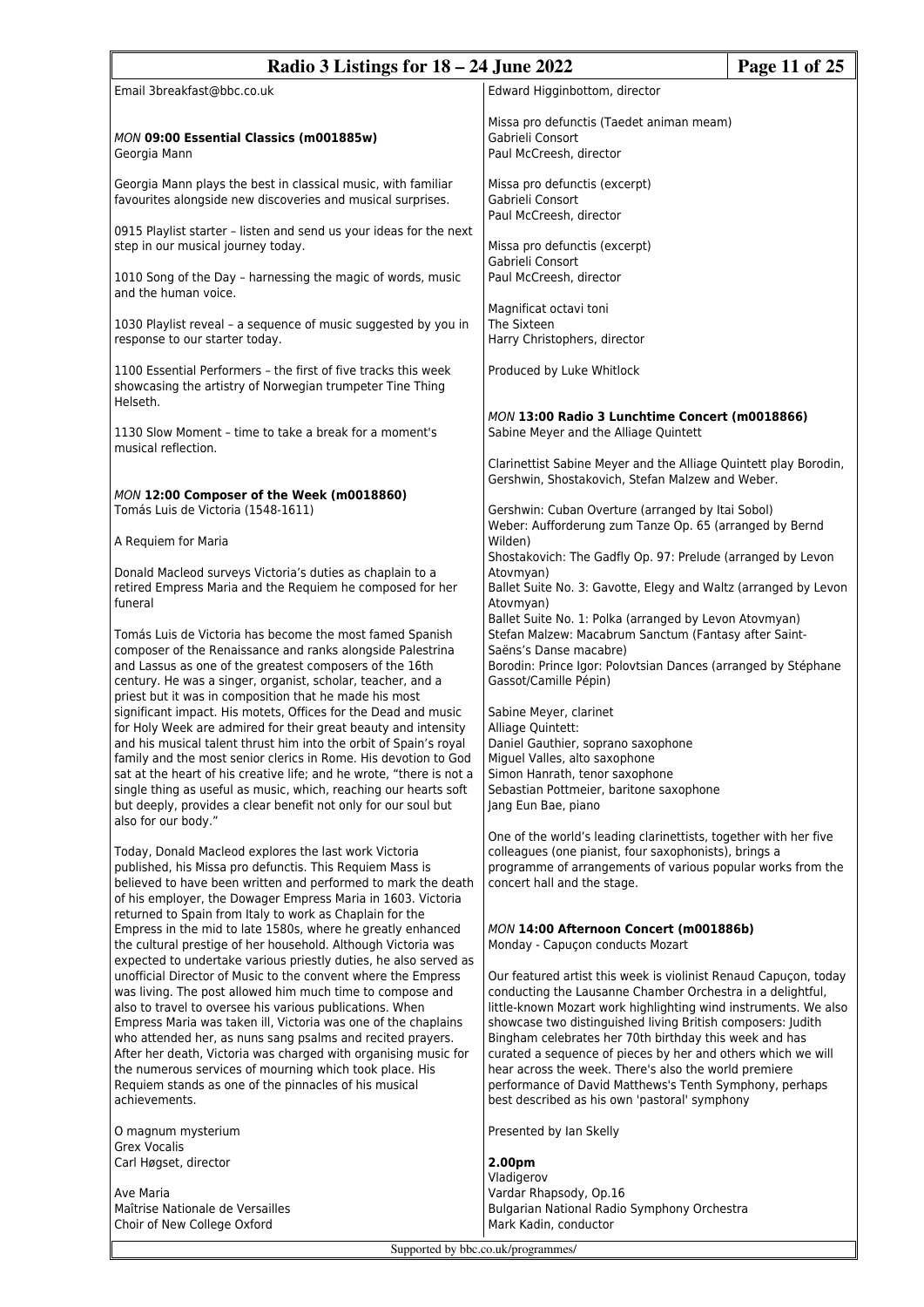| Radio 3 Listings for 18 – 24 June 2022                                                                                       |                                                                                                                               | Page 12 of 25 |
|------------------------------------------------------------------------------------------------------------------------------|-------------------------------------------------------------------------------------------------------------------------------|---------------|
| <b>Bartok</b>                                                                                                                | Rachmaninov.                                                                                                                  |               |
| 44 Duos for Violin (selection)                                                                                               |                                                                                                                               |               |
| Vassily Chmykov and Deborah Nemtanu, violins                                                                                 | Producer: David Fay                                                                                                           |               |
| Bingham                                                                                                                      |                                                                                                                               |               |
| The Spirit of Truth                                                                                                          | MON 19:30 Radio 3 in Concert (m001886w)                                                                                       |               |
| Tallis                                                                                                                       | Radu Lupu and the Berlin Philharmonic                                                                                         |               |
| If ye love me                                                                                                                |                                                                                                                               |               |
| <b>BBC Singers</b><br><b>Owain Park</b>                                                                                      | Another chance to hear this concert recorded at the<br>Philharmonie, Berlin, in November 2002, as a tribute to                |               |
|                                                                                                                              | legendary Romanian pianist Radu Lupu who died in April at the                                                                 |               |
| David Matthews                                                                                                               | age of 76.                                                                                                                    |               |
| Symphony no.10                                                                                                               |                                                                                                                               |               |
| <b>BBC Philharmonic</b>                                                                                                      | Radu Lupu established himself early on in his career as one of                                                                |               |
| Jac van Steen, conductor                                                                                                     | the major pianists of his time after winning three international<br>piano competitions: Van Cliburn, George Enescu and Leeds. |               |
| 3.00pm                                                                                                                       | Notoriously reclusive, Lupu's concerts were not-to-be-missed                                                                  |               |
| Mozart                                                                                                                       | events, his performances characterised by integrity, vision and                                                               |               |
| Sinfonia Concertante in E flat, K.297b                                                                                       | imagination. He's ideally partnered here with Bernard Haitink in                                                              |               |
| Lausanne Chamber Orchestra<br>Renaud Capuçon, conductor                                                                      | Mozart's Piano Concerto No. 17, with its typically Mozartian<br>combination of joyousness and melancholy. Haitink ends with   |               |
|                                                                                                                              | an orchestral tour de force, Richard Strauss's vivid portrayal of                                                             |               |
| Schubert                                                                                                                     | an epic day in the mountains.                                                                                                 |               |
| Rosamunde Overture                                                                                                           |                                                                                                                               |               |
| <b>BBC Philharmonic</b><br>Jac van Steen, conductor                                                                          | Mozart: Piano Concerto No. 17 in G, K. 453                                                                                    |               |
|                                                                                                                              | 8.05 pm                                                                                                                       |               |
| Stravinsky                                                                                                                   | Interval Music (from CD)                                                                                                      |               |
| The Rite of Spring                                                                                                           | Brahms: 3 Intermezzi, Op. 117                                                                                                 |               |
| Suisse Romande Orchestra<br>Jonathan Nott, conductor                                                                         | Radu Lupu (piano)                                                                                                             |               |
|                                                                                                                              | 8.20 pm                                                                                                                       |               |
|                                                                                                                              | Strauss: Eine Alpensinfonie, Op. 64                                                                                           |               |
| MON 16:30 New Generation Artists (m001886g)                                                                                  |                                                                                                                               |               |
| An American in Paris from trumpeter Simon Höfele                                                                             | Radu Lupu (piano)<br>Berlin Philharmonic Orchestra                                                                            |               |
| New Generation Artists: Thibaut Garcia plays Bach and Simon                                                                  | <b>Bernard Haitink (conductor)</b>                                                                                            |               |
| Höfele plays Gershwin.                                                                                                       |                                                                                                                               |               |
|                                                                                                                              |                                                                                                                               |               |
| Thibaut Garcia gave this performance of Bach's famous violin<br>chaconne in the picture gallery at Glynde Place in Sussex, a | MON 21:30 Northern Drift (m0018870)<br>Claire Askew and Carmel Smickersgill                                                   |               |
| room which he describes as 'the perfect space for a guitar.' Also                                                            |                                                                                                                               |               |
| today, Simon Höfele - who appears at Glynde Place this                                                                       | Elizabeth Alker returns for a new series of Northern Drift with                                                               |               |
| weekend - plays a virtuosic arrangement of a favourite by                                                                    | poet, crime writer, and witch Claire Askew, and Manchester                                                                    |               |
| Gershwin.                                                                                                                    | based composer and performer Carmel Smickersgill.                                                                             |               |
| Bach trans Segovia: Chaconne from Partita no 2 in d minor BWV                                                                | Claire's new poetry collection 'How to Burn a Woman'                                                                          |               |
| 1004                                                                                                                         | celebrates the lives of women accused of witchcraft and heresy                                                                |               |
| Thibaut Garcia (guitar)                                                                                                      | - including her 16th-century ancestor Anne Askew, one of the                                                                  |               |
| Gershwin: An American in Paris                                                                                               | earliest female English language poets and the first<br>Englishwoman to request a divorce. She was tortured in the            |               |
| Simon Höfele (trumpet), Frank Dupree (piano)                                                                                 | Tower of London and burnt at the stake in 1546, aged 25.                                                                      |               |
|                                                                                                                              |                                                                                                                               |               |
| MON 17:00 In Tune (m001886I)                                                                                                 | Currently under the mentorship of Anna Meredith, Carmel<br>Smickersgill has been commissioned by the Liverpool                |               |
| Kate Rusby, Joglaresa, Rachel Nicholls, Carmen Jakobi                                                                        | Philharmonic's Ensemble 10/10, Galvanise Ensemble, and                                                                        |               |
|                                                                                                                              | Fretwork. She's described her new EP 'We Get What We Want &                                                                   |               |
| Folk-singing doyenne Kate Rusby joins presenter Sean Rafferty                                                                | We Don't Get Upset' as "silly music that comes from serious                                                                   |               |
| to perform live in the studio, and we're joined by Joglaresa<br>ahead of their concert at the Brighton Early Music Festival. | places".                                                                                                                      |               |
| Soprano Rachel Nicholls and director Carmen Jakobi speak with                                                                | Producer: Ruth Thomson                                                                                                        |               |
| Sean, too, about a new production of Korngold's Die Tote Stadt                                                               |                                                                                                                               |               |
| at Longborough Festival Opera.                                                                                               |                                                                                                                               |               |
|                                                                                                                              | <b>MON 22:00 Music Matters (m0018875)</b><br>[Repeat of broadcast at 11:45 on Saturday]                                       |               |
| MON 19:00 In Tune Mixtape (m001886r)                                                                                         |                                                                                                                               |               |
| Power through with classical music                                                                                           |                                                                                                                               |               |
|                                                                                                                              | MON 22:45 The Essay (m001887b)                                                                                                |               |
| An eclectic mix featuring classical favourites, lesser-known<br>gems and a few surprises. Tonight, Bobby McFerrin jams with  | Moments of Being                                                                                                              |               |
| Yo-Yo Ma, Debussy meets radical Canadian chamber group                                                                       | Moments of Being                                                                                                              |               |
| Collectif9, and we get lyrical with George Walker. Plus Martinu                                                              |                                                                                                                               |               |
| conjures up a magical night, and we throw back to the arrival of                                                             | The minutiae of life have always fascinated Joanna Robertson.                                                                 |               |
| spring with Earl Wild's sumptuous arrangement of                                                                             | Moments like opening the curtains or shutters in the morning,                                                                 |               |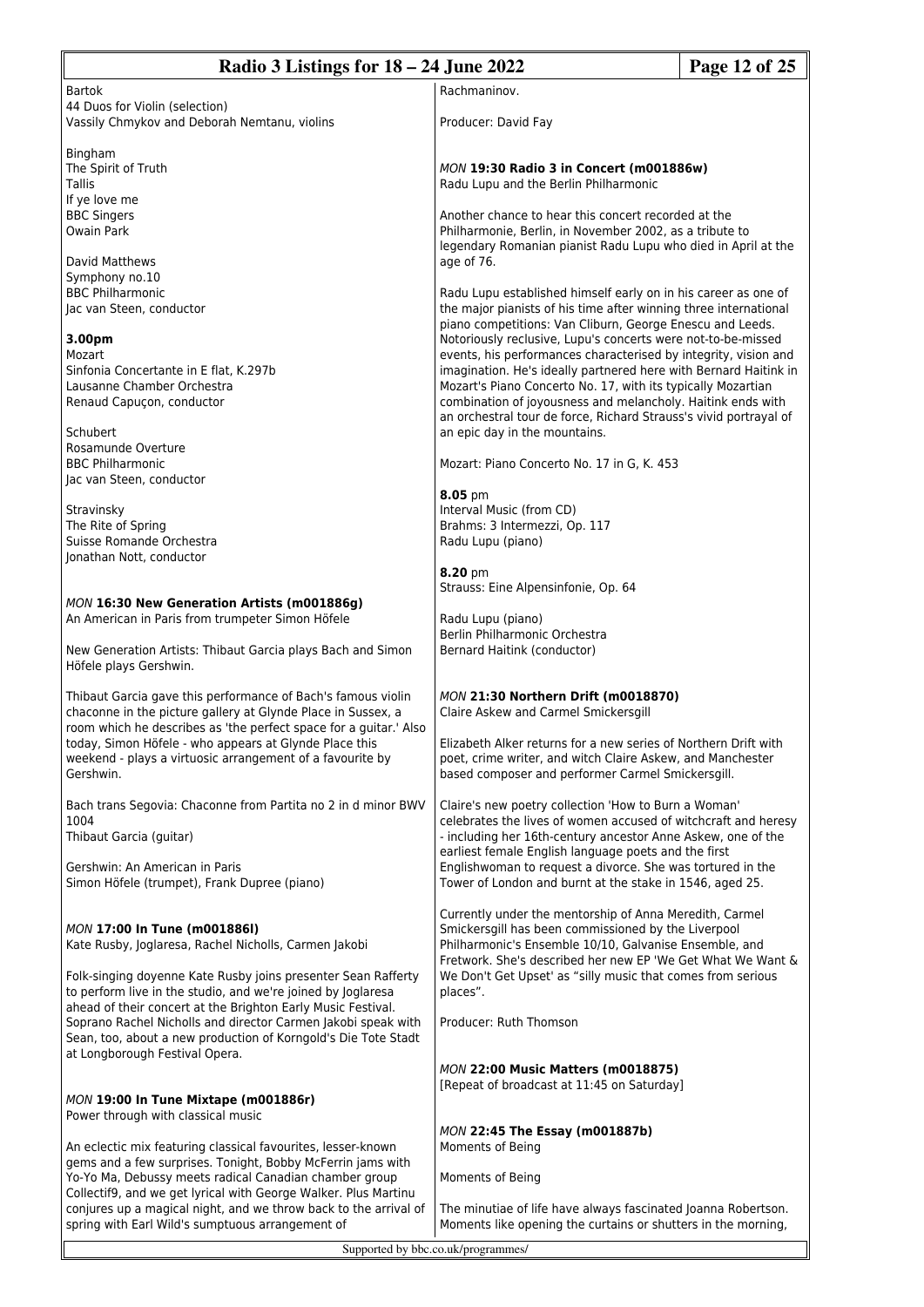| Radio 3 Listings for 18 – 24 June 2022                                                                                                                                                                                                                                                                              |                                                                                                                                                                                                     | Page 13 of 25 |
|---------------------------------------------------------------------------------------------------------------------------------------------------------------------------------------------------------------------------------------------------------------------------------------------------------------------|-----------------------------------------------------------------------------------------------------------------------------------------------------------------------------------------------------|---------------|
| putting the key in the lock when returning home, making<br>dinner, or smelling the cooking of the neighbours. The author<br>Virginia Woolf dismissed everyday repetitive rituals as<br>'moments of non-being', by contrast to epiphanies of<br>experience or understanding that she saw as 'moments of<br>being'.   | 03:29 AM<br>Zvonimir Ciglič (1921-2006)<br>Harp Concertino<br>Mojza Zlobko (harp), RTV Slovenia Symphony Orchestra, Anton<br>Nanut (conductor)                                                      |               |
| Joanna Robertson argues that on the contrary, the deceptively<br>insignificant everyday, is actually what our lives are made of.<br>They shape, frame and colour our waking moments. Other<br>writers, like Proust, or painters like Vermeer or van Hooch,<br>appear to agree, and have captured the essence of the | 03:43 AM<br>Felix Mendelssohn (1809-1847)<br>Herbstlied, Op 84 no 2<br>Kaia Urb (soprano), Heiki Mätlik (guitar)<br>03:47 AM                                                                        |               |
| everyday in their art.<br>Written and presented by Joanna Robertson                                                                                                                                                                                                                                                 | Jānis Medinš (1890-1966)<br>Flower Waltz - from the ballet 'Victory of Love'<br>Liepaja Symphony Orchestra, Imants Resnis (conductor)                                                               |               |
| Producer: Arlene Gregorius<br>Editor: Penny Murphy<br>Sound engineer: Nigel Appleton<br>Production Coordinator: Janet Staples                                                                                                                                                                                       | 03:52 AM<br>Gioachino Rossini (1792-1868)<br>Quartet no 1 in F major for flute, clarinet, bassoon and horn<br>Canberra Wind Soloists                                                                |               |
| MON 23:00 Night Tracks (m001887n)<br>Music for the evening                                                                                                                                                                                                                                                          | 04:04 AM<br>Richard Wagner (1813-1883), Franz Liszt (arranger)<br>Elsa's Bridal Procession, from 'Lohengrin'                                                                                        |               |
| Sara Mohr-Pietsch presents an adventurous, immersive<br>soundtrack for late-night listening, from classical to<br>contemporary and everything in between.                                                                                                                                                           | Michele Campanella (piano)<br>04:12 AM<br>Richard Wagner (1813-1883)<br>O du mein holder Abendstern - from "Tannhauser"<br>Brett Polegato (baritone), Canadian Opera Company Orchestra,             |               |
| <b>TUESDAY 21 JUNE 2022</b>                                                                                                                                                                                                                                                                                         | Richard Bradshaw (conductor)                                                                                                                                                                        |               |
| TUE 00:30 Through the Night (m001887w)<br>Richard Strauss and Tchaikovsky from Wellington, New Zealand<br>Strauss's Four Last Songs with soprano Emma Pearson and the                                                                                                                                               | 04:18 AM<br>Johann Sebastian Bach (1685-1750)<br>Fantasia, from Partita in C minor BWV.997 for lute<br>Axel Wolf (lute)                                                                             |               |
| New Zealand Symphony Orchestra, plus Metamorphosen and<br>Tchaikovsky's Fifth Symphony. John Shea presents.<br>12:31 AM                                                                                                                                                                                             | 04:22 AM<br>Antonio Vivaldi (1678-1741)<br>Violin Concerto in D (Op.3 No.9) (RV.230)                                                                                                                |               |
| Richard Strauss (1864-1949)<br>Metamorphosen<br>New Zealand Symphony Orchestra, Hamish McKeich                                                                                                                                                                                                                      | Fabio Biondi (violin), Europa Galante<br>04:31 AM                                                                                                                                                   |               |
| (conductor)<br>01:00 AM                                                                                                                                                                                                                                                                                             | Paul Juon (1872-1940)<br>Fairy Tale for cello and piano in A minor, Op 8<br>Esther Nyffenegger (cello), Desmond Wright (piano)                                                                      |               |
| Richard Strauss (1864-1949)<br>Vier letzte Lieder (Four Last Songs), AV 150<br>Emma Pearson (soprano), New Zealand Symphony Orchestra,<br>Hamish McKeich (conductor)                                                                                                                                                | 04:36 AM<br>Sven-David Sandström (1942-2019)<br>April och Tystnad (April and Silence)<br>Jutland Chamber Choir, Mogens Dahl (director)                                                              |               |
| 01:23 AM<br>Pyotr Ilyich Tchaikovsky (1840-1893)<br>Symphony no 5 in E minor, Op 64<br>New Zealand Symphony Orchestra, Hamish McKeich<br>(conductor)                                                                                                                                                                | 04:43 AM<br>Lodewijk De Vocht (1887-1977)<br>Naar Hoger Licht (Towards a Higher Light), symphonic poem<br>with cello solo (1933)<br>Luc Tooten (cello), Vlaams Radio Orkest [Flemish Radio          |               |
| 02:13 AM<br>Robert Schumann (1810-1856)<br>Marchenbilder, Op 113                                                                                                                                                                                                                                                    | Orchestra], Jan Latham-Koenig (conductor)<br>04:51 AM                                                                                                                                               |               |
| Eivind Holtsmark Ringstad (viola), David Meier (piano)                                                                                                                                                                                                                                                              | Dietrich Buxtehude (1637-1707)<br>Jubilate Domino, omnis terra, BuxWV 64                                                                                                                            |               |
| 02:31 AM<br>Jan Dismas Zelenka (1679-1745)<br>Requiem mass in D major, ZWV.46                                                                                                                                                                                                                                       | Bogna Bartosz (contralto), Amsterdam Baroque Orchestra, Ton<br>Koopman (conductor)                                                                                                                  |               |
| Hana Blažíková (soprano), Kamila Mazalova (contralto), Vaclav<br>Cizek (tenor), Tomáš Král (bass), Jaromír Nosek (bass),<br>Collegium Vocale 1704, Collegium 1704, Václav Luks<br>(conductor)                                                                                                                       | 04:59 AM<br>Johann Baptist Georg Neruda (1708-1780)<br>Concerto for horn or trumpet and strings in E flat major<br>Tine Thing Helseth (trumpet), Oslo Camerata, Stephan Barratt-<br>Due (conductor) |               |
| 03:15 AM<br>Johann Sebastian Bach (1685-1750)<br>French suite for keyboard no 2 in C minor, BWV.813<br>Cristian Niculescu (piano)                                                                                                                                                                                   | 05:15 AM<br>Claude Debussy (1862-1918)<br>Suite bergamasque                                                                                                                                         |               |

 $\mathsf F$ 

Supported by bbc.co.uk/programmes/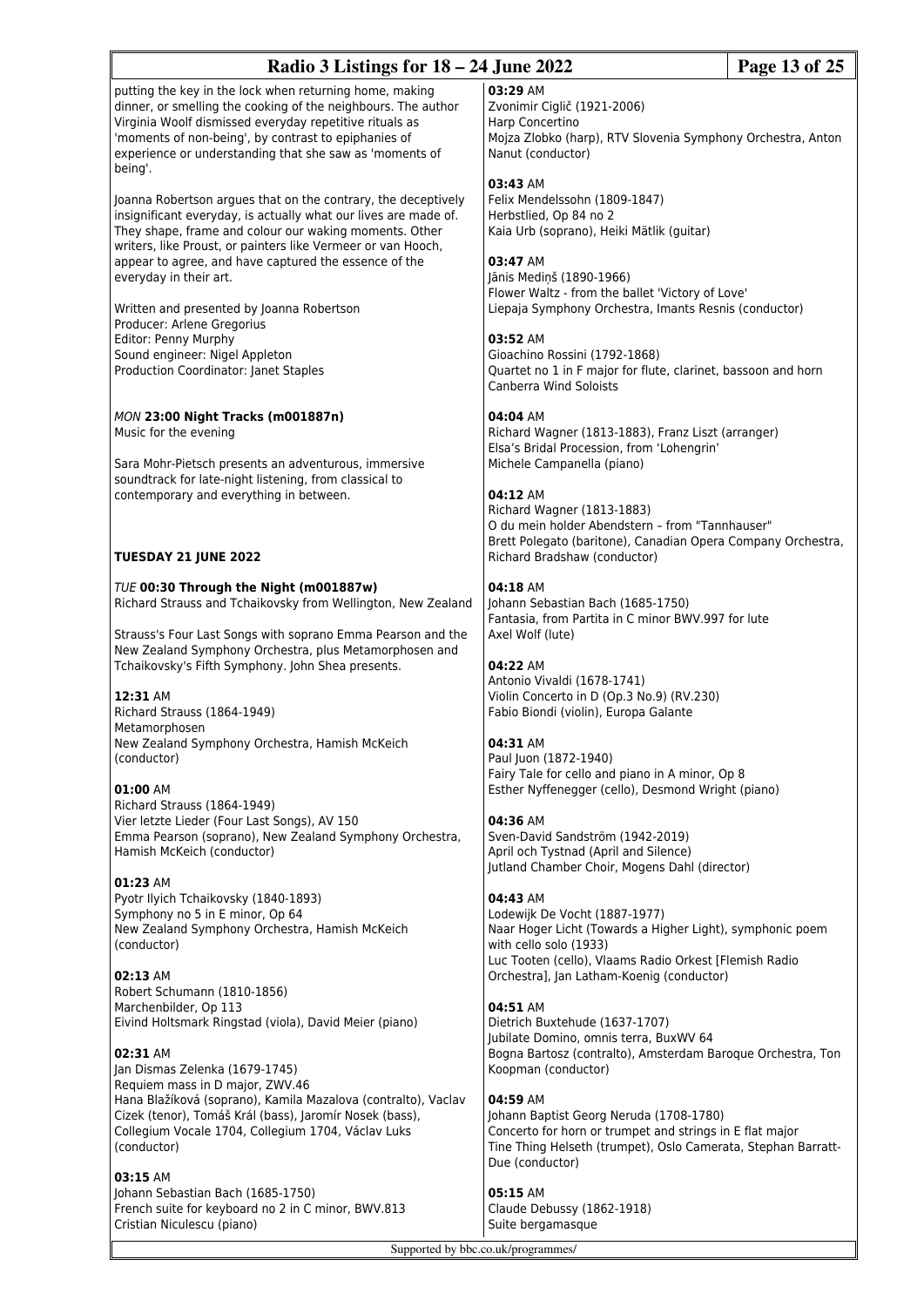| Radio 3 Listings for $18 - 24$ June 2022                                                                                                                                                                                                                                                                                                                                                                                                                                                                                                                                                                                                                                                                                                                                                                                                                                                        |                                                                                                                                                                                                                                                                                                                                                                                                                                                                                                                                                                                                                                                                                                                                                                        | Page 14 of 25 |
|-------------------------------------------------------------------------------------------------------------------------------------------------------------------------------------------------------------------------------------------------------------------------------------------------------------------------------------------------------------------------------------------------------------------------------------------------------------------------------------------------------------------------------------------------------------------------------------------------------------------------------------------------------------------------------------------------------------------------------------------------------------------------------------------------------------------------------------------------------------------------------------------------|------------------------------------------------------------------------------------------------------------------------------------------------------------------------------------------------------------------------------------------------------------------------------------------------------------------------------------------------------------------------------------------------------------------------------------------------------------------------------------------------------------------------------------------------------------------------------------------------------------------------------------------------------------------------------------------------------------------------------------------------------------------------|---------------|
| Roger Woodward (piano)<br>05:34 AM<br>Edvard Grieg (1843-1907)<br>Violin Sonata no 2 in G major, Op 13<br>Alina Pogostkina (violin), Sveinung Bjelland (piano)<br>05:56 AM<br>Joseph Haydn (1732-1809)<br>Symphony no 6 in D major 'Le Matin'<br>National Arts Centre Orchestra, Gabriel Chmura (conductor)<br>06:13 AM<br>Samuel Barber (1910-1981)<br>Toccata Festiva, Op 36a<br>Antonio García (organ), Berner Kammerorchester, Philippe Bach<br>(conductor)                                                                                                                                                                                                                                                                                                                                                                                                                                 | shaped the young composer. He became a choirboy at the<br>Cathedral of Avila, around the age of nine or ten, where he<br>learned much about sacred music, its performance and<br>composition. Victoria was then sent to Italy to prepare for holy<br>orders, at the German College in Rome. It must have been an<br>overwhelming experience for Victoria, arriving in the teeming<br>metropolis of the Eternal City. He would have quickly<br>encountered the music of Rome's most celebrated composer,<br>Palestrina, and it's possible that Victoria was able to study with<br>him, too.<br>O Magnum Mysterium<br>Carlos Mena, countertenor<br>Juan Carlos Rivera, lute<br>Vadam et circuibo civitatem a 6<br>Collegium Vocale Gent<br>Philippe Herreweghe, director |               |
| <b>TUE 06:30 Breakfast (m00188f5)</b><br>Tuesday - Kate's classical alternative<br>Kate Molleson presents Radio 3's classical breakfast show,<br>featuring listener requests.                                                                                                                                                                                                                                                                                                                                                                                                                                                                                                                                                                                                                                                                                                                   | Ascendens Christus in altum<br>The Choir of the Queen's College, Oxford<br>Owen Rees, director<br>Super flumina Babylonis                                                                                                                                                                                                                                                                                                                                                                                                                                                                                                                                                                                                                                              |               |
| Email 3breakfast@bbc.co.uk                                                                                                                                                                                                                                                                                                                                                                                                                                                                                                                                                                                                                                                                                                                                                                                                                                                                      | Les Éléments<br>Joël Suhubiette, director                                                                                                                                                                                                                                                                                                                                                                                                                                                                                                                                                                                                                                                                                                                              |               |
| <b>TUE 09:00 Essential Classics (m00188f7)</b><br>Georgia Mann                                                                                                                                                                                                                                                                                                                                                                                                                                                                                                                                                                                                                                                                                                                                                                                                                                  | Missa O magnum mysterium<br>Oxford Camerata<br>Jeremy Summerly, director                                                                                                                                                                                                                                                                                                                                                                                                                                                                                                                                                                                                                                                                                               |               |
| Georgia Mann plays the best in classical music, with discoveries<br>and surprises rubbing shoulders with familiar favourites.                                                                                                                                                                                                                                                                                                                                                                                                                                                                                                                                                                                                                                                                                                                                                                   | Ave maris stella a 4<br><b>ORA Singers</b><br>Suzi Digby, director                                                                                                                                                                                                                                                                                                                                                                                                                                                                                                                                                                                                                                                                                                     |               |
| 0915 Playlist starter - listen and send us your ideas for the next<br>step in our musical journey today.                                                                                                                                                                                                                                                                                                                                                                                                                                                                                                                                                                                                                                                                                                                                                                                        | Produced by Luke Whitlock                                                                                                                                                                                                                                                                                                                                                                                                                                                                                                                                                                                                                                                                                                                                              |               |
| 1010 Song of the Day - harnessing the magic of words, music<br>and the human voice.                                                                                                                                                                                                                                                                                                                                                                                                                                                                                                                                                                                                                                                                                                                                                                                                             | <b>TUE 13:00 Radio 3 Lunchtime Concert (b0b3c2d0)</b><br>Michael Collins and Friends at LSO St Luke's (1/4)                                                                                                                                                                                                                                                                                                                                                                                                                                                                                                                                                                                                                                                            |               |
| 1030 Playlist reveal - a sequence of music suggested by you in<br>response to our starter today.                                                                                                                                                                                                                                                                                                                                                                                                                                                                                                                                                                                                                                                                                                                                                                                                | Fiona Talkington introduces the first of four concerts curated by<br>and featuring Michael Collins, recorded at LSO St Luke's in                                                                                                                                                                                                                                                                                                                                                                                                                                                                                                                                                                                                                                       |               |
| 1100 Essential Performers - this week our artist in focus is<br>trumpeter Tine Thing Helseth.                                                                                                                                                                                                                                                                                                                                                                                                                                                                                                                                                                                                                                                                                                                                                                                                   | London. Today he is joined by pianist Michael McHale play<br>works by Reinecke, Stanford and Brahms.                                                                                                                                                                                                                                                                                                                                                                                                                                                                                                                                                                                                                                                                   |               |
| 1130 Slow Moment - time to take a break for a moment's<br>musical reflection.                                                                                                                                                                                                                                                                                                                                                                                                                                                                                                                                                                                                                                                                                                                                                                                                                   | Reinecke: Introduction and Allegro appassionato, Op 256<br>Stanford: Clarinet Sonata, Op 129<br>Brahms: Clarinet Sonata in F minor, Op 120 No 1                                                                                                                                                                                                                                                                                                                                                                                                                                                                                                                                                                                                                        |               |
| TUE 12:00 Composer of the Week (m00188f9)<br>Tomás Luis de Victoria (1548-1611)                                                                                                                                                                                                                                                                                                                                                                                                                                                                                                                                                                                                                                                                                                                                                                                                                 | Michael Collins (clarinet)<br>Michael McHale (piano)                                                                                                                                                                                                                                                                                                                                                                                                                                                                                                                                                                                                                                                                                                                   |               |
| Moving to the Eternal City                                                                                                                                                                                                                                                                                                                                                                                                                                                                                                                                                                                                                                                                                                                                                                                                                                                                      | Concert recorded at LSO St Luke's, London, on 13 April 2018.                                                                                                                                                                                                                                                                                                                                                                                                                                                                                                                                                                                                                                                                                                           |               |
| Donald Macleod follows the young composer from his Spanish<br>home in Avila to Rome.                                                                                                                                                                                                                                                                                                                                                                                                                                                                                                                                                                                                                                                                                                                                                                                                            | TUE 14:00 Afternoon Concert (m00188fc)<br>Tuesday - Capuçon plays Elgar                                                                                                                                                                                                                                                                                                                                                                                                                                                                                                                                                                                                                                                                                                |               |
| Tomás Luis de Victoria has become the most famed Spanish<br>composer of the Renaissance and ranks alongside Palestrina<br>and Lassus as one of the greatest composers of the 16th<br>century. He was a singer, organist, scholar, teacher, and a<br>priest but it was in composition that he made his most<br>significant impact. His motets, Offices for the Dead and music<br>for Holy Week are admired for their great beauty and intensity<br>and his musical talent thrust him into the orbit of Spain's royal<br>family and the most senior clerics in Rome. His devotion to God<br>sat at the heart of his creative life; and he wrote, "there is not a<br>single thing as useful as music, which, reaching our hearts soft<br>but deeply, provides a clear benefit not only for our soul but<br>also for our body."<br>Victoria was born in 1548 in Ávila, Spain. In today's programme, | More from French violinist Renaud Capuçon, this afternoon the<br>expansive, romantic concerto by Edward Elgar. There's more<br>from Judith Bingham's 70th birthday concert and two<br>contrasting pieces for piano duo<br>Presented by Ian Skelly<br>2.00pm<br>Rossini<br>Cenerentola Overture<br><b>BBC Philharmonic</b><br>Gianandrea Noseda, conductor<br>Gombert                                                                                                                                                                                                                                                                                                                                                                                                   |               |
| Donald Macleod explores how the city and its culture may have                                                                                                                                                                                                                                                                                                                                                                                                                                                                                                                                                                                                                                                                                                                                                                                                                                   | Media vita<br>Supported by bbc.co.uk/programmes/                                                                                                                                                                                                                                                                                                                                                                                                                                                                                                                                                                                                                                                                                                                       |               |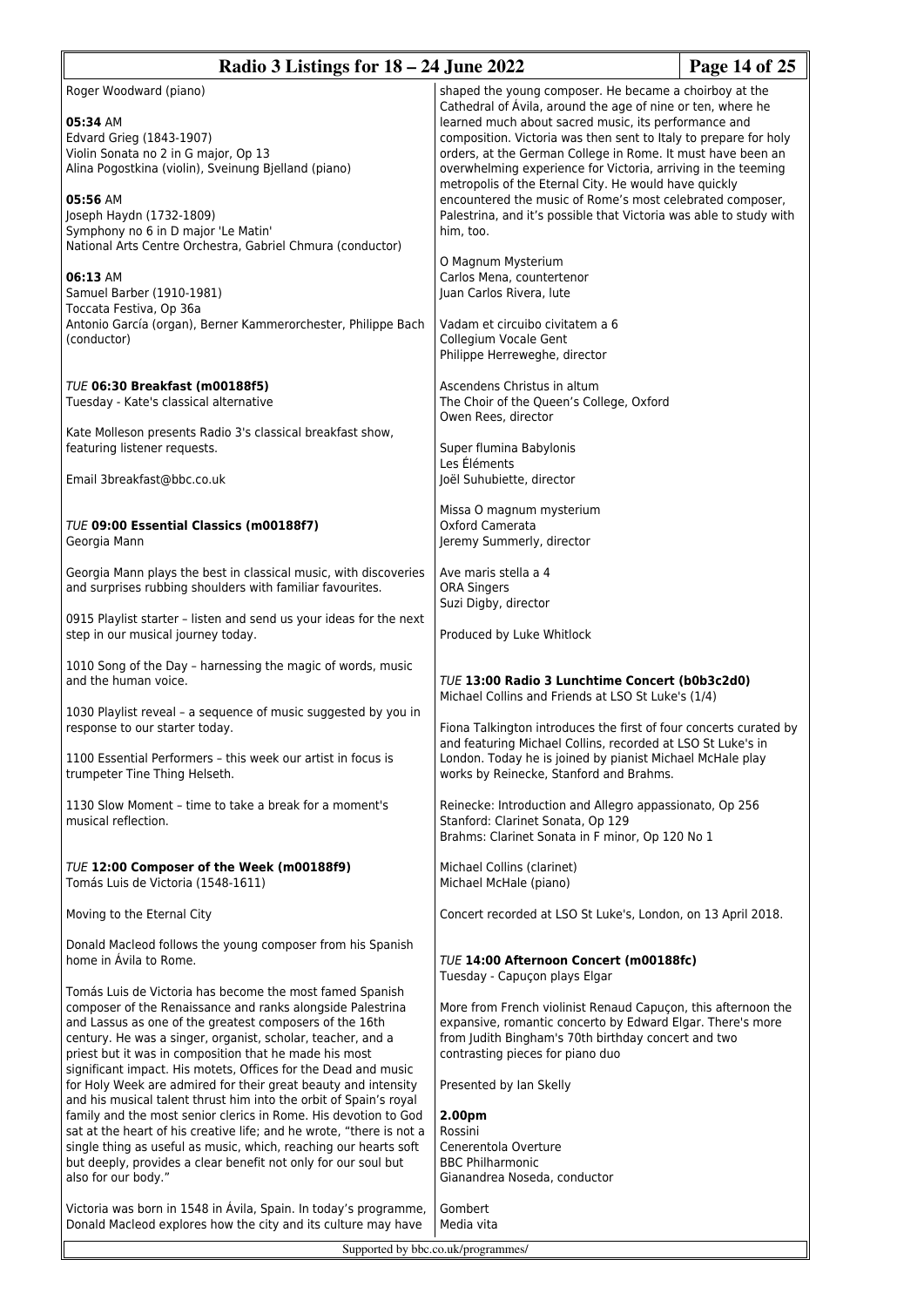| Radio 3 Listings for $18 - 24$ June 2022                                                                                       |                                                                                                                                 | Page 15 of 25 |
|--------------------------------------------------------------------------------------------------------------------------------|---------------------------------------------------------------------------------------------------------------------------------|---------------|
| <b>BBC Singers</b>                                                                                                             | Performer: Daria Hovora                                                                                                         |               |
| <b>Owain Park</b>                                                                                                              | Duration 00:03:51                                                                                                               |               |
|                                                                                                                                |                                                                                                                                 |               |
| <b>Bartok</b>                                                                                                                  | 04 00:14:14 Giuseppe Verdi                                                                                                      |               |
| Two Portraits, Op.5                                                                                                            | La donna è mobile (Rigoletto)                                                                                                   |               |
| BBC Scottish Symphony Orchestra                                                                                                | Singer: Luciano Pavarotti                                                                                                       |               |
| Thomas Dausgaard, conductor                                                                                                    | Orchestra: London Symphony Orchestra                                                                                            |               |
|                                                                                                                                | Conductor: Richard Bonynge                                                                                                      |               |
| Schubert                                                                                                                       | Duration 00:02:21                                                                                                               |               |
| Rondo in D. D. 608<br>Duration of work: 09:26 min.                                                                             |                                                                                                                                 |               |
| Anne Queffelec and Gaspard Dehaene, piano                                                                                      | 05 00:16:31 Johann Sebastian Bach<br>Orchestral Suite No 1 in C major, BWV 1066 (Bourrée 1 and 2)                               |               |
|                                                                                                                                | Orchestra: Amsterdam Baroque Orchestra                                                                                          |               |
| Poulenc                                                                                                                        | Conductor: Ton Koopman                                                                                                          |               |
| O magnum mysterium                                                                                                             | Duration 00:02:24                                                                                                               |               |
| Judith Bingham                                                                                                                 |                                                                                                                                 |               |
| O magnum mysterium                                                                                                             | 06 00:18:52 Jean Sibelius                                                                                                       |               |
| <b>BBC Singers</b>                                                                                                             | Symphony No 5 in E flat major, Op 82 (1st mvt)                                                                                  |               |
| <b>Owain Park</b>                                                                                                              | Orchestra: BBC Philharmonic<br>Conductor: John Storgårds                                                                        |               |
| 3.00pm                                                                                                                         | Duration 00:14:14                                                                                                               |               |
| Elgar                                                                                                                          |                                                                                                                                 |               |
| Violin Concerto in B minor, Op.61                                                                                              | 07 00:23:54 Sergey Rachmaninov                                                                                                  |               |
| Renaud Capuçon, violin                                                                                                         | Piano Concerto no.3 in D minor Op.30 (3rd mvt)                                                                                  |               |
| Suisse Romande Orchestra                                                                                                       | Performer: Yuja Wang                                                                                                            |               |
| Jonathan Nott, conductor                                                                                                       | Orchestra: Simón Bolívar Symphony Orchestra                                                                                     |               |
|                                                                                                                                | Conductor: Gustavo Dudamel                                                                                                      |               |
| Bach arr. Kurtag                                                                                                               | Duration 00:14:17                                                                                                               |               |
| Sonatina, from Actus Tragicus, BWV.106<br>Anne Queffelec and Gaspard Dehaene, piano                                            |                                                                                                                                 |               |
|                                                                                                                                | TUE 19:30 Radio 3 in Concert (m00188fh)                                                                                         |               |
| Kodaly                                                                                                                         | Shostakovich's Violin Concerto No 1                                                                                             |               |
| Symphony in C                                                                                                                  |                                                                                                                                 |               |
| <b>BBC Philharmonic</b>                                                                                                        | Tom McKinney introduces a concert from Snape Maltings given                                                                     |               |
| Yan Pascal Tortelier, conductor                                                                                                | as part of this year's Aldeburgh Festival featuring the CBSO                                                                    |               |
|                                                                                                                                | performing music by Benjamin Britten and Shostakovich - his<br>First Violin Concerto, performed by Patricia Kopatchinskaja.     |               |
| <b>TUE 17:00 In Tune (m00188ff)</b>                                                                                            | David Oistrakh, its dedicatee, likened the violin part to "a pithy                                                              |               |
| Alexander Ullman, Maxim Rysanov, Penarth Chamber Music                                                                         | Shakespearian role". The concert also features a new work by                                                                    |               |
| Festival                                                                                                                       | the Icelandic composer Anna Thorvaldsdottir.                                                                                    |               |
|                                                                                                                                |                                                                                                                                 |               |
| Maxim Rysanov speaks to presenter Sean Rafferty ahead of                                                                       | THORVALDSDOTTIR: Catamorphosis                                                                                                  |               |
| directing the UK premiere of Gabriel Prokofiev's Viola Concerto<br>with the BBC National Orchestra of Wales, pianist Alexander | <b>BRITTEN: Suite: Gloriana</b>                                                                                                 |               |
| Ullman, whose new album is released on Friday, performs live                                                                   | Interval:                                                                                                                       |               |
| in the studio, and we hear from cellist Alice Neary and violinist                                                              | (From disc)                                                                                                                     |               |
| David Adams about the Penarth Chamber Music Festival which                                                                     | Britten: Cello Sonata                                                                                                           |               |
| opens on Thursday.                                                                                                             | Mstislav Rostropovich, cello                                                                                                    |               |
|                                                                                                                                | Benjamin Britten, piano                                                                                                         |               |
| TUE 19:00 In Tune Mixtape (m0008gty)                                                                                           | SHOSTAKOVICH Violin Concerto No 1                                                                                               |               |
| Classical music for your journey                                                                                               | <b>BRITTEN Four Sea Interludes (Peter Grimes)</b>                                                                               |               |
|                                                                                                                                |                                                                                                                                 |               |
| This mixtape explores the extremes of emotion generated by                                                                     | CBSO                                                                                                                            |               |
| music, from fiery passion to reflective contemplation, including                                                               | MORLOT, Ludovic (conductor)                                                                                                     |               |
| Pavarotti in the role of an infamous duke, a farewell from Haydn                                                               | KOPATCHINSKAJA, Patricia (violin)                                                                                               |               |
| and the piano wizardry of Yuja Wang in Rachmaninov.                                                                            | Recorded at Snape Maltings Concert Hall                                                                                         |               |
| Producer: Dominic Wells                                                                                                        |                                                                                                                                 |               |
| 01 00:00:07 Joseph Haydn                                                                                                       | TUE 22:00 Free Thinking (m00188fk)                                                                                              |               |
| Symphony No.45 in F sharp minor 'Farewell'                                                                                     | Sheffield                                                                                                                       |               |
| Orchestra: Orchester der Wiener Staatsoper                                                                                     |                                                                                                                                 |               |
| Conductor: Hermann Scherchen                                                                                                   | Crucible steel, a process developed around 1740, propelled                                                                      |               |
| Duration 00:22:04                                                                                                              | Sheffield into the industrial future, giving rise to world-famous                                                               |               |
|                                                                                                                                | scissors, tools and cutlery manufacturers. Inevitably these firms                                                               |               |
| 02 00:04:21 Domenico Scarlatti                                                                                                 | are now in decline, but anybody with roots in the city is marked                                                                |               |
| Keyboard Sonata in F sharp major, K 318<br>Performer: Yevgeny Sudbin                                                           | in some way by the industry. The Sheffield playwright Chris<br>Bush's new trilogy - Rock, Paper, Scissors - examines the city's |               |
| Duration 00:06:06                                                                                                              | metalworking history through the stories of three generations                                                                   |               |
|                                                                                                                                | working in the City's oldest Scissors Factory.                                                                                  |               |
| 03 00:10:27 Camille Saint-Saëns                                                                                                |                                                                                                                                 |               |
| Allegro appassionato in B minor, Op 43                                                                                         | The Poet Peter Sansom was not born in Sheffield but is deeply                                                                   |               |
| Performer: Mischa Maisky                                                                                                       | connected to it and his new collection Lanyard has poems                                                                        |               |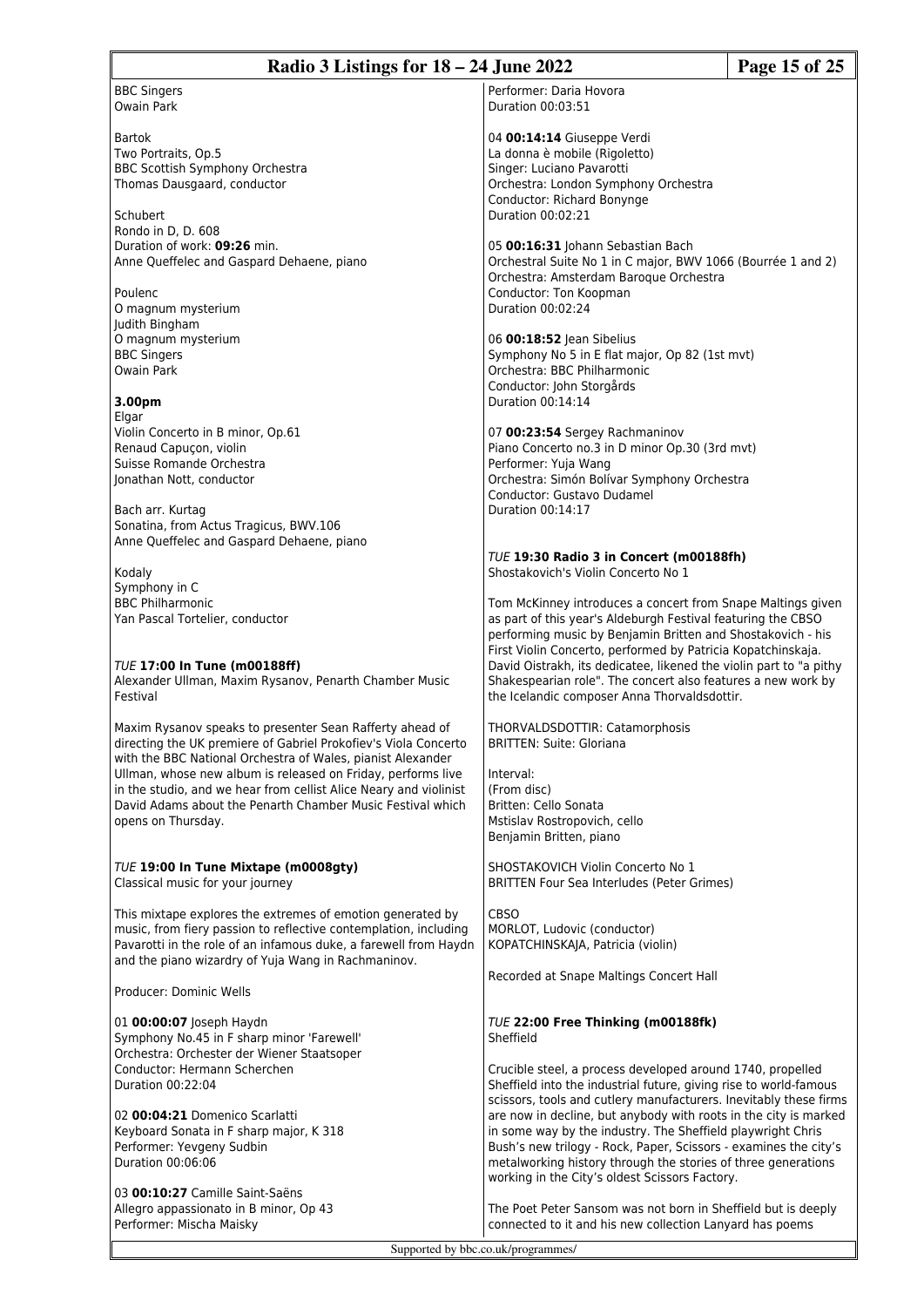| Radio 3 Listings for $18 - 24$ June 2022<br>Page 16 of 25                                                                                                                                                                                                                                                                                                                  |                                                                                                                                                                                                                                                                                                      |  |
|----------------------------------------------------------------------------------------------------------------------------------------------------------------------------------------------------------------------------------------------------------------------------------------------------------------------------------------------------------------------------|------------------------------------------------------------------------------------------------------------------------------------------------------------------------------------------------------------------------------------------------------------------------------------------------------|--|
| dedicated to the city. He's the founder and director of the<br>Poetry Business and co-editor of The North magazine. What<br>place does poetry have in the city reimagines itself after its                                                                                                                                                                                 | Jonathan Fournel (piano), Brussels Philharmonic Orchestra,<br>Stéphane Denève (conductor)                                                                                                                                                                                                            |  |
| steely past during a cost of living crisis? John Gallagher<br>presents                                                                                                                                                                                                                                                                                                     | 02:10 AM<br>Joseph Haydn (1732-1809)<br>Symphony No 95 in C minor, Hob.1.95                                                                                                                                                                                                                          |  |
| Producer: Olive Clancy                                                                                                                                                                                                                                                                                                                                                     | Oslo Philharmonic Orchestra, Marek Janowski (conductor)                                                                                                                                                                                                                                              |  |
| TUE 22:45 The Essay (m00188fm)<br>Moments of Being                                                                                                                                                                                                                                                                                                                         | 02:31 AM<br>Johannes Brahms (1833-1897)<br>Quintet in F minor Op.34 for piano and strings<br>Aleksandra Juozapenaite-Eesma (piano), Ciurlionis Quartet                                                                                                                                               |  |
| Windows                                                                                                                                                                                                                                                                                                                                                                    | 03:13 AM                                                                                                                                                                                                                                                                                             |  |
| The minutiae of the everyday frame, shape and colour our lives.<br>Joanna Robertson lives in Paris, and finds that the views from<br>her fourth-floor flat have a real influence on her daily life.<br>Looking out over the neighbourhood of Montparnasse, her<br>windows let her eye and mind wander over the sites of much<br>recent and not so recent cultural history. | Josef Suk (1874-1935)<br>Křečovice Mass for chorus, strings and organ in B flat major<br>Marie Matejková (soprano), Ilona Satylova (alto), Jirí Vinklárek<br>(tenor), Michael Mergl (bass), Miluska Kvechová (organ), Czech<br>Radio Choir, Pilzen Radio Orchestra, Stanislav Bogunia<br>(conductor) |  |
| Former residents whose residences she can still see, range<br>from Irish playwright Samuel Beckett to Austro-Hungarian<br>writer Joseph Roth. And, following in the footsteps of painter<br>John Constable, Joanna too goes "skying", as he called it:<br>observing the sky and its cloudscapes through the window.                                                        | 03:38 AM<br>Antonio Vivaldi (1678-1741)<br>Concerto for lute, 2 violins & continuo in D major, RV.93<br>Nigel North (lute), London Baroque, John Toll (organ)                                                                                                                                        |  |
| What's beyond the glass is both separate from, yet also<br>inextricably part of her life.<br>Written and presented by Joanna Robertson                                                                                                                                                                                                                                     | 03:48 AM<br>Joseph Lauber (1864-1952)<br>Trois Morceaux Caracteristiques for solo flute (Op.47)                                                                                                                                                                                                      |  |
| Producer: Arlene Gregorius<br>Editor: Penny Murphy<br>Sound engineer: Nigel Appleton                                                                                                                                                                                                                                                                                       | Marianne Keller Stucki (flute)<br>03:55 AM                                                                                                                                                                                                                                                           |  |
| Production Coordinator: Janet Staples                                                                                                                                                                                                                                                                                                                                      | Henry Purcell (1659-1695)<br>Awake, and with attention hear for bass and continuo (Z.181)<br>Stephen Varcoe (bass), David Miller (theorbo), Peter Seymour<br>(organ)                                                                                                                                 |  |
| TUE 23:00 Night Tracks (m00188fp)<br>Dissolve into sound                                                                                                                                                                                                                                                                                                                   | 04:05 AM                                                                                                                                                                                                                                                                                             |  |
| Sara Mohr-Pietsch presents an adventurous, immersive<br>soundtrack for late-night listening, from classical to<br>contemporary and everything in between.                                                                                                                                                                                                                  | Ludwig van Beethoven (1770 - 1827)<br>Coriolan Op 62 (Overture)<br>BBC Scottish Symphony Orchestra, Donald Runnicles<br>(conductor)                                                                                                                                                                  |  |
|                                                                                                                                                                                                                                                                                                                                                                            | 04:14 AM                                                                                                                                                                                                                                                                                             |  |
| <b>WEDNESDAY 22 JUNE 2022</b><br>WED 00:30 Through the Night (m00188fr)                                                                                                                                                                                                                                                                                                    | Domenico Scarlatti (1685-1757), Walter Gieseking (1895-1956)<br>Chaconne on a Theme by Scarlatti after Keyboard Sonata in D<br>minor K 32<br>Joseph Moog (piano)                                                                                                                                     |  |
| Queen Elisabeth Piano Competition 2021                                                                                                                                                                                                                                                                                                                                     | 04:21 AM                                                                                                                                                                                                                                                                                             |  |
| The prizewinners of the competition perform piano concertos by<br>Chopin, Saint-Saëns and Prokofiev in Brussels. Presented by<br>John Shea.                                                                                                                                                                                                                                | Blagoje Bersa (1873-1934)<br>Capriccio-Scherzo Op 25c (1902)<br>Croatian Radio and Television Symphony Orchestra, Mladen<br>Tarbuk (conductor)                                                                                                                                                       |  |
| 12:31 AM<br>Francois van Campenhout (1779-1848)<br>Belgian National Anthem<br>Brussels Philharmonic Orchestra, Stéphane Denève (conductor)                                                                                                                                                                                                                                 | 04:31 AM<br>Otto Nicolai (1810-1849)<br>Overture to "The Merry Wives of Windsor"<br>RTV Slovenia Symphony Orchestra, Marko Munih (conductor)                                                                                                                                                         |  |
| 12:32 AM<br>Camille Saint-Saëns (1835-1921)<br>Piano Concerto No. 5 in F, op. 103 ('Egyptian')<br>Keigo Mukawa (piano), Brussels Philharmonic Orchestra,<br>Stéphane Denève (conductor)                                                                                                                                                                                    | 04:40 AM<br>Giovanni Girolamo Kapsberger (c.1580-1651)<br>Toccata arpeggiata, Toccata seconda, and Colascione for<br>chittarone                                                                                                                                                                      |  |
| 01:03 AM<br>Sergey Prokofiev (1891-1953)<br>Piano Concerto No. 2 in G minor, op. 16<br>Sergei Redkin (piano), Brussels Philharmonic Orchestra,<br>Stéphane Denève (conductor)                                                                                                                                                                                              | Lee Santana (theorbo)<br>04:48 AM<br>Sven-Eric Johanson (1919-1997)<br>Fyra visor om arstiderna (4 songs about the Seasons)<br>Swedish Radio Choir, Eric Ericson (conductor)                                                                                                                         |  |
| 01:37 AM<br>Fryderyk Chopin (1810-1849)                                                                                                                                                                                                                                                                                                                                    | 04:55 AM<br>Sebastian Bodinus (c.1700-1759)                                                                                                                                                                                                                                                          |  |
| Piano Concerto No. 2 in F minor, op. 21                                                                                                                                                                                                                                                                                                                                    | Trio for oboe and 2 bassoons in G major                                                                                                                                                                                                                                                              |  |
| Supported by bbc.co.uk/programmes/                                                                                                                                                                                                                                                                                                                                         |                                                                                                                                                                                                                                                                                                      |  |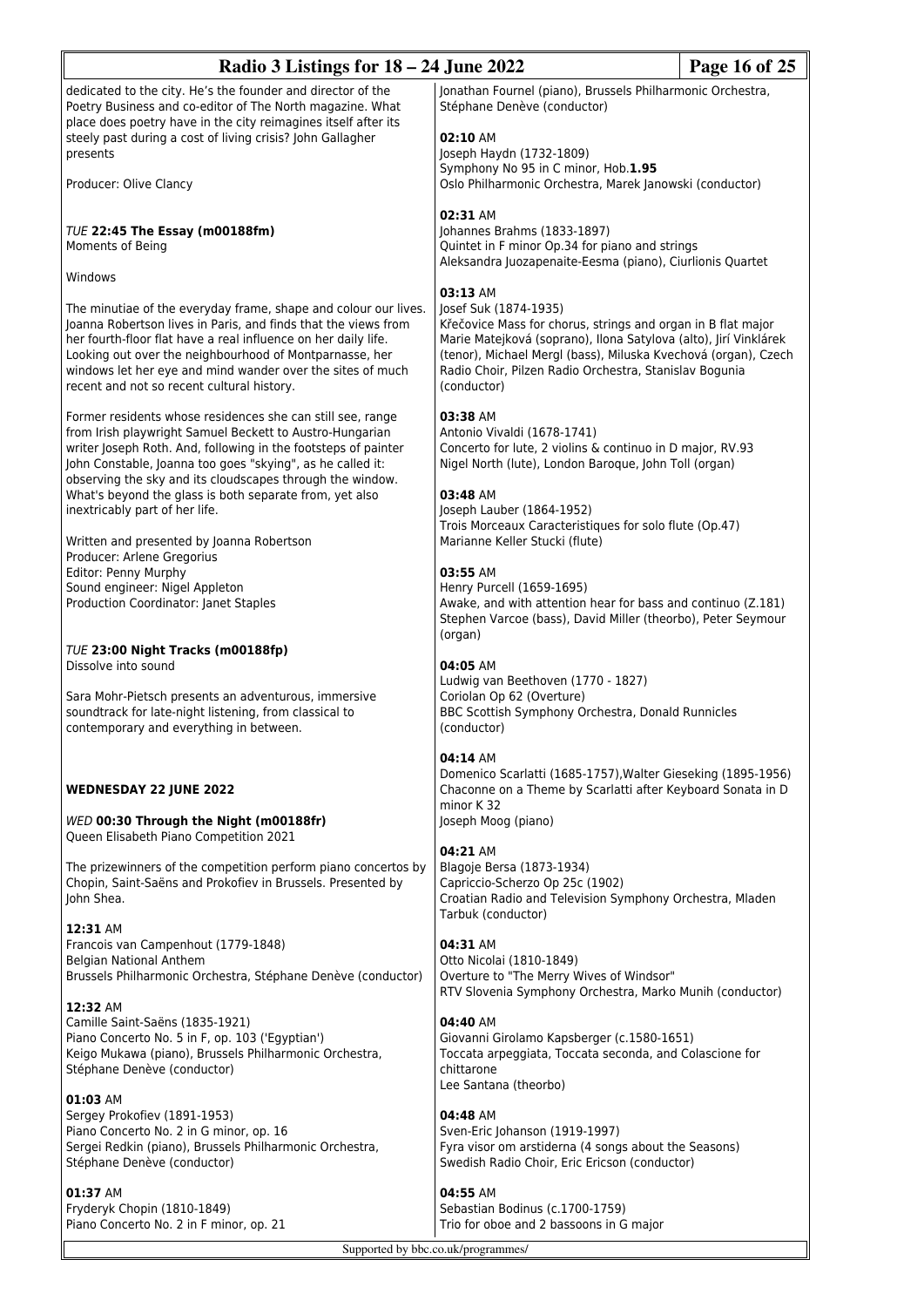| Radio 3 Listings for $18 - 24$ June 2022                                                                                                   |                                                                                                                                                                                                                                                                 | Page 17 of 25 |
|--------------------------------------------------------------------------------------------------------------------------------------------|-----------------------------------------------------------------------------------------------------------------------------------------------------------------------------------------------------------------------------------------------------------------|---------------|
| Hildebrand'sche Hoboïsten Compagnie<br>05:04 AM                                                                                            | priest but it was in composition that he made his most<br>significant impact. His motets, Offices for the Dead and music<br>for Holy Week are admired for their great beauty and intensity                                                                      |               |
| Cécile Chaminade (1857-1944)<br>Automne, Op 35 No 2<br>Valerie Tryon (piano)                                                               | and his musical talent thrust him into the orbit of Spain's royal<br>family and the most senior clerics in Rome. His devotion to God<br>sat at the heart of his creative life; and he wrote, "there is not a                                                    |               |
| 05:12 AM<br>Wolfgang Amadeus Mozart (1756-1791)                                                                                            | single thing as useful as music, which, reaching our hearts soft<br>but deeply, provides a clear benefit not only for our soul but<br>also for our body."                                                                                                       |               |
| Adagio and Allegro in E flat major (K.Anh.C 17.07) for wind<br>octet                                                                       | In today's programme, we find Victoria working as director of                                                                                                                                                                                                   |               |
| <b>Festival Winds</b><br>05:21 AM                                                                                                          | music at the church of Sant'Apollinare in Rome. His duties kept<br>him very busy, including training the choir, tuning and<br>maintaining the church's organ and providing music for high                                                                       |               |
| Rebecca Clarke (1886-1979)<br>Viola Sonata in E minor<br>Lise Berthaud (viola), Xenia Maliarevitch (piano)                                 | mass on at least 180 days each year. Around 1575, Victoria was<br>ordained and he was able to find a new position as a priest at<br>San Girolamo. This role came with a better income and                                                                       |               |
| 05:45 AM<br>Richard Strauss (1864-1949), Erich Leinsdorf (arranger)                                                                        | lodgings, and gave him more time to devote to composition.<br>Victoria remained there for several years, bringing many of his<br>works into print.                                                                                                              |               |
| Die Frau ohne Schatten - Suite<br>Royal Concertgebouw, Erich Leinsdorf (conductor)                                                         | Gaude Maria<br>The Sixteen                                                                                                                                                                                                                                      |               |
| 06:06 AM<br>Carl Reinecke (1824-1910)<br>Trio for oboe, horn and piano in A minor, Op.188                                                  | Harry Christophers, director<br>Nigra sum sed formosa                                                                                                                                                                                                           |               |
| Maarten Karres (oboe), Jaap Prinsen (horn), Ariane Veelo-Karres<br>(piano)                                                                 | Ensemble Plus Ultra<br>Michael Noone, director                                                                                                                                                                                                                  |               |
| WED 06:30 Breakfast (m00188qq)<br>Wednesday - Kate's classical alarm call                                                                  | Ardens Est Cor Muem<br>Nordic Voices                                                                                                                                                                                                                            |               |
| Kate Molleson presents Radio 3's classical breakfast show,<br>featuring listener requests.                                                 | Magnificat septimi toni<br>The Choir of Westminster Cathedral<br>Martin Baker, director                                                                                                                                                                         |               |
| Email 3breakfast@bbc.co.uk                                                                                                                 | Lamentations for Maundy Thursday<br>The Tallis Scholars<br>Peter Philips, director                                                                                                                                                                              |               |
| WED 09:00 Essential Classics (m00188qs)<br>Georgia Mann                                                                                    | Conditor alme siderum a 4<br>Ensemble Plus Ultra                                                                                                                                                                                                                |               |
| Georgia Mann plays the best in classical music, featuring new<br>discoveries, some musical surprises and plenty of familiar<br>favourites. | Michael Noone, director<br>Aurea luce a 4                                                                                                                                                                                                                       |               |
| 0915 Playlist starter - listen and send us your ideas for the next<br>step in our musical journey today.                                   | Ensemble Plus Ultra<br>Michael Noone, director                                                                                                                                                                                                                  |               |
| 1010 Song of the Day - harnessing the magic of words, music<br>and the human voice.                                                        | Produced by Luke Whitlock                                                                                                                                                                                                                                       |               |
| 1030 Playlist reveal - a sequence of music suggested by you in<br>response to our starter today.                                           | WED 13:00 Radio 3 Lunchtime Concert (b0b3c5h5)<br>Michael Collins and Friends at LSO St Luke's (2/4)                                                                                                                                                            |               |
| 1100 Essential Performers - another track from our featured<br>artist this week, trumpeter Tine Thing Helseth.                             | Fiona Talkington introduces the second of four concerts curated<br>by and featuring Michael Collins, recorded at LSO St Luke's in<br>London. Today he is joined by cellist Leonard Elschenbroich and<br>pianist Michael McHale to play trios by Brahms and Carl |               |
| 1130 Slow Moment - time to take a break for a moment's<br>musical reflection.                                                              | Frühling.<br>Frühling: Trio in A minor, Op 40                                                                                                                                                                                                                   |               |
| WED 12:00 Composer of the Week (m00188qv)                                                                                                  | Brahms: Trio in A minor, Op 114                                                                                                                                                                                                                                 |               |
| Tomás Luis de Victoria (1548-1611)<br>Becoming a Priest                                                                                    | Michael Collins (clarinet)<br>Leonard Elschenbroich (cello)<br>Michael McHale (piano)                                                                                                                                                                           |               |
| Donald Macleod follows the young Victoria as he takes holy<br>orders and seeks to improve his circumstances.                               | Concert recorded at LSO St Luke's, London, on 30 March 2018                                                                                                                                                                                                     |               |
| Tomás Luis de Victoria has become the most famed Spanish<br>composer of the Renaissance and ranks alongside Palestrina                     | WED 14:00 Afternoon Concert (m00188qx)<br>Wednesday - Capuçon plays Kreutzer                                                                                                                                                                                    |               |
| and Lassus as one of the greatest composers of the 16th<br>century. He was a singer, organist, scholar, teacher, and a                     | French violinist Renaud Capuçon takes centre stage, conducting                                                                                                                                                                                                  |               |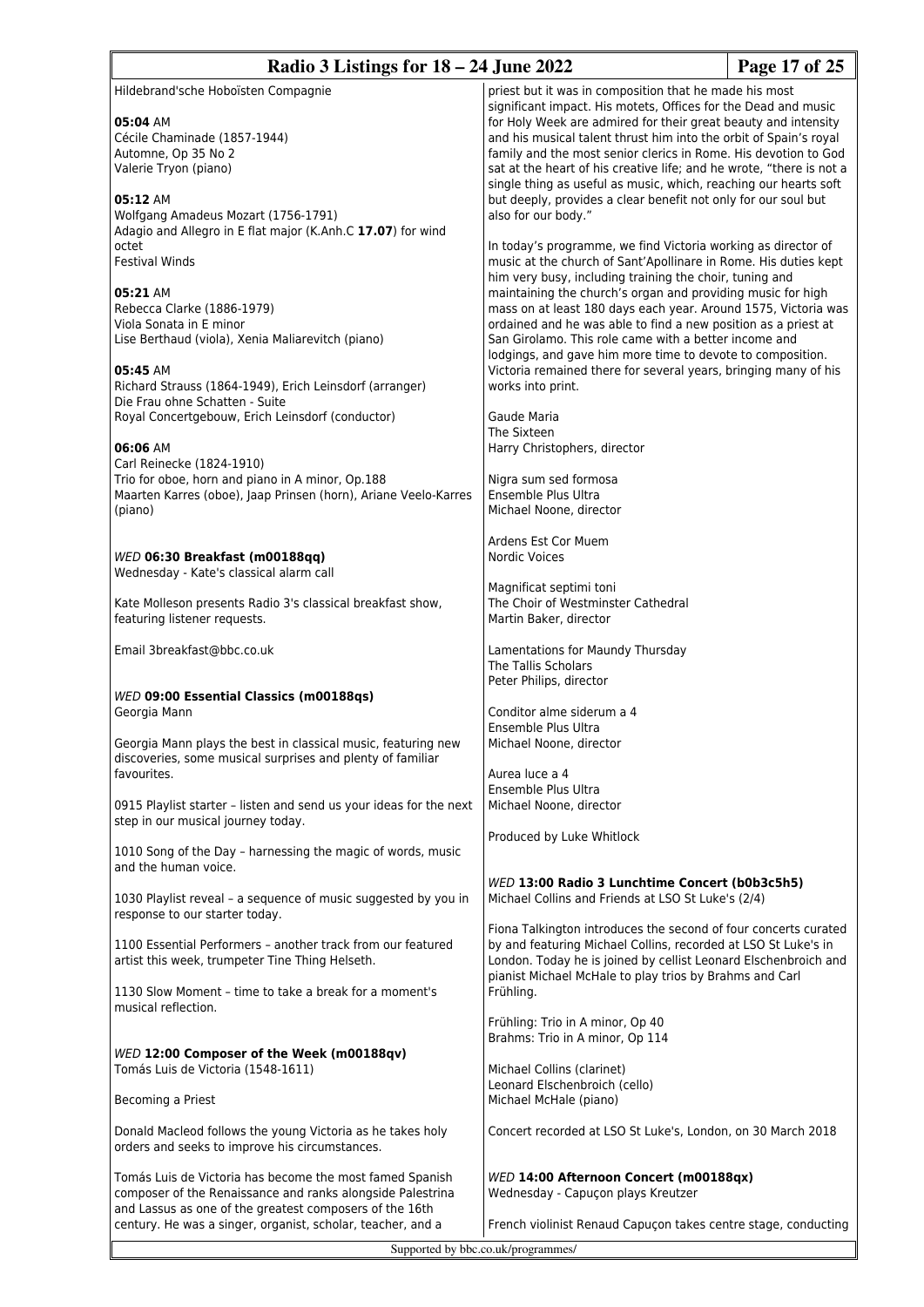| Radio 3 Listings for $18 - 24$ June 2022                                                                                                                                                                                                                          |                                                                                                                                                                                                                                                                                                                                                                                                                                                             | Page 18 of 25 |
|-------------------------------------------------------------------------------------------------------------------------------------------------------------------------------------------------------------------------------------------------------------------|-------------------------------------------------------------------------------------------------------------------------------------------------------------------------------------------------------------------------------------------------------------------------------------------------------------------------------------------------------------------------------------------------------------------------------------------------------------|---------------|
| Mozart and Schubert but also performing a recent orchestral<br>arrangement of Beethoven's 'Kreutzer' Sonata by the Australian<br>musician Richard Tognetti. There's also rare Ruth Gipps and                                                                      | Rondeau and Thomas Dunford<br>Ahead of Opera North's performance of Parsifal at the                                                                                                                                                                                                                                                                                                                                                                         |               |
| more from Judith Bingham's 70th birthday concert<br>Presented by Ian Skelly                                                                                                                                                                                       | Southbank, bass Brindley Sherratt joins Sean Rafferty, and<br>there's live music in the studio from harpsichordist lean<br>Rondeau and lutenist Thomas Dunford. Plus piano duo David<br>Nettle and Richard Markham join us ahead of their concert at St                                                                                                                                                                                                     |               |
| 2.00pm<br>Elgar                                                                                                                                                                                                                                                   | Martin-in-the-Fields on Friday.                                                                                                                                                                                                                                                                                                                                                                                                                             |               |
| My love dwelt in a Northern land<br><b>BBC Singers</b><br>Owain Park                                                                                                                                                                                              | WED 19:00 In Tune Mixtape (m00188r3)<br>Your daily classical soundtrack                                                                                                                                                                                                                                                                                                                                                                                     |               |
| <b>Ruth Gipps</b><br>Death on a pale horse<br><b>BBC Philharmonic</b>                                                                                                                                                                                             | An eclectic mix featuring classical favourites, lesser-known<br>gems and a few surprises                                                                                                                                                                                                                                                                                                                                                                    |               |
| Rumon Gamba, conductor<br>Visee                                                                                                                                                                                                                                   | WED 19:30 Radio 3 in Concert (m00188r5)<br>Nicholas Lanier - Musician and Art Collector                                                                                                                                                                                                                                                                                                                                                                     |               |
| Suite in D<br>Elizabeth Kenny, lute                                                                                                                                                                                                                               | New Worlds: Travelogue Laurence Cummings, Anna Dennis,<br>Thomas Walker and Academy of Ancient Music follow the 17th-<br>century adventures of Nicholas Lanier, the first master of the<br>king's music, who forever changed the course of British music<br>and art when he returned from a voyage across Europe. The<br>programme includes music by Dowland, Monteverdi,<br>Frescobaldi, Caccini and Lanier himself.                                       |               |
| Schubert<br>Polonaise in B flat, D.580<br>Orchestre National de France<br>Renaud Capuçon, violin and conductor                                                                                                                                                    |                                                                                                                                                                                                                                                                                                                                                                                                                                                             |               |
| Schumann<br>Fantasiestücke, op. 73                                                                                                                                                                                                                                | Presented by Ian Skelly                                                                                                                                                                                                                                                                                                                                                                                                                                     |               |
| Victor Julien-Laferriere, cello<br>Angela Fandeeva, piano                                                                                                                                                                                                         | Dowland Come again, sweet love<br>Monteverdi Lamento d'Arianna<br>Lanier Sinfonia                                                                                                                                                                                                                                                                                                                                                                           |               |
| Bingham 'York Service': Magnificat & Nunc Dimittis<br><b>BBC Singers</b><br>Owain Park                                                                                                                                                                            | Lanier No more shall meads<br>Ramsey, arr. Lanier The Witch of Endor<br>Frescobaldi Recercar settimo<br>Duarte Sinfonia No.6                                                                                                                                                                                                                                                                                                                                |               |
| 3.00pm<br>Beethoven arr. Richard Tognetti<br>Violin Sonata in A, Op.47 ('Kreutzer')<br>Orchestre National de France                                                                                                                                               | Sweelinck Poi che non volete<br>Di Lasso Un jour vis un foulon<br>Claudia Rusca Canzona prima á 4, La Borromea<br>Claudio Monteverdi Cruda Amarilli                                                                                                                                                                                                                                                                                                         |               |
| Renaud Capucon, violin and conductor                                                                                                                                                                                                                              | Tobias Hume Harke, Harke, No.11 and Captaine Humes Pavane,<br>No.47                                                                                                                                                                                                                                                                                                                                                                                         |               |
| Mozart<br>Divertimento in F, K.138<br>Orchestre National de France<br>Renaud Capucon, conductor                                                                                                                                                                   | Biagio Marini Sonata Quarta per sonar com due corde, Op.8<br>Francesca Caccini Lasciatemi qui solo<br>Nicholas Lanier Hero's complaint to Leander<br>Claudio Monteverdi Tirsi e Clori                                                                                                                                                                                                                                                                       |               |
| WED 16:00 Choral Evensong (m00188qz)                                                                                                                                                                                                                              | Anna Dennis (soprano), Thomas Walker (tenor)<br>Academy of Ancient Music Laurence Cummings (director)                                                                                                                                                                                                                                                                                                                                                       |               |
| Rugby School<br>From the Chapel of Rugby School on the Feast of St Alban.                                                                                                                                                                                         | Recorded at Milton Court, London in February 2022.                                                                                                                                                                                                                                                                                                                                                                                                          |               |
| Introit: Hic vir despiciens mundum (Victoria)<br>Responses: Leighton<br>Psalm 108, 109 (Hurford, Stewart, Harrison, Turle)                                                                                                                                        | WED 22:00 Free Thinking (m00188r7)<br>ETA Hoffmann                                                                                                                                                                                                                                                                                                                                                                                                          |               |
| First Lesson: Isaiah 43 vv.1-7<br>Office Hymn: O Christ our king, supreme in power (Aeterna<br>Christi munera)                                                                                                                                                    | The German Romantic author of horror and fantasy published<br>stories which form the basis of Jacques Offenbach's opera The<br>Tales of Hoffmann, the ballet Coppélia and the Nutcracker. In                                                                                                                                                                                                                                                                |               |
| Canticles: Evening Service in A flat (Harwood)<br>Second Lesson: 2 Corinthians 6 vv.1-10<br>Anthem: Give me the wings of faith (Leighton)<br>Hymn: In a town below the hillside (Ebenezer)<br>Alban Responses (Stephen Darlington)<br>Voluntary: Paean (Leighton) | the theatre he worked as a stagehand, decorator, playwright<br>and manager and he wrote his own musical works, his opera<br>Undine ended its run at the Berlin Theatre after a fire. But<br>during his lifetime he also saw Warsaw and Berlin occupied by<br>Napoleon and during the Prussian war against France, he wrote<br>an account of his visit to the battlefields and he became<br>entangled in various legal disputes towards the end of his life. |               |
| Richard Tanner (Director of Music)<br>lan Wicks (Organist)                                                                                                                                                                                                        | Anne McElvoy marks 200 years since his death gathering<br>together literary and musical scholars to look at his legacy.                                                                                                                                                                                                                                                                                                                                     |               |
| Recorded 20 May 2022.                                                                                                                                                                                                                                             | Joanna Neilly is Associate Professor and Fellow and Tutor in<br>German at the University of Oxford.                                                                                                                                                                                                                                                                                                                                                         |               |
| WED 17:00 In Tune (m00188r1)                                                                                                                                                                                                                                      | Keith Chapin is senior lecturer in music at Cardiff University.                                                                                                                                                                                                                                                                                                                                                                                             |               |

David Nettle and Richard Markham, Brindley Sherratt, John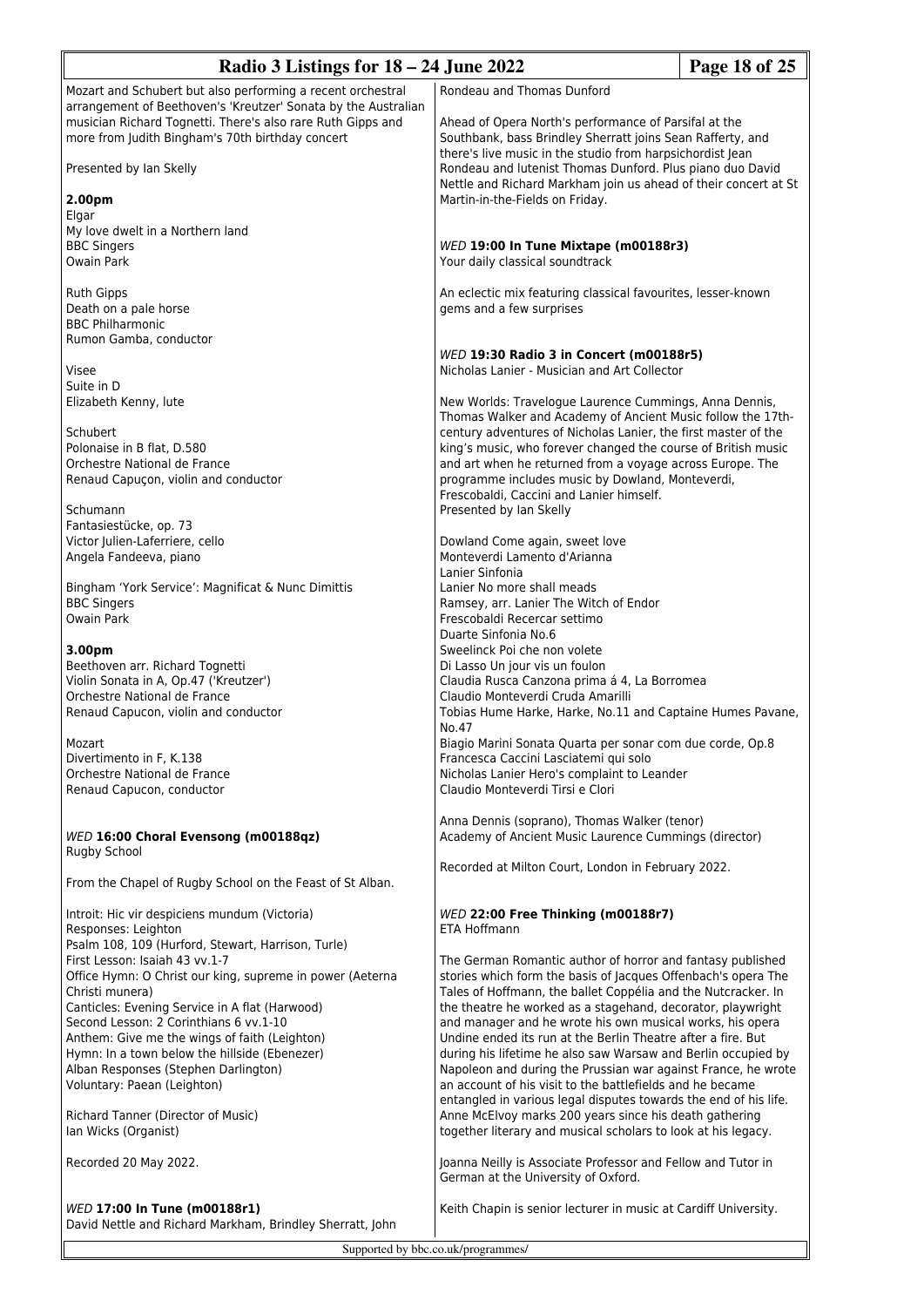| Radio 3 Listings for 18 – 24 June 2022<br>Page 19 of 25                                                                                                                                                                                                                                                                        |                                                                                                                                                   |  |
|--------------------------------------------------------------------------------------------------------------------------------------------------------------------------------------------------------------------------------------------------------------------------------------------------------------------------------|---------------------------------------------------------------------------------------------------------------------------------------------------|--|
| Tom Smith is a BBC/AHRC New Generation Thinker. He is Senior<br>Lecturer and Head of German at the University of St Andrews.<br>You can find details about performances of Offenbach's works                                                                                                                                   | 02:01 AM<br>Bedřich Smetana (1824-1884)<br>Piano Trio in G minor (Op.15)<br>Suk Trio                                                              |  |
| on the website of the society http://offenbachsociety.org.uk/<br>Producer: Tim Bano                                                                                                                                                                                                                                            | 02:31 AM<br>Alessandro Scarlatti (1660-1725)                                                                                                      |  |
|                                                                                                                                                                                                                                                                                                                                | Stabat Mater (1723)<br>Valeria Popova (soprano), Penka Dilova (mezzo-soprano),                                                                    |  |
| WED 22:45 The Essay (m00188r9)<br>Moments of Being                                                                                                                                                                                                                                                                             | Tolbuhin Children's Chorus, Bulgarian National Radio<br>Sinfonietta, Dragomir Nenov (conductor)                                                   |  |
| Going for a Walk<br>'It's only the minutiae of life that are important,' wrote the                                                                                                                                                                                                                                             | 03:12 AM<br>Anton Arensky (1861-1906)<br>Suite No.4 for two pianos (Op.62)                                                                        |  |
| Austro-Hungarian author Joseph Roth, announcing that he was<br>'going for a walk'. Joanna Robertson feels, and does, the same,                                                                                                                                                                                                 | James Anagnason (piano), Leslie Kinton (piano)                                                                                                    |  |
| and finds that far from small, the minutiae are actually infinite.<br>Just walking from her Paris flat to a nearby bakery, yields so<br>many observations, memories and encounters, that they<br>conjure up the life of the whole street. From the homeless man<br>sleeping, and dying, on the monastery's front steps, to the | 03:31 AM<br>Henricus Albicastro (fl.1700-06)<br>Concerto a 4, Op 7 no 2<br>Chiara Banchini (violin), Ensemble 415, Chiara Banchini<br>(director)  |  |
| blazing row (and withering put-downs) of two usually tolerant<br>ladies of Polish and Russian heritage respectively. Not to<br>mention the rivalry between Joanna's dogs and those of a well-<br>known model and designer, who every day claim each others'<br>territory in ways only dogs will                                | 03:39 AM<br>Edvard Grieg (1843-1907)<br>Symphonic dance No 2 (Allegro grazioso) Op 64 No 2<br>Norwegian Radio Orchestra, Ingar Bergby (conductor) |  |
| Written and presented by Joanna Robertson<br>Producer: Arlene Gregorius                                                                                                                                                                                                                                                        | 03:46 AM<br>Alberta Suriani (1920-1977)                                                                                                           |  |
| Editor: Penny Murphy<br>Sound engineer: Nigel Appleton<br>Production Coordinator: Janet Staples                                                                                                                                                                                                                                | Partita for harp<br>Branka Janjanin-Magdalenič (harp)                                                                                             |  |
| WED 23:00 Night Tracks (m00188rc)<br>The music garden                                                                                                                                                                                                                                                                          | 03:56 AM<br>Johann Franz Xaver Sterkel (1750-1817)<br>Duet No 3 for 2 violas<br>Milan Telecky (viola), Zuzana Jarabakova (viola)                  |  |
| Sara Mohr-Pietsch presents an adventurous, immersive<br>soundtrack for late-night listening, from classical to<br>contemporary and everything in between.                                                                                                                                                                      | $04:04$ AM<br>Vagn Holmboe (1909-1996), Walt Whitman (author)<br>A Song at Sunset, Op 138b<br>Camerata Chamber Choir, Michael Bojesen (conductor) |  |
| THURSDAY 23 JUNE 2022                                                                                                                                                                                                                                                                                                          | 04:12 AM<br>Pieter Hellendaal (1721-1799)<br>Solo (sonata) for cello and continuo Op 5 No 1 in G major                                            |  |
| THU 00:30 Through the Night (m00188rf)<br>Bruch and Dvorak from Hamburg                                                                                                                                                                                                                                                        | (1780)<br>Jaap ter Linden (cello), Ageet Zweistra (cello), Ton Koopman<br>(harpsichord)                                                           |  |
| Manfred Honeck conducts the NDR Elbphilharmonie Orchestra<br>and soloist María Dueñas in Bruch's First Violin Concerto,<br>followed by Dvorak's 'New World' Symphony. John Shea<br>presents.                                                                                                                                   | 04:21 AM<br>Franz Schubert (1797-1828)<br>Trio in B flat D.471                                                                                    |  |
| 12:31 AM<br>Max Bruch (1838-1920)<br>Violin Concerto No. 1 in G minor, op. 26<br>María Dueñas (violin), NDR Elbphilharmonie Orchestra (violin),<br>Manfred Honeck (conductor)                                                                                                                                                  | Trio AnPaPié<br>04:31 AM<br>Antonio Vivaldi (1678-1741)<br>Sonata in D minor 'La Folia' Op 1 no 12<br>Musica Antiqua Koln                         |  |
| 12:56 AM<br>Niccolò Paganini (1782-1840)<br>Caprice No. 5 in A minor<br>María Dueñas (violin)                                                                                                                                                                                                                                  | 04:40 AM<br>Astor Piazzolla (1921-1992)<br>Tango Suite for two guitars (Parts 2 and 3)<br>Tornado Guitar Duo (duo)                                |  |
| 12:59 AM<br>Antonin Dvorak (1841-1904)<br>Symphony No. 9 in E minor, op. 95 ('From the New World')<br>NDR Elbphilharmonie Orchestra, Manfred Honeck (conductor)                                                                                                                                                                | 04:49 AM<br>Henry Purcell (1659-1695)<br>Aria 'O let me weep' from the Fairy Queen<br>Irena Baar (soprano), Tomaž Lorenz (violin), Maks Strmčnik  |  |
| 01:41 AM<br>Johann Nepomuk Hummel (1778-1837)<br>Piano Sonata no.2 in E flat, Op.13<br>Antonio Pompa-Baldi (piano)                                                                                                                                                                                                             | (organ)<br>04:57 AM<br>Wolfgang Amadeus Mozart (1756-1791)<br>Horn Concerto no 1 in D major, K412                                                 |  |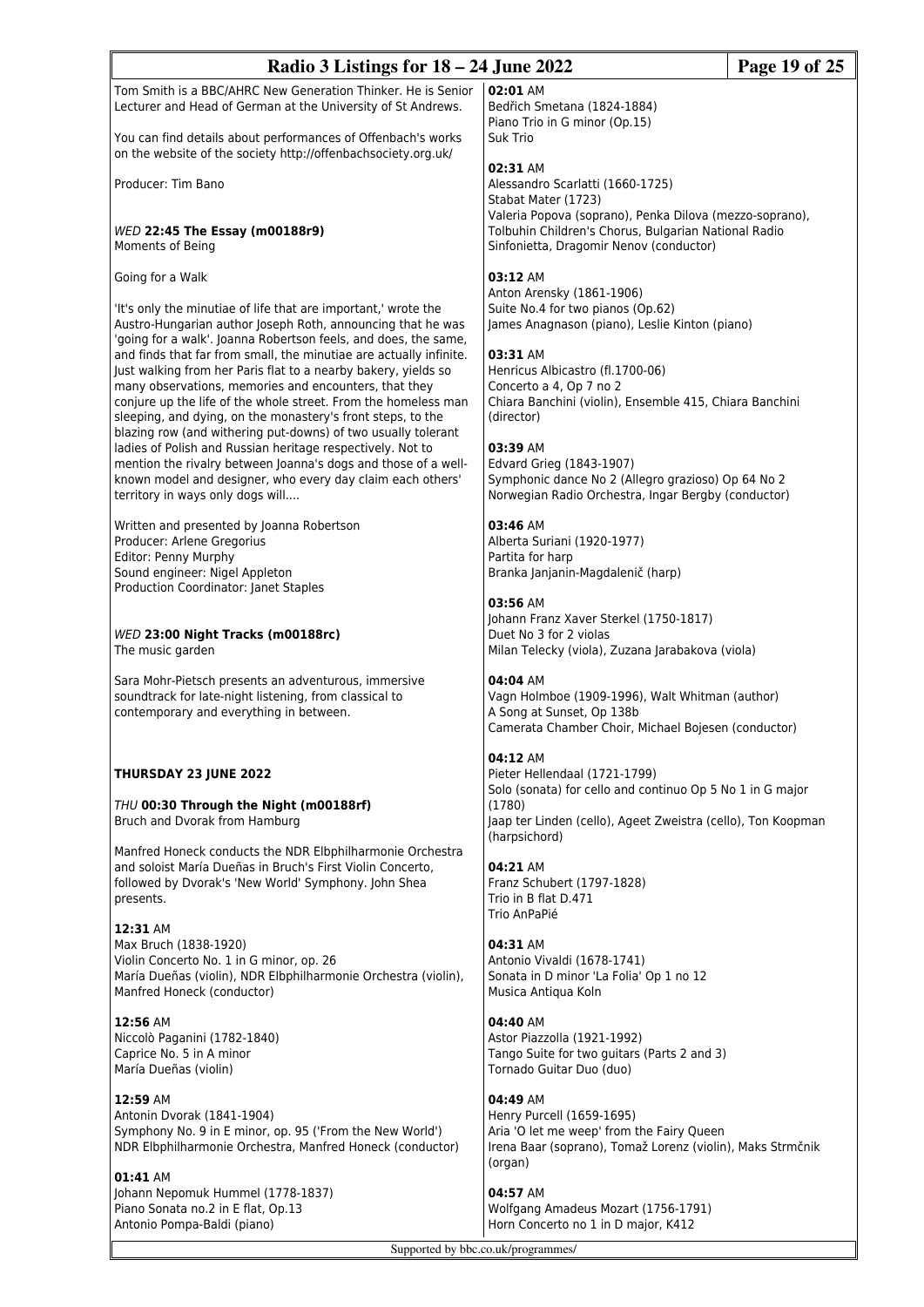| Radio 3 Listings for 18 – 24 June 2022                                                                                            |                                                                                                                                     | Page 20 of 25 |  |
|-----------------------------------------------------------------------------------------------------------------------------------|-------------------------------------------------------------------------------------------------------------------------------------|---------------|--|
| Premysl Vojta (horn), Polish Radio Symphony Orchestra, Łukasz                                                                     | and Lassus as one of the greatest composers of the 16th                                                                             |               |  |
| Borowicz (conductor)                                                                                                              | century. He was a singer, organist, scholar, teacher, and a                                                                         |               |  |
|                                                                                                                                   | priest but it was in composition that he made his most                                                                              |               |  |
| 05:06 AM                                                                                                                          | significant impact. His motets, Offices for the Dead and music                                                                      |               |  |
| Giovanni Battista Pergolesi (1710-1736)<br>Violin Sonata in G major                                                               | for Holy Week are admired for their great beauty and intensity<br>and his musical talent thrust him into the orbit of Spain's royal |               |  |
| Peter Michalica (violin), Elena Michalicova (piano)                                                                               | family and the most senior clerics in Rome. His devotion to God                                                                     |               |  |
|                                                                                                                                   | sat at the heart of his creative life; and he wrote, "there is not a                                                                |               |  |
| 05:14 AM                                                                                                                          | single thing as useful as music, which, reaching our hearts soft                                                                    |               |  |
| Giovanni Pierluigi da Palestrina (c.1525-1594)                                                                                    | but deeply, provides a clear benefit not only for our soul but                                                                      |               |  |
| <b>Stabat Mater</b>                                                                                                               | also for our body."                                                                                                                 |               |  |
| Camerata Silesia - Katowice City Singers, Anna Szostak                                                                            |                                                                                                                                     |               |  |
| (director)                                                                                                                        | Victoria had been hoping for some time to return home to Spain<br>and seized his opportunity when a position arose in the           |               |  |
| 05:24 AM                                                                                                                          | household of the Spanish Dowager Empress Maria. Donald                                                                              |               |  |
| Friedrich Kuhlau (1786-1832)                                                                                                      | Macleod explores this fruitful period in Victoria's career, in the                                                                  |               |  |
| Grand Quartet for 4 flutes in E minor (Op.103)                                                                                    | employ of one of the senior members of Europe's most                                                                                |               |  |
| Valentinas Kazlauskas (flute), Albertas Stupakas (flute), Lina                                                                    | powerful family, the Habsburgs. As part of the Empress's staff                                                                      |               |  |
| Baublyté (flute), Giedrius Gelgotas (flute)                                                                                       | in Madrid, Victoria came regularly into contact with influential                                                                    |               |  |
| 05:46 AM                                                                                                                          | members of the Spanish Court and was also involved in music<br>making at the convent where Maria lived. His job gave him            |               |  |
| Herman Meulemans (1893-1965)                                                                                                      | plenty of time to compose and also to travel; he often returned                                                                     |               |  |
| Five Piano Pieces: Als de beke zingt [When the brook is                                                                           | to Rome to oversee his publications and he was able to attend                                                                       |               |  |
| chanting]; Menuet; Mazurka triste; Wals; Lentewandeling                                                                           | the funeral of the famed composer, Palestrina.                                                                                      |               |  |
| [Vernal wanderings]                                                                                                               |                                                                                                                                     |               |  |
| Steven Kolacny (piano)                                                                                                            | O Ildephonse                                                                                                                        |               |  |
| 06:05 AM                                                                                                                          | Pro Cantione Antiqua<br>Bruno Turner, director                                                                                      |               |  |
| Carl Maria von Weber (1786-1826)                                                                                                  |                                                                                                                                     |               |  |
| Quintet in B flat major Op.34 for clarinet and strings (J.182)                                                                    | Pange Lingua 'more hispano' a 4                                                                                                     |               |  |
| Lena Jonhäll (clarinet), Zetterqvist String Quartet                                                                               | Ensemble Plus Ultra                                                                                                                 |               |  |
|                                                                                                                                   | Michael Noone, director                                                                                                             |               |  |
|                                                                                                                                   |                                                                                                                                     |               |  |
| THU 06:30 Breakfast (m0018915)<br>Thursday - Kate's classical commute                                                             | Victimae paschali Laudes a 8<br>Ensemble Plus Ultra                                                                                 |               |  |
|                                                                                                                                   | Michael Noone, director                                                                                                             |               |  |
| Kate Molleson presents Radio 3's classical breakfast show,                                                                        |                                                                                                                                     |               |  |
| featuring listener requests.                                                                                                      | Veni, Sancte Spiritus a 8                                                                                                           |               |  |
|                                                                                                                                   | Ensemble Plus Ultra                                                                                                                 |               |  |
| Email 3breakfast@bbc.co.uk                                                                                                        | Michael Noone, director                                                                                                             |               |  |
|                                                                                                                                   | Missa pro Victoria a 9                                                                                                              |               |  |
| THU 09:00 Essential Classics (m0018917)                                                                                           | The Cardinall's Musick                                                                                                              |               |  |
| Georgia Mann                                                                                                                      | Andrew Carwood, director                                                                                                            |               |  |
|                                                                                                                                   |                                                                                                                                     |               |  |
| Georgia Mann plays the best in classical music, with familiar<br>favourites, new discoveries and the occasional musical surprise. | Missa Surge Propera a 5 (Credo)<br>John Potter, voice                                                                               |               |  |
|                                                                                                                                   | Ariel Abramovich, guitar                                                                                                            |               |  |
| 0915 Playlist starter - listen and send us your ideas for the next                                                                | Jacob Heringman, guitar                                                                                                             |               |  |
| step in our musical journey today.                                                                                                |                                                                                                                                     |               |  |
|                                                                                                                                   | Produced by Luke Whitlock                                                                                                           |               |  |
| 1010 Song of the Day - harnessing the magic of words, music                                                                       |                                                                                                                                     |               |  |
| and the human voice.                                                                                                              | THU 13:00 Radio 3 Lunchtime Concert (b0b3fqpz)                                                                                      |               |  |
| 1030 Playlist reveal - a sequence of music suggested by you in                                                                    | Michael Collins and Friends at LSO St Lukes (3/4)                                                                                   |               |  |
| response to our starter today.                                                                                                    |                                                                                                                                     |               |  |
|                                                                                                                                   | Fiona Talkington introduces the third of four concerts curated                                                                      |               |  |
| 1100 Essential Performers - this week we focus on trumpeter                                                                       | by and featuring Michael Collins, recorded at LSO St Luke's in                                                                      |               |  |
| Tine Thing Helseth.                                                                                                               | London. Today he is joined by viola player Lawrence Power and<br>pianist Michael McHale to play works by Mozart, Bruch and          |               |  |
| 1130 Slow Moment - time to take a break for a moment's                                                                            | Brahms.                                                                                                                             |               |  |
| musical reflection.                                                                                                               |                                                                                                                                     |               |  |
|                                                                                                                                   | Mozart: Trio in E flat for clarinet, viola and piano, K498                                                                          |               |  |
|                                                                                                                                   | (Kegelstatt)                                                                                                                        |               |  |
| THU 12:00 Composer of the Week (m0018919)                                                                                         | Bruch: 3 Pieces for clarinet, viola and piano, Op 83 Nos 2, 5 and                                                                   |               |  |
| Tomás Luis de Victoria (1548-1611)                                                                                                | 7<br>Brahms: Clarinet Sonata in E flat, Op 120 No 2                                                                                 |               |  |
| Moving to a Convent                                                                                                               |                                                                                                                                     |               |  |
|                                                                                                                                   | Michael Collins (clarinet)                                                                                                          |               |  |
| Donald Macleod sees Victoria return to Spain where he makes                                                                       | Lawrence Power (viola)                                                                                                              |               |  |
| the most of his new Royal connections.                                                                                            | Michael McHale (piano)                                                                                                              |               |  |
|                                                                                                                                   |                                                                                                                                     |               |  |
| Tomás Luis de Victoria has become the most famed Spanish<br>composer of the Renaissance and ranks alongside Palestrina            | Concert recorded at LSO St Luke's, London, on 23 February<br>2018.                                                                  |               |  |
|                                                                                                                                   |                                                                                                                                     |               |  |
| Supported by bbc.co.uk/programmes/                                                                                                |                                                                                                                                     |               |  |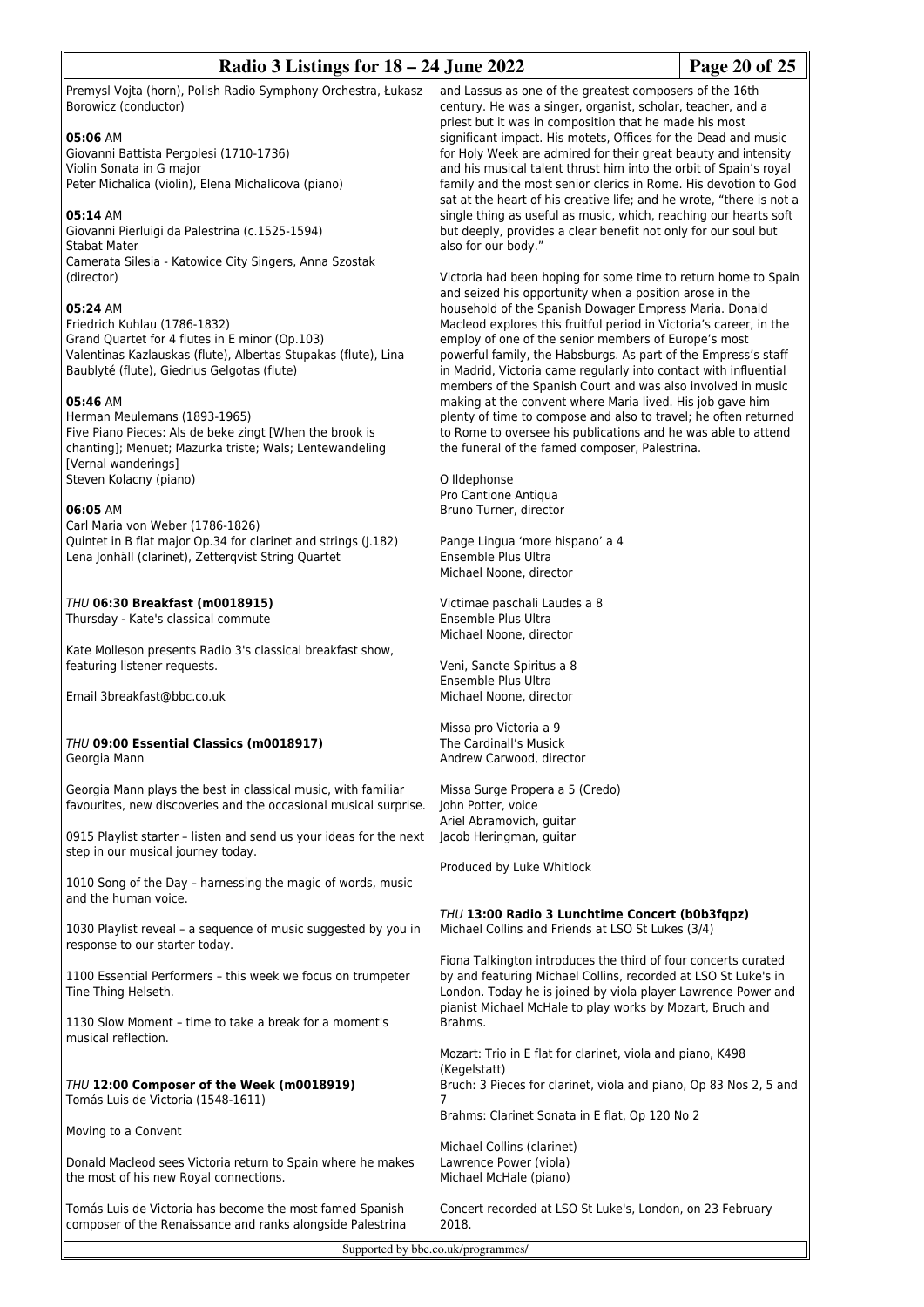| Radio 3 Listings for $18 - 24$ June 2022                                                                                       |                                                                                                                            | Page 21 of 25 |
|--------------------------------------------------------------------------------------------------------------------------------|----------------------------------------------------------------------------------------------------------------------------|---------------|
| THU 14:00 Afternoon Concert (m001891c)                                                                                         | Ian Skelly introduces performances given at three concerts at                                                              |               |
| Thursday - Brahms's Double Concerto                                                                                            | the festival last week by some of the current members of Radio                                                             |               |
|                                                                                                                                | 3's prestigious young artist programme along with recent                                                                   |               |
| This week's featured artist, violinist Renaud Capuçon, is today<br>joined by German cellist Daniel Muller-Schott in Brahms's   | members. Tonight's compilation includes performances from                                                                  |               |
| concerto for the two instruments. There's also music from the                                                                  | the viola player Timothy Ridout and the Arod Quartet. And,<br>after that, Timothy Ridout joins the mezzo-soprano Ema       |               |
| London International Festival of Early Music and more from                                                                     | Nikolovska and collaborative pianist Kunal Lahiry in 'Devotions,'                                                          |               |
| composer Judith Bingham's 70th birthday concert                                                                                | a brilliantly conceived meditation on our relationship to nature                                                           |               |
|                                                                                                                                | and how we navigate the modern world. This journey of 25                                                                   |               |
| Presented by Ian Skelly                                                                                                        | songs features the world premiere of 'Apperceptive Algorithms'                                                             |               |
| 2.00pm                                                                                                                         | from the Korean-American composer and YouTuber, Nahre Sol.                                                                 |               |
| Rebel                                                                                                                          | Beethoven: Horn (Viola) Sonata in F, Op. 17                                                                                |               |
| Sonata no.2 in F                                                                                                               | Timothy Ridout (viola), Jâms Coleman (piano)                                                                               |               |
| Ensemble Hesperi                                                                                                               |                                                                                                                            |               |
|                                                                                                                                | Mozart: Quartet in C major K.465 (Dissonance)                                                                              |               |
| Boris Blacher                                                                                                                  | Quatuor Arod                                                                                                               |               |
| Variations on a Theme by Paganini, Op.26<br>Bavarian Radio Symphony Orchestra                                                  | c. 8.15pm 'Devotions'                                                                                                      |               |
| Andres Orozco-Estrada, conductor                                                                                               | Priaulx Rainier: We cannot bid the fruits                                                                                  |               |
|                                                                                                                                | Copland: There came a wind like a bugle                                                                                    |               |
| Hotteterre                                                                                                                     | Prokofiev: No.5, from Five Songs Without Words                                                                             |               |
| Sonata, Op.3/3                                                                                                                 | <b>Tansy Davies: Winter</b>                                                                                                |               |
| Ensemble Hesperi                                                                                                               | Copland: When they come back<br>Prokofiev: No.2, from Five Songs Without Words                                             |               |
| Bingham                                                                                                                        | Copland: Dear March, come in!                                                                                              |               |
| The drowned lovers                                                                                                             | Messiaen: Pourquoi?                                                                                                        |               |
| Stanford                                                                                                                       | Copland: I felt a funeral in my brain                                                                                      |               |
| The blue bird                                                                                                                  | Vaughan Williams: Three Vocalises                                                                                          |               |
| <b>BBC Singers</b><br>Owain Park                                                                                               | Copland: Why do they shut me out of heaven?<br>Emily Doolittle: Batter my heart                                            |               |
|                                                                                                                                | Copland: The world feels Dusty                                                                                             |               |
| Clara Schumann                                                                                                                 | Copland: Nature, the gentlest mother                                                                                       |               |
| Three Romances, Op.22                                                                                                          | Emily Doolittle: Vocalise                                                                                                  |               |
| Janine Jansen, violin                                                                                                          | Crumb: The Fly                                                                                                             |               |
| Denis Kozhukhin, piano                                                                                                         | Héloïse Werner: Le coeur crucifié<br>Messiaen: Vocalise-Étude                                                              |               |
| 3.00pm                                                                                                                         | Crumb: The Interrupted Concert                                                                                             |               |
| <b>Brahms</b>                                                                                                                  | Rainier: In the womb of the earth                                                                                          |               |
| Concerto for violin and cello in A minor, Op.102                                                                               | Bridge: Three songs for voice, viola and piano                                                                             |               |
| <b>Bartok</b>                                                                                                                  | Nahre Sol: Apperceptive Algorithms (world premiere, BBC                                                                    |               |
| Suite from The Miraculous Mandarin<br>Renaud Capuçon, violin                                                                   | commission)<br>Rainier: Nunc, lento, sonitu dicunt, morieris                                                               |               |
| Daniel Muller-Schott, cello                                                                                                    |                                                                                                                            |               |
| Bavarian Radio Symphony Orchestra                                                                                              | Ema Nikolovska (mezzo-soprano)                                                                                             |               |
| Andres Orozco-Estrada, conductor                                                                                               | Timothy Ridout (viola)                                                                                                     |               |
| Shostakovich                                                                                                                   | Kunal Lahiry (collaborative pianist)                                                                                       |               |
| Symphony no.9 in E flat, Op.70                                                                                                 |                                                                                                                            |               |
| <b>BBC National Orchestra of Wales</b>                                                                                         | THU 22:00 Free Thinking (m001891m)                                                                                         |               |
| Steven Lloyd-Gonzalez, conductor                                                                                               | Late works                                                                                                                 |               |
|                                                                                                                                |                                                                                                                            |               |
| THU 17:00 In Tune (m001891f)                                                                                                   | Sheila Hancock and Geoff Dyer join Matthew Sweet to consider<br>the work and performance of writers, artists, athletes and |               |
| Rihab Azar, Carlo Rizzi                                                                                                        | musicians near the end of their careers.                                                                                   |               |
|                                                                                                                                |                                                                                                                            |               |
| The oud player Rihab Azar performs live in the studio for                                                                      | Old Rage by Sheila Hancock is out now.                                                                                     |               |
| presenter Sean Rafferty ahead of her appearance at the East                                                                    | The Last Days of Roger Federer by Geoff Dyer is out now.                                                                   |               |
| Neuk Festival, and we hear from conductor Carlo Rizzi ahead of<br>Opera Rara's production of Mercadante's Il Proscritto at the | Producer: Torquil MacLeod                                                                                                  |               |
| Barbican.                                                                                                                      |                                                                                                                            |               |
|                                                                                                                                |                                                                                                                            |               |
|                                                                                                                                | THU 22:45 The Essay (m001891p)                                                                                             |               |
| THU 19:00 In Tune Mixtape (m001891h)<br>Half an hour of the finest classical music                                             | Moments of Being                                                                                                           |               |
|                                                                                                                                | The Lives of Others                                                                                                        |               |
| An eclectic mix featuring classical favourites, lesser-known                                                                   |                                                                                                                            |               |
| gems and a few surprises                                                                                                       | Joanna Robertson believes it's the everyday moments that                                                                   |               |
|                                                                                                                                | shape, frame and colour our lives. That includes observing, or                                                             |               |
| THU 19:30 Radio 3 in Concert (m001891k)                                                                                        | imagining, the lives of others around us.                                                                                  |               |
| New Artists at the Aldeburgh Festival                                                                                          | Are portraitists creating a mere image, or capturing the                                                                   |               |
|                                                                                                                                | authentic selves of their subjects? The celebrated Belle Epoque                                                            |               |
| New Generation Artists at the Aldeburgh Festival 2022.                                                                         | painter Giovanni Boldini became a darling of Parisian society                                                              |               |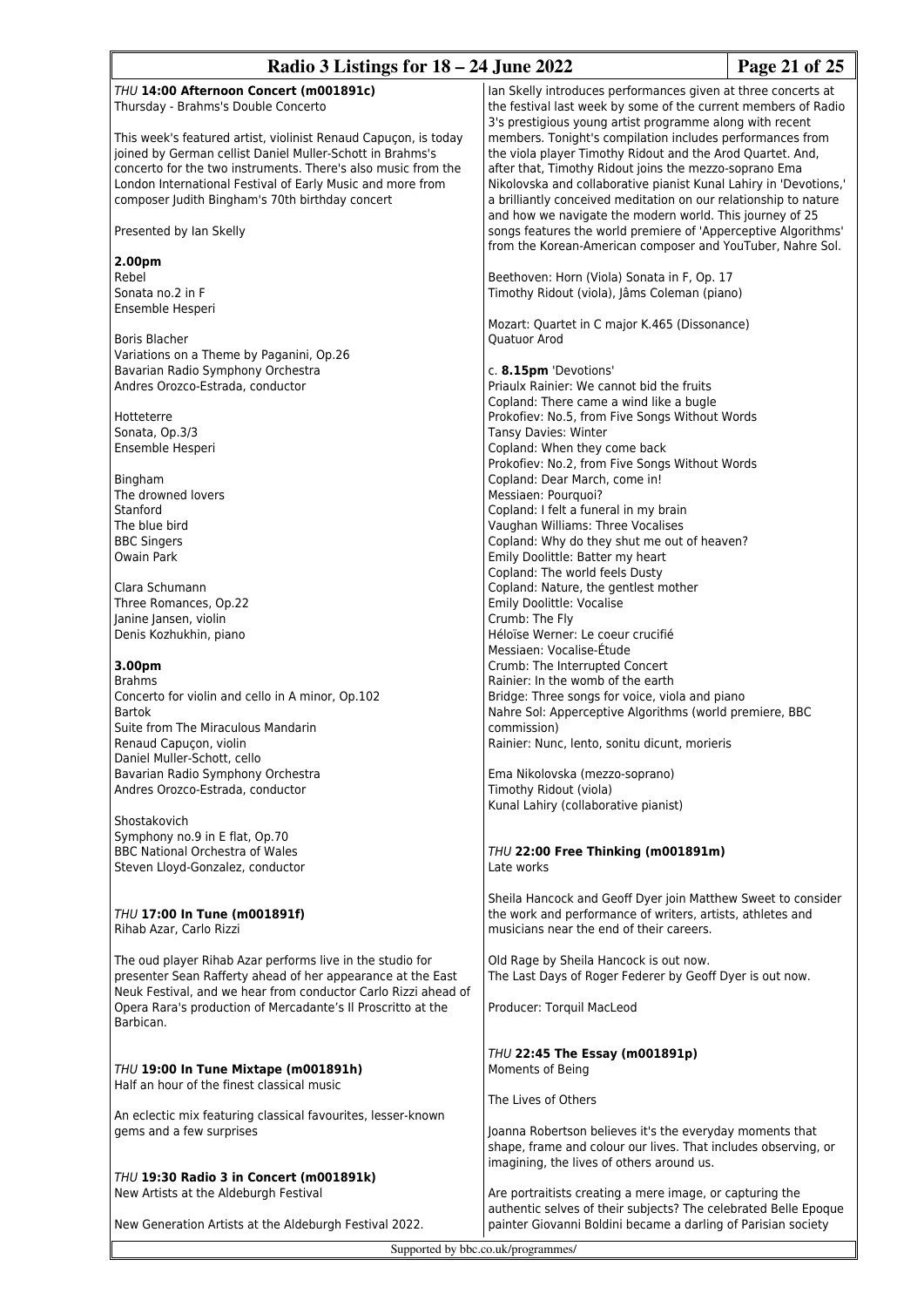| Radio 3 Listings for $18 - 24$ June 2022                                                                                                                                                                                                                                                                                                                                                                                                                  |                                                                                                                                                                                                                                                                                                                                                  | Page 22 of 25 |
|-----------------------------------------------------------------------------------------------------------------------------------------------------------------------------------------------------------------------------------------------------------------------------------------------------------------------------------------------------------------------------------------------------------------------------------------------------------|--------------------------------------------------------------------------------------------------------------------------------------------------------------------------------------------------------------------------------------------------------------------------------------------------------------------------------------------------|---------------|
| with his glamorous portrayals of society women, but a<br>spontaneous portrait of a wealthy couple's gardener in eastern<br>France, possibly painted for Boldini's own eyes only, inside the<br>lid of his paintbox, gloriously reveals the gardener's inner life.                                                                                                                                                                                         | Fazil Say (piano)<br>02:04 AM<br>Joseph Haydn (1732-1809)                                                                                                                                                                                                                                                                                        |               |
| And what about the people we meet or see ourselves? Take the<br>new neighbours who moved into a flat opposite. Their daily<br>rituals, from their apparently perfect breakfast to their equally<br>apparently perfect dinner, with all five regulation courses, every<br>night, all seen through the windows. Why is observing them,<br>with the resulting questioning of Joanna's own habits, such a<br>vivid part of her and her daughters' daily life? | String Quartet in G major Op 77 No 1<br>Australian String Quartet, William Hennessy (violin), Douglas<br>Weiland (violin), Keith Crellin (viola), Janis Laurs (cello)<br>02:31 AM<br>Fryderyk Chopin (1810-1849)<br>Piano Concerto no 1 in E minor, op 11<br>Dejan Lazić (piano), RTV Slovenia Symphony Orchestra, Rossen<br>Milanov (conductor) |               |
| And then Joanna actually meets the family. How do they<br>compare to their imagined selves?                                                                                                                                                                                                                                                                                                                                                               | 03:12 AM<br>Johann Sebastian Bach (1685-1750)<br>Am Abend aber desselbigen Sabbats, BWV 42 - cantata                                                                                                                                                                                                                                             |               |
| Written and presented by Joanna Robertson<br>Producer: Arlene Gregorius<br>Editor: Penny MurphySound engineer: Nigel Appleton<br>Production Coordinator: Janet Staples                                                                                                                                                                                                                                                                                    | Voces Suaves, Cafebaum<br>03:41 AM<br>Leopold Ebner (1769-1830)<br>Trio in B flat major                                                                                                                                                                                                                                                          |               |
| THU 23:00 The Night Tracks Mix (m001891r)<br>Music for the night                                                                                                                                                                                                                                                                                                                                                                                          | Zagreb Woodwind Trio                                                                                                                                                                                                                                                                                                                             |               |
| Sara Mohr-Pietsch with a magical sonic journey for late-night<br>listening. Subscribe to receive your weekly mix on BBC Sounds.                                                                                                                                                                                                                                                                                                                           | 03:48 AM<br>Anonymous<br>5 Cantos: Canto di lanzi venturieri; Canto ti lanzi sonatori di<br>rubechine; Canto di lanzi venturieri; Canto dei capi tondi; Carro<br>della morte<br>Ensemble Claude Gervaise, Gilles Plante (director)<br>03:56 AM                                                                                                   |               |
| THU 23:30 Unclassified (m001891t)<br>Music for growing flowers and moving pictures                                                                                                                                                                                                                                                                                                                                                                        |                                                                                                                                                                                                                                                                                                                                                  |               |
| Journey with Elizabeth Alker for an hour as she shares<br>selections from the edges of ambient and electronic music.<br>There'll be gentle soundscapes created to help flowers grow<br>from Scottish multi-instrumentalist Erland Cooper, the first<br>recording of a piece from minimalist composer Steve Reich                                                                                                                                          | Sergey Prokofiev (1891-1953)<br>Piano Sonata No. 3 in A minor, op. 28<br>Piotr Alexewicz (piano)<br>04:04 AM                                                                                                                                                                                                                                     |               |
| inspired by a film of abstract paintings by German artist<br>Gerhard Richter, and uplifting electronics from Australian<br>producer HAAi.                                                                                                                                                                                                                                                                                                                 | George Frideric Handel (1685-1759)<br>Sonata in A major, HWV 361 (transposed to B flat)<br>Blagoj Angelovski (trumpet), Velin Iliev (organ)                                                                                                                                                                                                      |               |
| Produced by Katie Callin<br>A Reduced Listening production for BBC Radio 3                                                                                                                                                                                                                                                                                                                                                                                | 04:14 AM<br>Jacques Offenbach (1819-1880)<br>Les Larmes de Jacqueline<br>Hee-Song Song (cello), Myung-Seon Kye (piano)                                                                                                                                                                                                                           |               |
| <b>FRIDAY 24 JUNE 2022</b>                                                                                                                                                                                                                                                                                                                                                                                                                                | 04:21 AM<br>Johan Svendsen (1840-1911)                                                                                                                                                                                                                                                                                                           |               |
| FRI 00:30 Through the Night (m001891w)<br>Ravel and Britten from London                                                                                                                                                                                                                                                                                                                                                                                   | Violin Romance in G major, Op 26<br>Julia Fischer (violin), Bergen Philharmonic Orchestra,<br>Christopher Warren-Green (conductor)                                                                                                                                                                                                               |               |
| Soprano Julia Bullock joins the Philharmonia Orchestra and<br>conductor Esa-Pekka Salonen at the Royal Festival Hall, London,<br>in Britten's Les Illuminations. John Shea presents.<br>12:31 AM                                                                                                                                                                                                                                                          | 04:31 AM<br>Charles Gounod (1818-1893)<br>Overture to Mireille<br>Slovak Radio Symphony Orchestra, Oliver Dohnányi (conductor)                                                                                                                                                                                                                   |               |
| Maurice Ravel (1875-1937)<br>Pavane pour une infante défunte<br>Philharmonia Orchestra, Esa-Pekka Salonen (conductor)                                                                                                                                                                                                                                                                                                                                     | 04:38 AM<br>Fanny Mendelssohn (1805-1847)<br>Excerpts from Songs Without Words, Op 6 (1846)                                                                                                                                                                                                                                                      |               |
| 12:38 AM<br>Benjamin Britten (1913-1976)<br>Les Illuminations Op.18 for voice and string orchestra<br>Julia Bullock (soprano), Philharmonia Orchestra, Esa-Pekka<br>Salonen (conductor)                                                                                                                                                                                                                                                                   | Sylviane Deferne (piano)<br>04:49 AM<br>Henry Purcell (1659-1695)<br>Let mine eyes run down with tears, Z.24<br>Grace Davidson (soprano), Aleksandra Lewandowska (soprano),                                                                                                                                                                      |               |
| 01:02 AM<br>Maurice Ravel (1875-1937)<br>Ma mere l'oye - ballet<br>Philharmonia Orchestra, Esa-Pekka Salonen (conductor)                                                                                                                                                                                                                                                                                                                                  | Damien Guillon (countertenor), Samuel Boden (tenor), Matthew<br>Brook (bass), Collegium Vocale Ghent, Philippe Herreweghe<br>(director)                                                                                                                                                                                                          |               |
| 01:31 AM<br>Modest Mussorgsky (1839-1881)<br>Pictures from an exhibition for piano                                                                                                                                                                                                                                                                                                                                                                        | 04:58 AM<br>Jean-Marie Leclair (1697-1764)<br>Violin Sonata in D major, Op 9 no 3<br>Lars Bjornkjaer (violin), Katrine Gislinge (piano)                                                                                                                                                                                                          |               |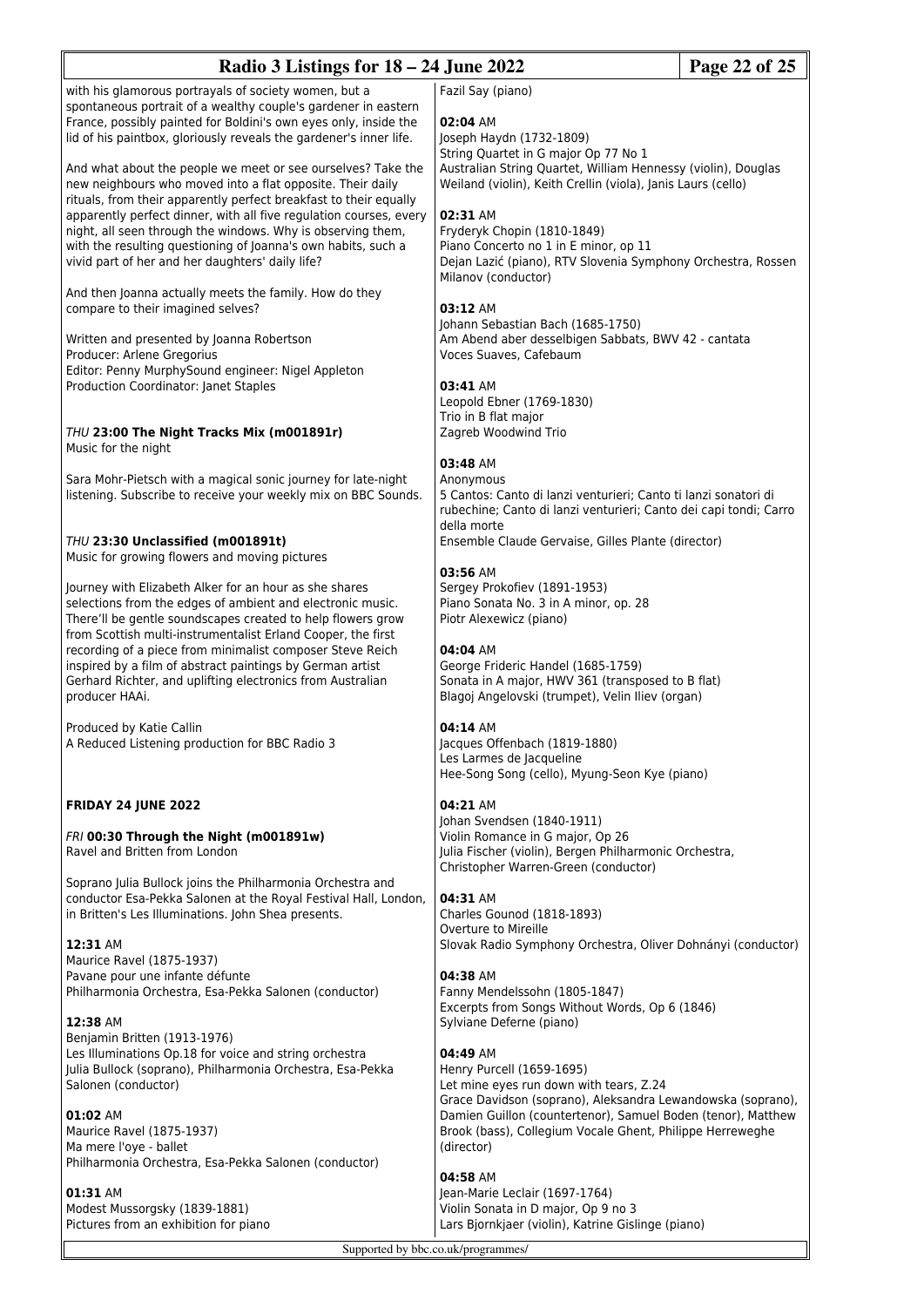| Radio 3 Listings for $18 - 24$ June 2022                                                                                                                                                                                                                                                     |                                                                                                                                                                                                                                                                                                                                                                                                                                                                                                                                                | Page 23 of 25 |
|----------------------------------------------------------------------------------------------------------------------------------------------------------------------------------------------------------------------------------------------------------------------------------------------|------------------------------------------------------------------------------------------------------------------------------------------------------------------------------------------------------------------------------------------------------------------------------------------------------------------------------------------------------------------------------------------------------------------------------------------------------------------------------------------------------------------------------------------------|---------------|
| 05:09 AM<br>Antoine Reicha (1770-1836)<br>Trio for French horns Op 82<br>Jozef Illéš (french horn), Jan Budzák (french horn), Jaroslav<br>Snobl (french horn)<br>05:20 AM<br>Johann Caspar Ferdinand Fischer (c.1670-1746)<br>Suite No 4 in D minor Op 1 no 4 from 'Le Journal du printemps' | century. He was a singer, organist, scholar, teacher, and a<br>priest, but it was in composition that he made his most<br>significant impact. His motets, Offices for the Dead and music<br>for Holy Week are admired for their great beauty and intensity<br>and his musical talent thrust him into the orbit of Spain's royal<br>family and the most senior clerics in Rome. His devotion to God<br>sat at the heart of his creative life; and he wrote, "there is not a<br>single thing as useful as music, which, reaching our hearts soft |               |
| Tasmanian Symphony Chamber Players, Geoffrey Lancaster<br>(conductor)<br>05:31 AM<br>Francois-Adrien Boieldieu (1775-1834)                                                                                                                                                                   | but deeply, provides a clear benefit not only for our soul but<br>also for our body."<br>When the Dowager Empress Maria died in 1603, arrangements<br>for the funeral were far from straightforward. As Donald<br>Macleod relates in today's episode, the Empress wanted only a                                                                                                                                                                                                                                                                |               |
| Concerto for harp and orchestra in C major<br>Suzanna Klintcharova (harp), Sofia Philharmonic Orchestra,<br>Dimitar Manolov (conductor)<br>05:52 AM                                                                                                                                          | simple service, and to be buried at the Convent where she'd<br>been living. The King of Spain and his royal court felt very<br>differently! Victoria was charged with writing music for the<br>Empress's Requiem Mass, and produced one of his most<br>intense and heartfelt works. Little is known of Victoria's life                                                                                                                                                                                                                         |               |
| Wolfgang Amadeus Mozart (1756-1791)<br>Flute Quartet No 1 in D major, K 285<br>Dae-Won Kim (flute), Jink-Yung Chee (cello), Yong-Woo Chun<br>(violin), Myung-Hee Cho (viola)                                                                                                                 | after the death of the Empress. He published his Requiem in<br>1605 and also stepped back from his unofficial role of Director<br>of Music at the convent. The Empress's will stipulated that<br>Victoria should say Mass for his late employer every week -<br>which he did until his own death in 1611.                                                                                                                                                                                                                                      |               |
| 06:07 AM<br>Jan Dismas Zelenka (1679-1745)<br>Sinfonia concertante a 8, ZWV 189<br>Katharina Heutjer (violin), Xenia Löffler (oboe), Gabriele Gombi<br>(bassoon), La Cetra Baroque Orchestra Basle, Maurice Steger<br>(conductor)                                                            | O quam gloriosum<br>Monteverdi Choir<br>Sir John Eliot Gardiner, director<br>O vos omnes<br>Stile Antico                                                                                                                                                                                                                                                                                                                                                                                                                                       |               |
| FRI 06:30 Breakfast (m00188w9)<br>Friday - Kate's classical mix                                                                                                                                                                                                                              | Missa pro defunctis (excerpt)<br>Collegium Vocale Gent<br>Philippe Herreweghe, director                                                                                                                                                                                                                                                                                                                                                                                                                                                        |               |
| Kate Molleson presents Radio 3's classical breakfast show,<br>featuring listener requests and the Friday poem.                                                                                                                                                                               | Versa est in luctum<br>Collegium Vocale Gent                                                                                                                                                                                                                                                                                                                                                                                                                                                                                                   |               |
| Email 3breakfast@bbc.co.uk                                                                                                                                                                                                                                                                   | Philippe Herreweghe, director<br>Libera me (Absolution)                                                                                                                                                                                                                                                                                                                                                                                                                                                                                        |               |
| FRI 09:00 Essential Classics (m00188wc)<br>Georgia Mann                                                                                                                                                                                                                                      | Collegium Vocale Gent<br>Philippe Herreweghe, director                                                                                                                                                                                                                                                                                                                                                                                                                                                                                         |               |
| Georgia Mann plays the best in classical music, with discoveries<br>and surprises rubbing shoulders with familiar favourites.                                                                                                                                                                | Missa Salve regina a 8<br>The Sixteen<br>Harry Christopher, director                                                                                                                                                                                                                                                                                                                                                                                                                                                                           |               |
| 0915 Playlist starter - listen and send us your ideas for the next<br>step in our musical journey today.                                                                                                                                                                                     | Alma Redemptoris Mater<br>I Fagiolini                                                                                                                                                                                                                                                                                                                                                                                                                                                                                                          |               |
| 1010 Song of the Day - harnessing the magic of words, music<br>and the human voice.                                                                                                                                                                                                          | Robert Hollingworth, director<br>Produced by Luke Whitlock                                                                                                                                                                                                                                                                                                                                                                                                                                                                                     |               |
| 1030 Playlist reveal - a sequence of music suggested by you in<br>response to our starter today.                                                                                                                                                                                             | FRI 13:00 Radio 3 Lunchtime Concert (b0b3ft9p)                                                                                                                                                                                                                                                                                                                                                                                                                                                                                                 |               |
| 1100 Essential Performers - our final track this week from<br>featured artist, trumpeter Tine Thing Helseth.                                                                                                                                                                                 | Michael Collins and Friends at LSO St Luke's (4/4)<br>Fiona Talkington introduces the last of four concerts curated by                                                                                                                                                                                                                                                                                                                                                                                                                         |               |
| 1130 Slow Moment - time to take a break for a moment's<br>musical reflection.                                                                                                                                                                                                                | and featuring Michael Collins, recorded at LSO St Luke's in<br>London. Today he is joined by the Heath String Quartet to pay<br>Herbert Howells's Rhapsodic Quintet, and Clarinet Quintet by<br>Brahms.                                                                                                                                                                                                                                                                                                                                        |               |
| FRI 12:00 Composer of the Week (m00188wf)<br>Tomás Luis de Victoria (1548-1611)                                                                                                                                                                                                              | Howells: Rhapsodic Quintet, Op 31<br>Brahms: Clarinet Quintet in B minor, Op 115                                                                                                                                                                                                                                                                                                                                                                                                                                                               |               |
| Death of the Empress                                                                                                                                                                                                                                                                         | Michael Collins (clarinet)                                                                                                                                                                                                                                                                                                                                                                                                                                                                                                                     |               |
| Donald Macleod explores Victoria's last published music, his<br>Requiem, written for the death of the Dowager Empress Maria                                                                                                                                                                  | <b>Heath Quartet</b>                                                                                                                                                                                                                                                                                                                                                                                                                                                                                                                           |               |
| Tomás Luis de Victoria has become the most famed Spanish<br>composer of the Renaissance, and ranks alongside Palestrina<br>and Lassus as one of the greatest composers of the 16th                                                                                                           | FRI 14:00 Afternoon Concert (m00188wh)<br>Friday - Capuçon plays more Mozart                                                                                                                                                                                                                                                                                                                                                                                                                                                                   |               |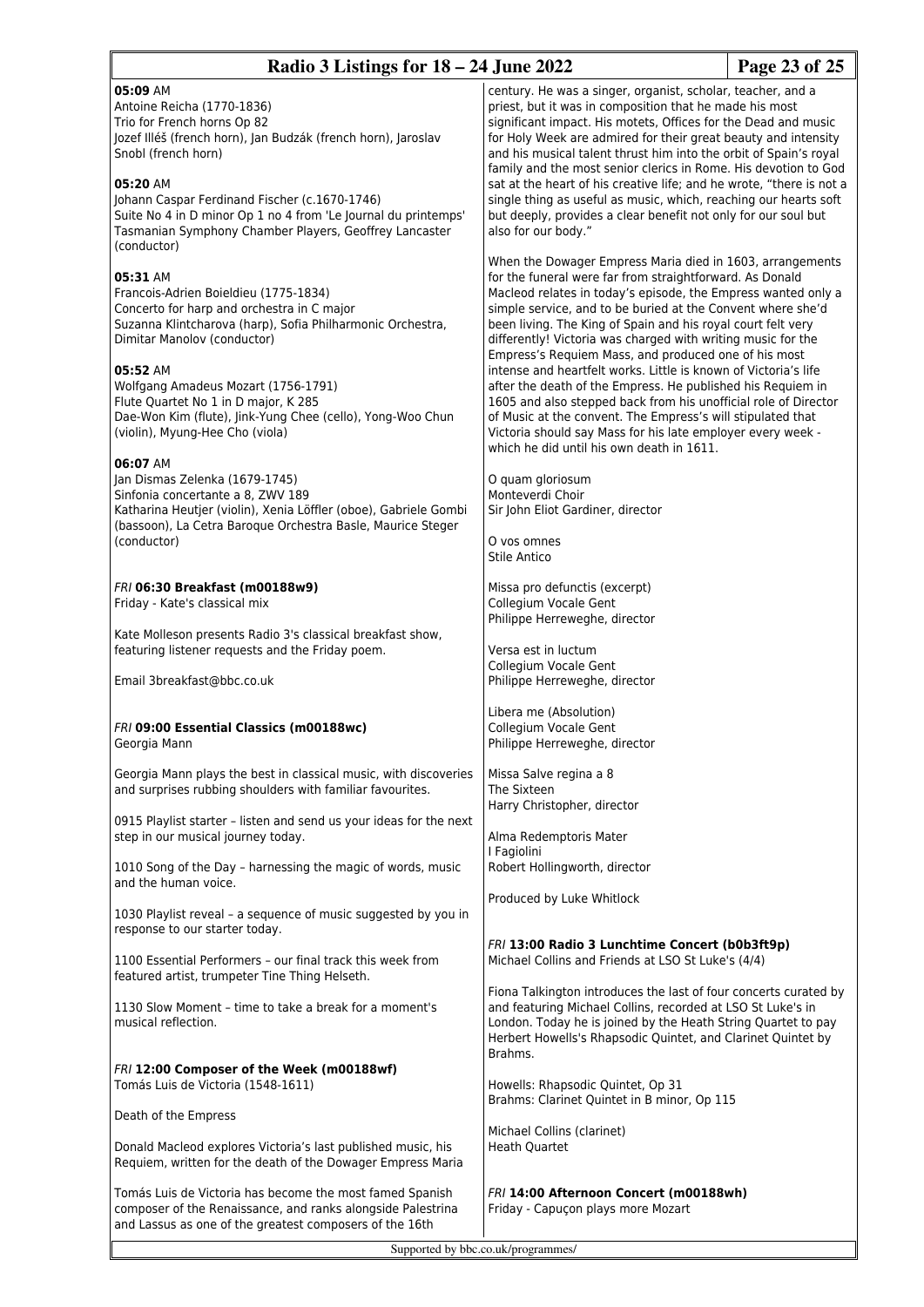| Radio 3 Listings for 18 – 24 June 2022                                                                                                                                                                                                                                                                                                                                                                                                                                                                                                                |                                                                                                                                                                                                                                                                                                                                                                                                                                                                                                                                                                                                                                                                                                                                                                                                                                                                                                                                                                                             | Page 24 of 25 |
|-------------------------------------------------------------------------------------------------------------------------------------------------------------------------------------------------------------------------------------------------------------------------------------------------------------------------------------------------------------------------------------------------------------------------------------------------------------------------------------------------------------------------------------------------------|---------------------------------------------------------------------------------------------------------------------------------------------------------------------------------------------------------------------------------------------------------------------------------------------------------------------------------------------------------------------------------------------------------------------------------------------------------------------------------------------------------------------------------------------------------------------------------------------------------------------------------------------------------------------------------------------------------------------------------------------------------------------------------------------------------------------------------------------------------------------------------------------------------------------------------------------------------------------------------------------|---------------|
| We close a week of programmes celebrating French violinist<br>Renaud Capuçon with him joined by compatriot Gerard Causse<br>in Mozart's sublime Sinfonia concertante for violin and viola.<br>There's more from the London International Festival of Early<br>Music and we pay our final visit to composer Judith Bingham's<br>70th birthday concert                                                                                                                                                                                                  | associate of the BBC Symphony Orchestra. We are treated to<br>the posthumous first performance (and a second performance<br>as was his whim!) of his piece interpreting pictures and objects<br>seen at the Cleveland Museum of Art, from Goya and Gaugin to<br>Fabergé.                                                                                                                                                                                                                                                                                                                                                                                                                                                                                                                                                                                                                                                                                                                    |               |
| Presented by Ian Skelly                                                                                                                                                                                                                                                                                                                                                                                                                                                                                                                               | Live from Snape Maltings<br>Presented by Martin Handley                                                                                                                                                                                                                                                                                                                                                                                                                                                                                                                                                                                                                                                                                                                                                                                                                                                                                                                                     |               |
| 2.00pm<br>Purcell<br>I was glad, Z.19<br>Remember not, Lord, our offences, Z.50<br>Ensemble Pro Victoria                                                                                                                                                                                                                                                                                                                                                                                                                                              | Mussorgsky (arr. Stokowski): A Night on the Bare Mountain<br>Knussen: Horn Concerto<br>Knussen: Cleveland Pictures (first performance)<br>19.40 Interval                                                                                                                                                                                                                                                                                                                                                                                                                                                                                                                                                                                                                                                                                                                                                                                                                                    |               |
| Vaughan Williams<br>Valiant for Truth<br>Bingham<br>Unpredictable but providential<br><b>BBC Singers</b><br><b>Owain Park</b>                                                                                                                                                                                                                                                                                                                                                                                                                         | 20.10<br>Knussen: Cleveland Pictures (second performance)<br>Mussorgsky: Pictures at an Exhibition<br>Martin Owen (horn)<br><b>BBC Symphony Orchestra</b>                                                                                                                                                                                                                                                                                                                                                                                                                                                                                                                                                                                                                                                                                                                                                                                                                                   |               |
| Dieupart<br>Suite No.5 in F<br>Elizabeth Kenny, lute<br>Laurence Cummings, harpsichord<br>Antal Dorati                                                                                                                                                                                                                                                                                                                                                                                                                                                | Ryan Wigglesworth (conductor)<br>FRI 22:00 The Verb (m00188wp)<br>lan McMillan's cabaret of the word, featuring the best poetry,<br>new writing and performance                                                                                                                                                                                                                                                                                                                                                                                                                                                                                                                                                                                                                                                                                                                                                                                                                             |               |
| Duo concertante<br>Francois Leleux, oboe<br>Emmanuel Strosser, piano                                                                                                                                                                                                                                                                                                                                                                                                                                                                                  | FRI 22:45 The Essay (m00188wr)<br>Moments of Being                                                                                                                                                                                                                                                                                                                                                                                                                                                                                                                                                                                                                                                                                                                                                                                                                                                                                                                                          |               |
| 3.00pm<br>Mozart<br>Sinfonia Concertante in E flat, K.364<br>Gerard Causse, viola<br>Lausanne Chamber Orchestra<br>Renaud Capuçon, violin and conductor<br>Caresana<br>La veglia<br>L'Arpeggiata<br>Christina Pluhar, director<br>Reubke<br>Organ Sonata in C minor on Psalm 94<br>Nathan Laube, organ of Saint Wenceslas Cathedral, Olomouc<br>FRI 16:30 The Listening Service (m0005sl8)<br>[Repeat of broadcast at 17:00 on Sunday]                                                                                                                | Miracle<br>Joanna Robertson argues that it's the regular, everyday<br>moments and rituals that make up and frame the fabric of our<br>lives. The details of dress or speech that shape and project an<br>identity. Painters capturing an essence in time, like that of<br>Madame Cezanne in Provence, dressed in blue, hair pulled<br>tautly back into a bun, sitting next to a table with a white cup<br>and saucer, spoon standing upwards in the cup. Or the myriad<br>details, from by-passers to snippets of conversations to the<br>design of a chair or cafe interior, which, when well observed,<br>can turn the instant of taking the first sip of a milky coffee in<br>that same cafe to the level of a miracle, where all surroundings<br>coalesce into one, soul-sweetening moment.<br>Written and presented by Joanna Robertson<br>Series Producer: Arlene Gregorius<br>Series Editor: Penny Murphy<br>Sound engineer: Nigel Appleton<br>Production Coordinator: Janet Staples |               |
| FRI 17:00 In Tune (m00188wk)<br>Amatis Trio, Mark Padmore<br>The Amatis Trio perform live in the studio for presenter Sean<br>Rafferty ahead of their appearance at Wigmore Hall, and as he<br>starts his residency at Wigmore Hall, the tenor Mark Padmore<br>sings for us too.                                                                                                                                                                                                                                                                      | FRI 23:00 Late Junction (m00188wt)<br>Lara Jones and Aylu in session<br>Jennifer Lucy Allan shares the results of our latest long-distance<br>collaboration session, with London-based avant garde<br>saxophonist Lara Jones and Argentinian sound sculptor Aylu.                                                                                                                                                                                                                                                                                                                                                                                                                                                                                                                                                                                                                                                                                                                           |               |
| FRI 19:00 Radio 3 in Concert (m00188wm)<br>Pictures at Exhibitions at the Aldeburgh Festival<br>The BBC Symphony Orchestra premiere Oliver Knussen's<br>Cleveland Pictures, perform two ravishing Mussorgsky scores,<br>and Martin Owen is soloist in Knussen's dreamlike Horn<br>Concerto.<br>Mussorgsky's brilliant translation of paintings into music in<br>Pictures at an Exhibition have inspired others to take similar<br>approaches, including the late Oliver Knussen, doyen of the<br>Aldeburgh Festival and much-loved conductor-composer | Lara Jones is an award winning saxophonist, improviser,<br>composer & collaborator based in London. Lara's solo work<br>incorporating saxophone and Ableton software contrasts high<br>energy pulsating electronics with meditative dream-like<br>soundscapes, using live processing and field recordings to build<br>structures and stories in her work<br>Aylu, Ailín Grad's solo project, crafts immersive soundscapes<br>from Buenos Aires. Mostly known for her potent, psychotropic<br>juke and footwork experiments, Aylu takes the sound of<br>ordinary objects and assembles them to create something<br>completely new, exploring different materials and their<br>textures, and ascribing new meaning to the sounds that                                                                                                                                                                                                                                                         |               |